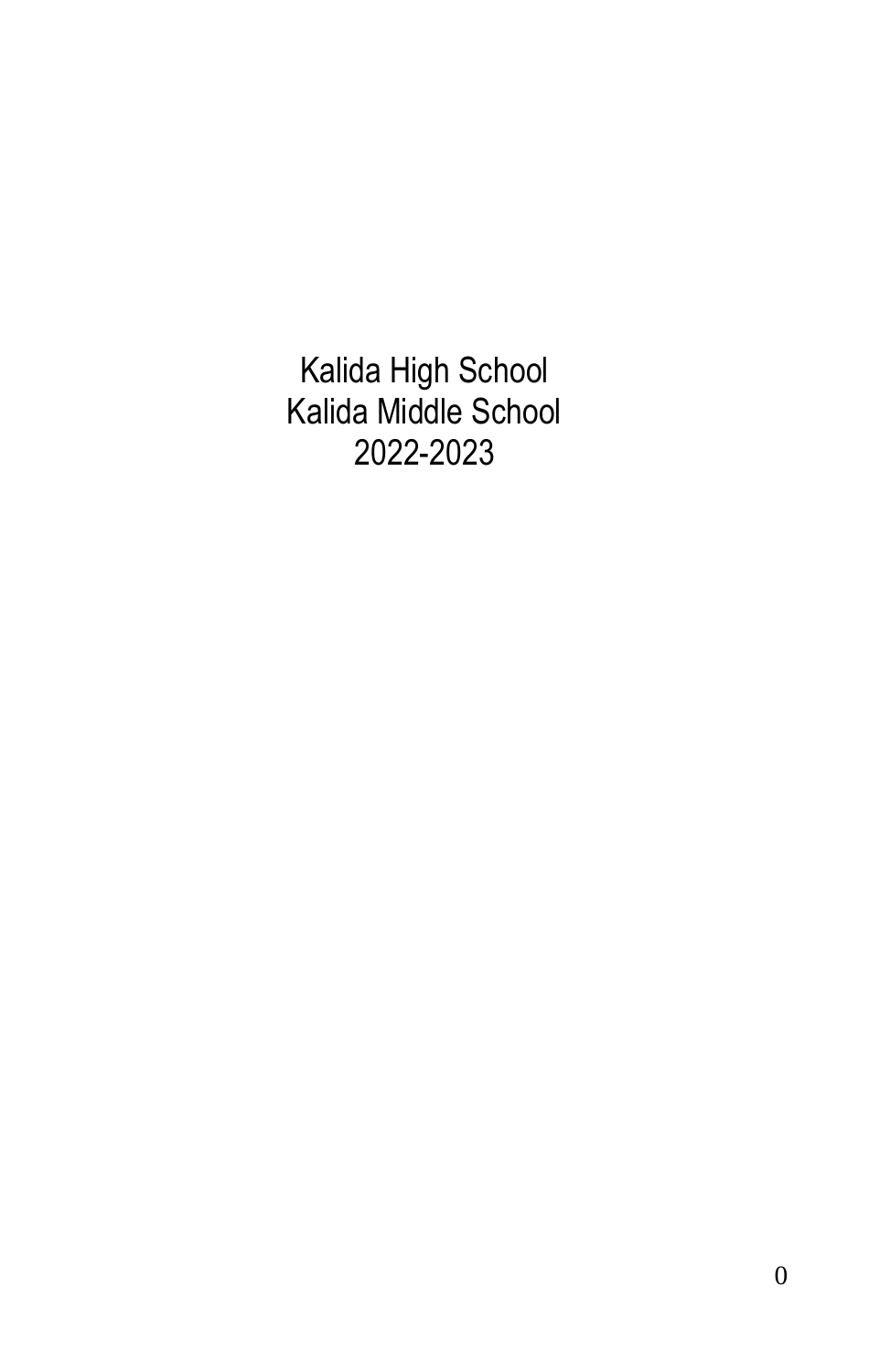## TABLE OF CONTENTS

| High School/Middle School Faculty 3                      |  |
|----------------------------------------------------------|--|
|                                                          |  |
|                                                          |  |
|                                                          |  |
|                                                          |  |
|                                                          |  |
|                                                          |  |
|                                                          |  |
| Equal Education Opportunity 6                            |  |
|                                                          |  |
|                                                          |  |
|                                                          |  |
|                                                          |  |
| Section I - General Information8                         |  |
|                                                          |  |
| Scheduling and Assignment 8                              |  |
|                                                          |  |
| Withdraw/Transfers from School 9                         |  |
|                                                          |  |
| Emergency Medical Authorization 9                        |  |
|                                                          |  |
| Control of Casual-Contact                                |  |
| Communicable Diseases 11                                 |  |
|                                                          |  |
| Control of Noncasual-Contact<br>Communicable Diseases 11 |  |
|                                                          |  |
| Control of Blood-Borne Pathogens11                       |  |
| Individuals with Disabilities 12                         |  |
| Protection and Privacy of Student                        |  |
|                                                          |  |
| Student Assignment Books14                               |  |
| Student Fees and Fines14                                 |  |
| Student Fund Raising 15                                  |  |
|                                                          |  |
|                                                          |  |
|                                                          |  |
|                                                          |  |
|                                                          |  |
|                                                          |  |
|                                                          |  |
|                                                          |  |
| Fire, Tornado, and Safety Drills17                       |  |
|                                                          |  |
| Emergency Closings and Delays17                          |  |
| Preparedness for Toxic and                               |  |

| Use of School Equipment and Facilities19                            |  |
|---------------------------------------------------------------------|--|
|                                                                     |  |
| Use of Office Telephones 19                                         |  |
| Use of Wireless Communication Devices.19                            |  |
| Advertising Outside Activities 20                                   |  |
|                                                                     |  |
|                                                                     |  |
| Assemblies and Programs20                                           |  |
| Section II - Academics21                                            |  |
|                                                                     |  |
|                                                                     |  |
|                                                                     |  |
| Promotion, Acceleration, and Retention22                            |  |
| Graduation Requirements 23                                          |  |
|                                                                     |  |
|                                                                     |  |
| Postsecondary Enrollment26<br>Recognition of Student Achievement 26 |  |
|                                                                     |  |
| Computer Technology and Networks 26                                 |  |
| Student Assessment31                                                |  |
| Summer School Courses31                                             |  |
| Section III - Student Activities 32                                 |  |
| School Sponsored Clubs and Activities32                             |  |
|                                                                     |  |
|                                                                     |  |
| Suspension/No Participation Guideline 33                            |  |
| Student Employment 33                                               |  |
| Student Attendance at School Events33                               |  |
| Section IV - Student Conduct 34                                     |  |
|                                                                     |  |
|                                                                     |  |
|                                                                     |  |
| Bullying, Harassment, and Intimidation  41                          |  |
| Zero Tolerance Policy/Truancy44                                     |  |
| Student Discipline Code 45                                          |  |
|                                                                     |  |
|                                                                     |  |
|                                                                     |  |
| Due Process Rights54                                                |  |
| Search and Seizure 57                                               |  |
| Interrogation of Students 57                                        |  |
| Student Rights of Expression 58                                     |  |
| Section V - Transportation58                                        |  |
|                                                                     |  |
|                                                                     |  |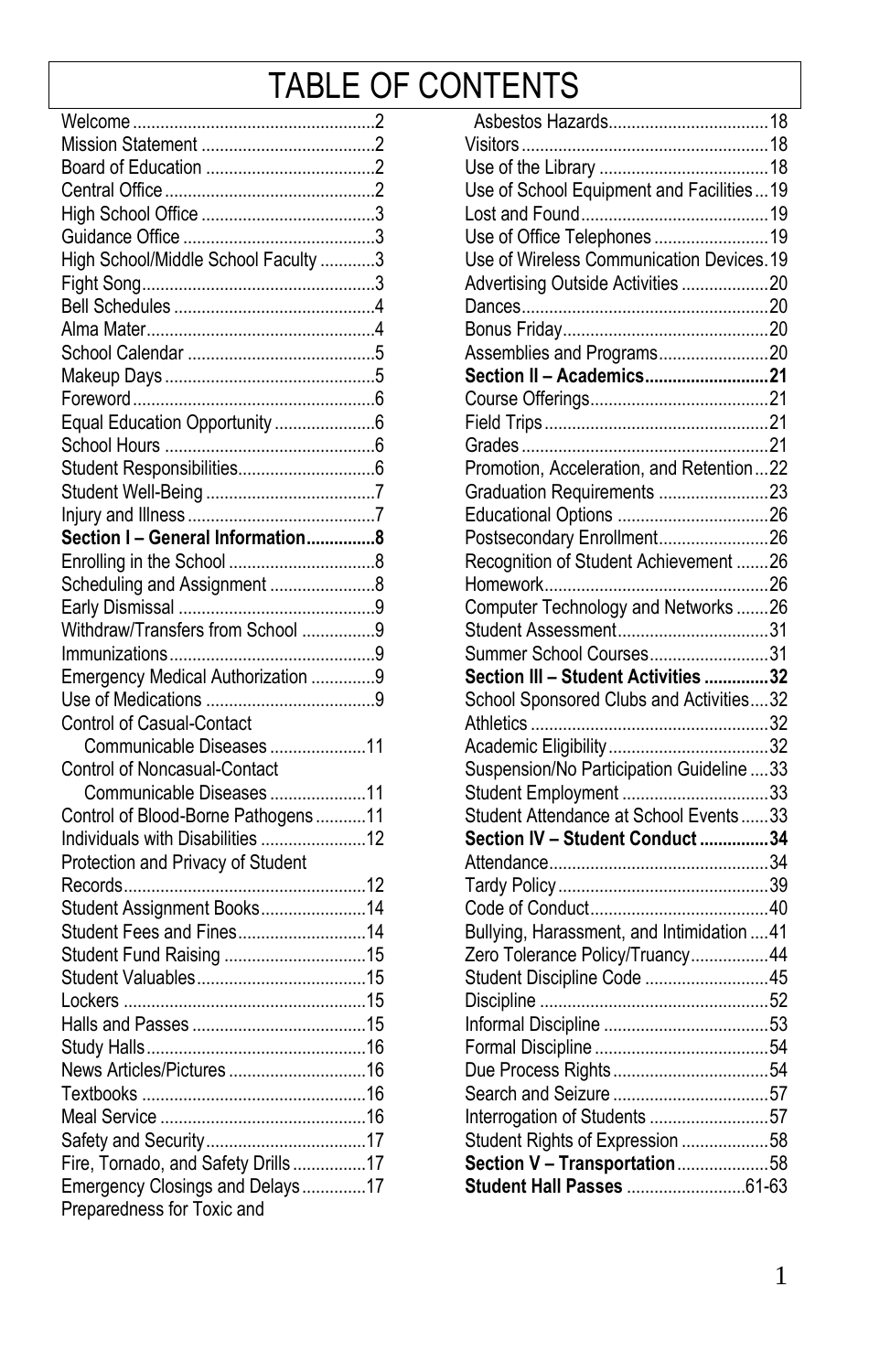#### **WELCOME**

Welcome to Kalida High School. The staff and I are pleased to have you as a student and will do our best to help make your experience here as enjoyable and successful as you wish to make it. To help provide a safe and productive learning environment for students, staff, parents and visitors, the Board of Education publishes this updated Student/Parent Handbook annually to explain students' rights, responsibilities and consequences for misbehavior.

Parents are encouraged to take a few minutes to review and discuss the information in this Handbook with their school-age children.

Thank you for taking the time to become familiar with the important information in this Handbook. If you have any questions, please contact the principal.

Adopted by the Board of Education on June 16, 2021

#### **MISSION STATEMENT**

The mission of education is to prepare students of all ages to meet, to the best of their abilities, the academic, social, civic, and employment needs of the twenty-first century, by providing high-quality programs that emphasize the lifelong skills necessary to continue learning, communicate clearly, solve problems, use information and technology effectively, and enjoy productive employment. To this end, therefore, the Kalida Local Schools believe:

- 1. That the primary mission of public education involves three tasks: first, to develop in each student the ability to communicate and to be communicated with; second, to acquaint the student with those facts, ideologies and techniques upon which modern cultures have been built; and third, to foster in each student the desire to arrive at independent conclusions after an open-minded consideration of all available information.
- 2. That the school has equal responsibility with the home, church, and community to point up and reinforce those moral, spiritual, and patriotic values upon which our own culture has been built.
- 3. That the school can best fulfill this shared responsibility on an incidental basis rather than in formal classes designed specifically for this purpose, since every class presents many opportunities to effectively reinforce our own morals.
- 4. That life in a technological world requires continual and ample readjustment and careful reevaluation, but we believe that the necessary changes can best be made from a firm base of established human values.

| <b>Kalida Board of Education</b> |                                       |                                                                    |  |  |  |
|----------------------------------|---------------------------------------|--------------------------------------------------------------------|--|--|--|
| Mr. Gerry Vorst                  | President                             | gerry.vorst@kalidaschools.org                                      |  |  |  |
| Mr. Craig Schmenk                | <b>Vice President</b>                 | craig.schmenk@kalidaschools.org                                    |  |  |  |
| Mr. Brad Niemeyer                | Member                                | brad.niemeyer@ kalidaschools.org                                   |  |  |  |
| Ms. Emily Peck                   | Member                                | emily.peck@ kalidaschools.org                                      |  |  |  |
| Mr. Greg von der Embse           | Member                                | greg.vonderembse@ kalidaschools.org                                |  |  |  |
| Central Office (419-532-3534)    |                                       |                                                                    |  |  |  |
| Mr. Karl Lammers                 | Superintendent                        | supt@ kalidaschools.org                                            |  |  |  |
| Mrs. Michelle Buss               | Treasurer                             | michelle.buss@ kalidaschools.org                                   |  |  |  |
| Mrs. Cheryl Simon                |                                       | EMIS Coordinator/Assistant TreasurerCheryl.simon@kalidaschools.org |  |  |  |
| Mr. Jeremy Okuley                | Administrative Director of Technology | tech@kalidaschools.org                                             |  |  |  |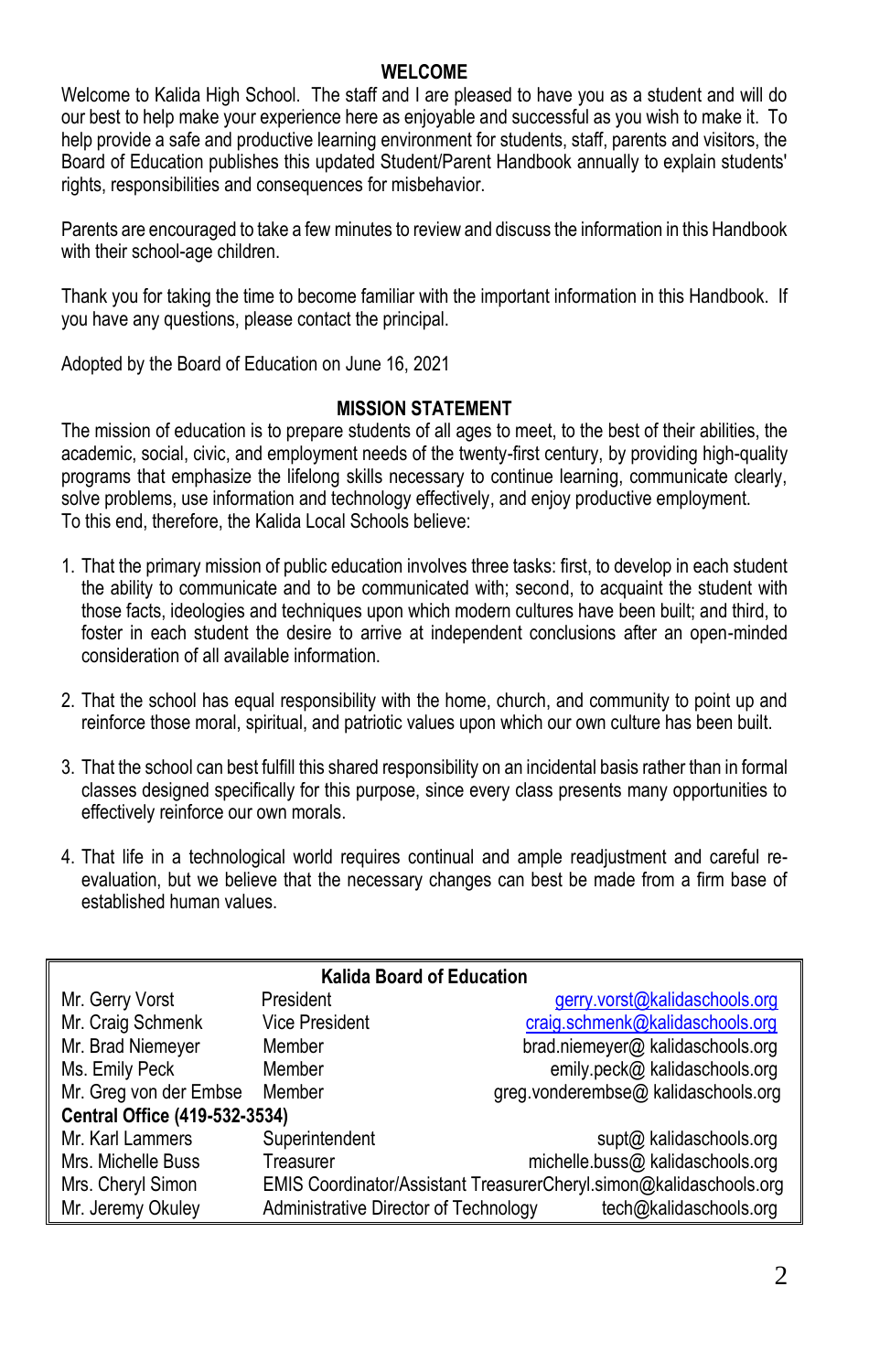#### **High School Office (419-532-3529) – Attendance (419-532-3543)**

Mr. Dean Brinkman Principal Principal dean.brinkman@kalidaschools.org Mrs. Nancy Grote Secretary Secretary nancy.grote@kalidaschools.org Mrs. Mary Siefker **Attendance Secretary mary.siefker@kalidaschools.org** mary.siefker@kalidaschools.org Mr. Adam Huber Athletic Director adam.huber@kalidaschools.org Mrs. Carol Bockrath Athletic Secretary carol.bockrath@kalidaschools.org

#### **Guidance Office (419-532-3504)**

Mr. Jeff Clement Counselor Counselor jeff.clement@kalidaschools.org

# **Junior High School/High School Faculty** Mrs. Tristine Bockrath Science tristine.bockrath@kalidaschools.org Mrs. Brenda Burgei Mathematics brenda.burgei@kalidaschools.org Ms. Molly Haberman 5th/6th Grade Team Mrs. Mary Smith 6th Grade/Social Studies Mrs. Wendy Stechschulte 5th/6th Grade Team Mrs. Blyth Turnwald 6th Grade/Math

Mr. Lachlan Clymer Engligh Engligh lachlan.clymer@kalidaschools.org Mrs. Kelly Dubé Intervention Specialist [kelly.dube@kalidaschools.org](mailto:kelly.dube@kalidaschools.org) Mr. Mitch Gable Ag Instructor mitch.gable@kalidaschools.org Mr. Neil Gerding Social Studies neil.gerding@kalidaschools.org Mrs. Beth Grime Science Science [beth.grime@kalidaschools.org](mailto:beth.grime@kalidaschools.org) molly.haberman@kalidaschools.org Mr. Adam Huber Mathematics adam.huber@kalidaschools.org Mrs. Stacy Knueve **Business/Computers** stacy.knueve@kalidaschools.org Mr. Jacob Litwiller **Instrumental Music/Band Director** jacob.litwiller@kalidaschools.org Mr. Dale Liebrecht Technology/Engineering dale.liebrecht@kalidaschools.org Mrs. Emily Maag Reading/Language Arts emily maag@kalidaschools.org Mr. Scott Miller Social Studies scott.miller@kalidaschools.org Mr. Steve Myers **Art** Art [steve.myers@kalidaschools.org](mailto:steve.myers@kalidaschools.org) Ms. Kristen Rohdes Spanish Spanish [kristen.rohdes@kalidaschools.org](mailto:kristen.rohdes@kalidaschools.org) Mrs. Paige Sarka Intervention Specialist [paige.sarka@kalidaschools.org](mailto:paige.sarka@kalidaschools.org) Mrs. Gracyn Schwieterman Music gracyn.schwieterman@kalidaschools.org Mr. Robb Schultz Science/Social Studies robb.schultz@kalidaschools.org Mrs. Roxanne Schumacher Mathematics roxanne.schumacher@kalidaschools.org mary.smith@kalidaschools.org Mrs. Kristen Stechschulte Phys Ed & Health kristen.stechschulte@kalidaschools.org wendy.stechschulte@kalidaschools.org Mrs. Melanie Thorbahn Intervention Specialist melanie.thorbahn@kalidaschools.org [blyth.turnwald@kalidaschools.org](mailto:blyth.turnwald@kalidaschools.org) Mrs. Kaylan Unverferth English/Language Arts Kaylan.unverferth@kalidaschools.org Mrs. Darla Warnecke Science/Biomedical darla.warnecke@kalidaschools.org

#### **KALIDA FIGHT SONG**

**Onward team of Kalida High Go our team right down the floor For the team, for you will never die Strive our team to raise the score For the honor of the Maroon and White We're here to cheer you on tonight We'll face our foes to win this game tonight So fight, team, fight!**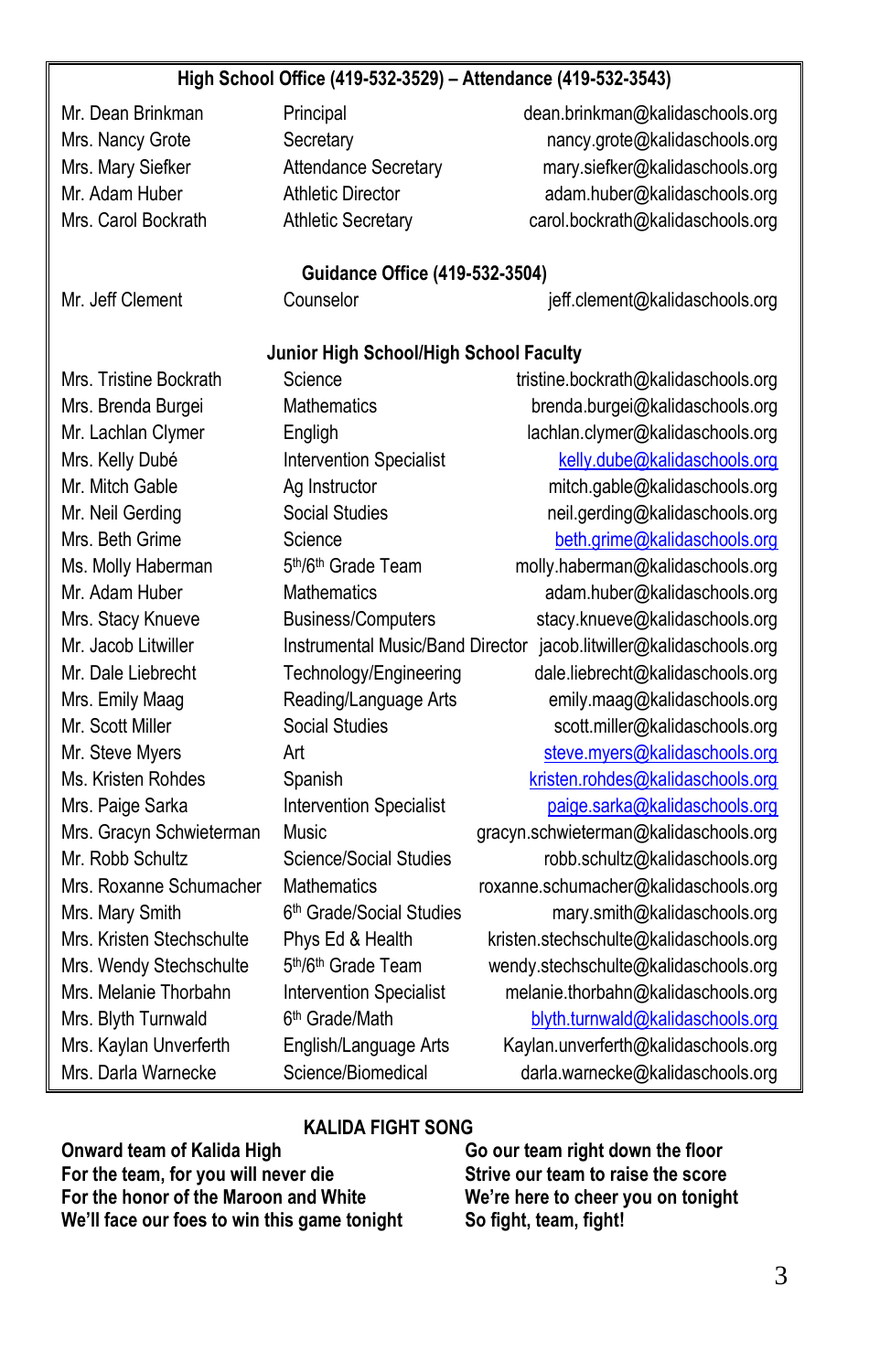#### **2022-2023 BELL SCHEDULES**

#### **Regular Schedule 1-Hour Delay**

| Period 1         | .               | $7:55 -$        | 8:42  | (47) | Period 1 | .            | $8:55 -$        | 9:33  | (38) |
|------------------|-----------------|-----------------|-------|------|----------|--------------|-----------------|-------|------|
| Period 2         | .               | $8:45-$         | 9:32  | (47) | Period 2 | .            | $9:36 -$        | 10:14 | (38) |
| Period 3         | 1.1.1.1.1.1.1.1 | $9:35 -$        | 10:22 | (47) | Period 3 | .            | $10:17 -$       | 10:55 | (38) |
| Period 4         | .               | $10:25 -$       | 11:12 | (47) | Period 5 |              | $10:58 -$       | 11:36 | (38) |
| Period 5 (class) |                 | $11:15 - 12:02$ |       | (47) | Period 6 | .            | 11:39 -         | 12:17 | (38) |
| Period 5 (lunch) |                 | 11:15 - 11:45   |       | (30) | Period 4 | .            | $12:20 -$       | 12:58 | (38) |
| Period 6 (class) |                 | $11:48 - 12:35$ |       | (47) | Period 7 | .            | $1:01 -$        | 1:39  | (38) |
| Period 6 (lunch) |                 | $12:05 - 12:35$ |       | (30) | Period 8 | .            | $1:42 -$        | 2:20  | (38) |
| Period 7         | .               | $12:38 -$       | 1:25  | (47) | Period 9 | .            | $2:23 - 3:055$  |       | (42) |
| Period 8         | .               | $1:28 -$        | 2:15  | (47) |          |              |                 |       |      |
| Period 9         | .               | $2:18-$         | 3:05  | (47) |          |              |                 |       |      |
|                  | 2-Hour Delay    |                 |       |      |          | 3-Hour Delay |                 |       |      |
| Period 1         | .               | $9:55 - 10:27$  |       | (32) | Period 1 | .            | $10:55 - 11:19$ |       | (24) |
| Period 2         | .               | $10:30 -$       | 11:02 | (32) | Period 2 | .            | $11:22 -$       | 11:46 | (24) |
| Period 5         | .               | $11:05 - 11:37$ |       | (32) | Period 5 | .            | $11:49 -$       | 12:18 | (29) |
| Period 3         | .               | $11:40 - 12:12$ |       | (32) | Period 6 | .            | 12:21 - 12:50   |       | (29) |
| Period 6         | .               | $12:15 - 12:47$ |       | (32) | Period 3 | .            | $12:53 -$       | 1:17  | (24) |
|                  |                 |                 |       |      |          |              |                 |       |      |

#### Period 4 ………... 12:50 - 1:22 (32) F Period 7 ………... 1:25 - 1:57 (32) Period 8<br>Period 8 - 2:00 - 2:32 (32) P Period 8 ………... 2:00 - 2:32 (32) F<br>Period 9 ………... 2:35 - 3:05 (30) F  $2:35 - 3:05$  (30)

| Period 17:55-8:38 (43)               |
|--------------------------------------|
| Activity Period8:38-8:58 (20)        |
| Period 29:01-9:43 (42)               |
| Period 39:46-10:28 (42)              |
| Period 410:31-11:12 (41)             |
| Period 5 Resume Normal Bell Schedule |

| Period 1 |   | 8:55 -         | 9:33  | (38) |
|----------|---|----------------|-------|------|
| Period 2 | . | $9:36 - 10:14$ |       | (38) |
| Period 3 | . | $10:17 -$      | 10:55 | (38) |
| Period 5 |   | $10:58 -$      | 11:36 | (38) |
| Period 6 | . | $11:39 -$      | 12:17 | (38) |
| Period 4 | . | 12:20 - 12:58  |       | (38) |
| Period 7 |   | $1:01 - 1:39$  |       | (38) |
| Period 8 | . | $1:42 - 2:20$  |       | (38) |
| Period 9 |   | $2:23 -$       | 3:055 | (42) |
|          |   |                |       |      |

#### **2-Hour Delay 3-Hour Delay**

|          | Period 1               | 10:55 - 11:19   |               | (24) |
|----------|------------------------|-----------------|---------------|------|
| Period 2 |                        | $11:22 - 11:46$ |               | (24) |
| Period 5 | .                      | 11:49 - 12:18   |               | (29) |
| Period 6 | .                      | 12:21 12:50     |               | (29) |
| Period 3 | 1.1.1.1.1.1.1.1        | $12:53 - 1:17$  |               | (24) |
| Period 4 | $\ldots \ldots \ldots$ | $1:20 - 1:44$   |               | (24) |
| Period 7 | $\ldots \ldots \ldots$ |                 | $1:47 - 2:11$ | (24) |
| Period 8 | 1.1.1.1.1.1.1.1        | $2:14-$         | 2:38          | (24) |
| Period 9 |                        |                 | $3:41 - 3:05$ | (24) |

#### **Activity Period Kalida Connects**

| Period 17:55-8:38 (43)               | Period 1<br>.    | $7:55 -$  | 8:42                                             | (47)  |
|--------------------------------------|------------------|-----------|--------------------------------------------------|-------|
| Activity Period8:38-8:58 (20)        | Period 2<br>.    | $8:45-$   | 9:32                                             | (47)  |
| Period 29:01-9:43 (42)               | Period 3         | $9:35 -$  | 10:17                                            | (42)  |
| Period 39:46-10:28 (42)              | Period 4         | $10:20 -$ | 11:02                                            | (42)  |
| Period 410:31-11:12 (41)             |                  | 11:05     | 11:47                                            | (42)  |
| Period 5:Resume Normal Bell Schedule | Period 5 (Lunch) | 11:05     |                                                  | (30)  |
|                                      | Period 6 (Class) | 11:38     | 12:20                                            | (42)  |
|                                      | Period 6 (Lunch) | 11:50     | 12:20                                            | (42)  |
|                                      | Period 7         | 12:23     | 1:05                                             | (42)  |
|                                      | Period 8         | 1:08      | 1:50                                             | (42)  |
|                                      | Period 9         | 1:53      | 2:35                                             | (42)  |
|                                      |                  |           | 3:05                                             | (30)  |
|                                      |                  |           | Period 5 (Class)<br>Kalida Connects Meeting 2:35 | 11:35 |

#### **KALIDA HIGH SCHOOL SONG (ALMA MATER)**

Let's give a cheer for Kalida High School Come on you old grads<br>
Let us pledge to her anew Let us young lads Let us pledge to her anew  $\frac{1}{2}$  Join us young lads<br>
Others may like black and crimson China Boss and Malida High School now we cheer Others may like black and crimson Kalida High School now we cheer But for us it's Maroon and White

Let all our troubles be forgotten  $\begin{array}{ccc} \text{Let } H$  all our troubles be forgotten  $\begin{array}{ccc} \text{Let } H$  and  $\text{Let } H$  and  $\text{Let } H$  and  $\text{Let } H$  and  $\text{Let } H$  and  $\text{Let } H$  and  $\text{Let } H$  and  $\text{Let } H$  and  $\text{Let } H$  and  $\text{Let } H$  and  $\text{Let$ Let High School spirit rules<br>We'll join to give a royal effort For the good of our old school

Kalida High School! Kalida High School!<br>The pride of every boy and girl

No matter what the people say

For there's naught to fear<br>The gang's all here So Hail Kalida High School Hail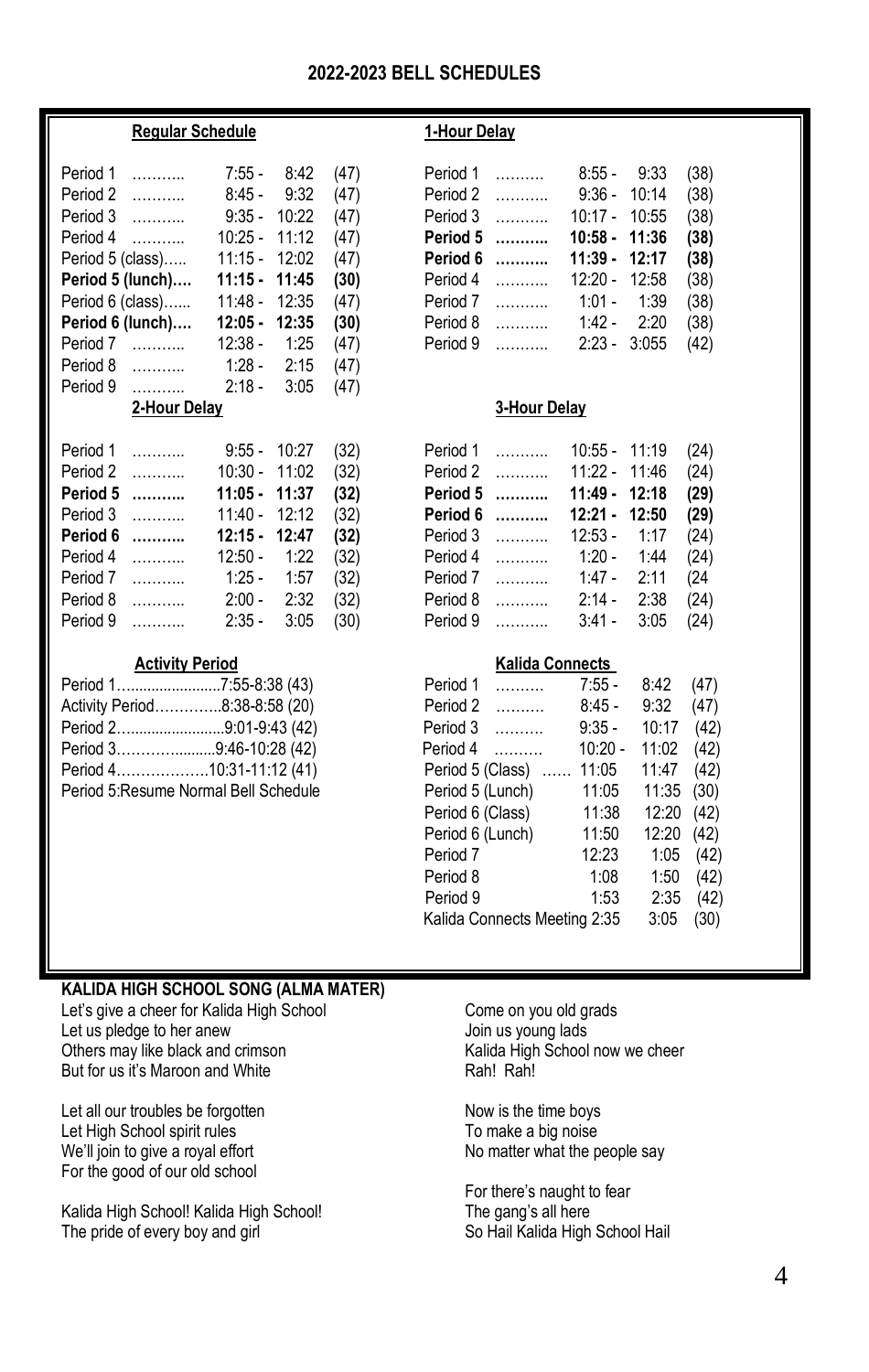#### **KALIDA LOCAL SCHOOLS CALENDAR**

#### **2022-2023**

| Thursday,             |                                      |
|-----------------------|--------------------------------------|
| Tuesday,              |                                      |
| Monday,               |                                      |
| Monday,               |                                      |
| Friday,               |                                      |
| Friday,               |                                      |
| Thursday,             | K-12 (5:00-8:00) - School in Session |
| Monday,               | K-12 (1:00-8:00) - Teachers Only     |
| Tues-Fri,             |                                      |
| Wednesday,            |                                      |
| Tuesday,              |                                      |
| Wednesday,            |                                      |
| Monday,               |                                      |
| Monday,               |                                      |
| Friday,               |                                      |
| Thursday,<br>Tuesday, |                                      |
| Wednesday,            | Last Day for Students                |
| Thursday,             |                                      |
| Sunday,               |                                      |
|                       |                                      |

**MAKEUP DAYS [IF WEATHER/CALAMITY DAYS ARE USED]**

- #1 Thursday, April 6 #2- Monday, April 10
- #3- Thursday, May 25
- #4- Friday, May 26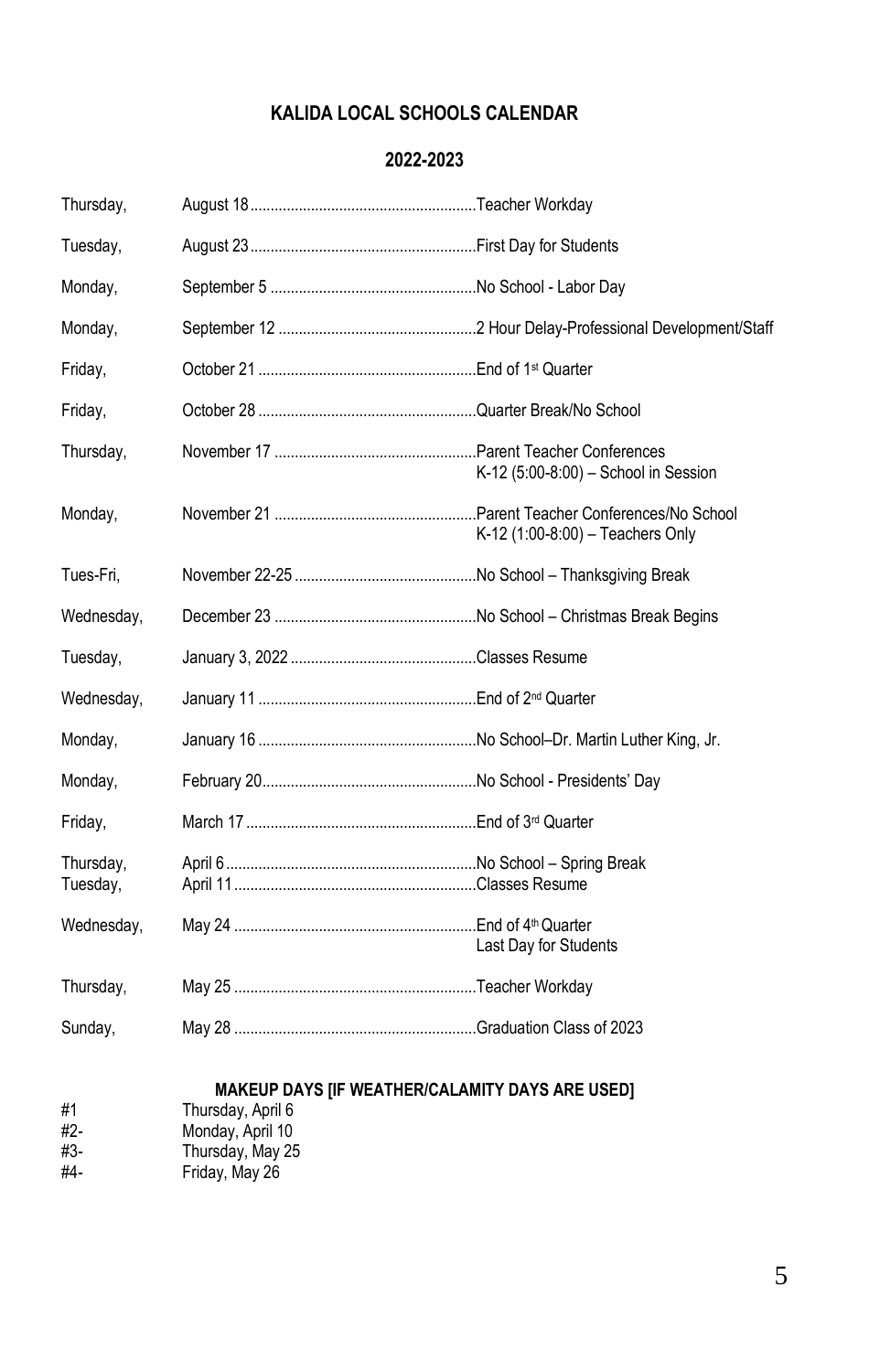#### FOREWORD

This Student Handbook was developed to answer many of the commonly asked questions that you and your parents may have during the school year and to provide specific information about certain Board policies and procedures. Please take time to become familiar with the important information contained in this Handbook and keep the Handbook available for frequent reference by you and your parents. If you have any questions that are not addressed in this Handbook, you are encouraged to talk to your teachers or the building principal. This Handbook replaces all prior handbooks and other written material on the same subjects. This Handbook does not equate to an irrevocable contractual commitment to the student, but only reflects the current status of the Board's policies and the School's rules as of June 2022. If any of the policies or administrative guidelines referenced herein are revised, the language in the most current policy or administrative guideline prevails. Copies of current Board policies and administrative guidelines are available from the building principal and on the District's web site, kalidaschools.org.

#### **EQUAL EDUCATION OPPORTUNITY**

This District provides an equal educational opportunity for all students.

Any person who believes that s/he has been discriminated against on the basis of his/her race, color, disability, religion, gender, or national origin while at school or a school activity should immediately contact the School District's Compliance Officer:

#### Mr. Karl Lammers, Superintendent 419-532-3534

Complaints will be investigated in accordance with the procedures described in this Handbook. Any student making a complaint or participating in a school investigation will be protected from retaliation. The Compliance Officer can provide additional information concerning equal access to educational opportunity.

#### **SCHOOL HOURS**

School begins at 7:55 a.m. and ends at 3:05 p.m. for all junior high and high school students. In the morning the buses will arrive between 7:30 and 7:55 a.m. Students who do not ride a bus should plan to arrive between 7:45 and 7:52 a.m. Students may not enter the building prior to 7:30 a.m. unless a supervised function begins before that time. Supervision of children by the Kalida staff begins at 7:45 a.m. Students who arrive between 7:30 a.m. and 7:45 a.m. must report directly to the Auditeria and sit quietly until the bell sounds at 7:45 to permit you to your classrooms. Students are to leave the school grounds promptly at the end of the day unless they have a scheduled activity that warrants them being on the premises.

Students who find it necessary to leave the building prior to regular dismissal time must sign out in the office and have the permission of the administration. Students who otherwise leave the building without proper authorization subject themselves to disciplinary action. In the event a student is missing from school without permission of the main office, parents will be notified immediately.

#### **STUDENT RESPONSIBILITIES**

The school's rules and procedures are designed to allow students to be educated in a safe and orderly environment. Students are expected to follow staff members' directions and obey all school rules.

The staff expects students to arrive at school prepared to learn. It is the student's responsibility to arrive on time and be prepared to participate in the educational program. If for some reason this is not possible, the student should seek help from the principal, guidance counselor, or other staff member.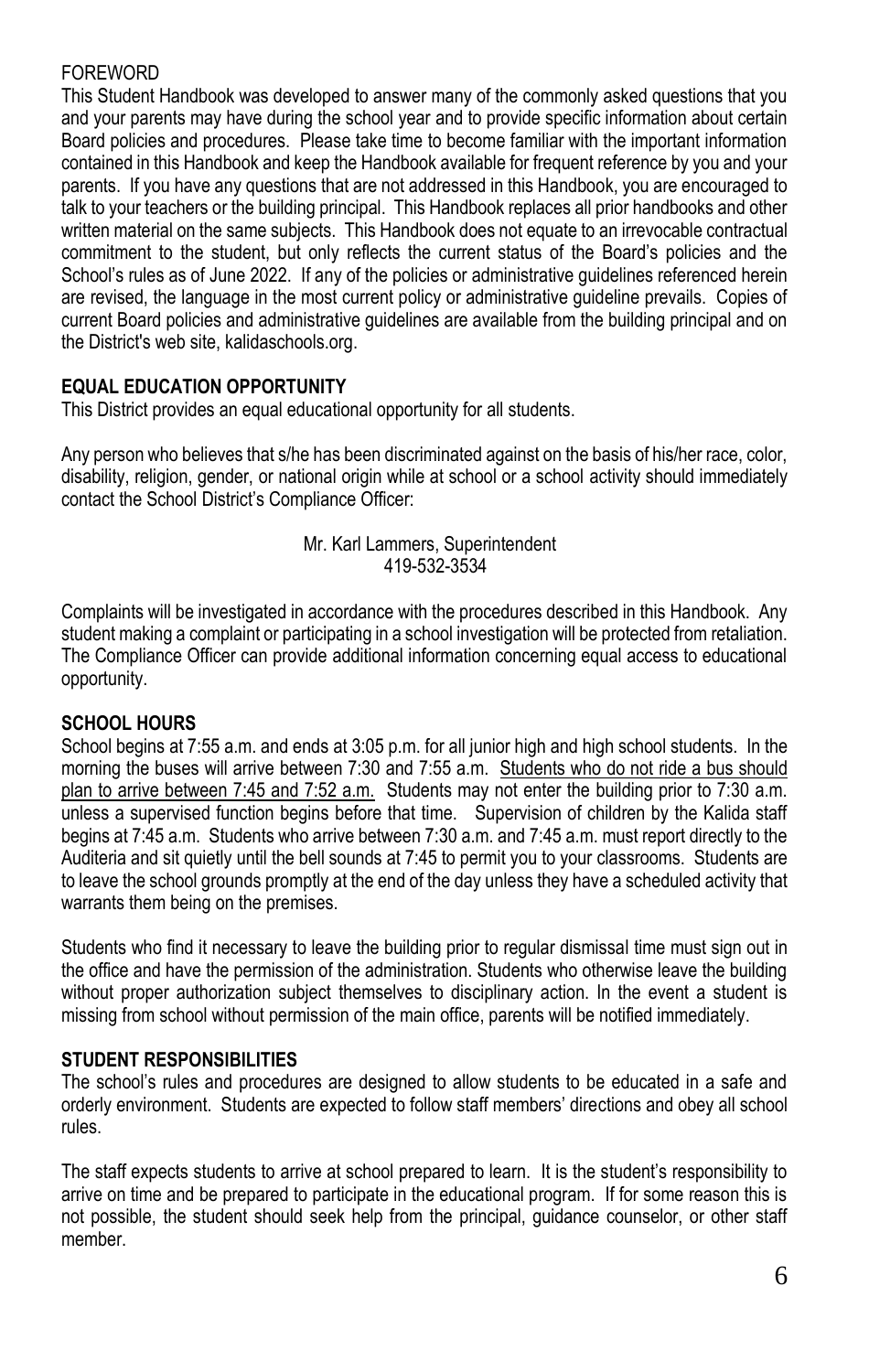Adult students (age eighteen (18) or older) must follow all school rules.

In order to keep parents informed of their child's progress in school, parents will be provided information on a regular basis and whenever concerns arise. Many times it will be the responsibility of the student to deliver the information. The school, however, may use the mail, email, telephone, text-message alerts, or hand-deliver the information. Parents are encouraged to build a two-way link with their child's teachers and support staff by informing the staff of suggestions or concerns that may help their child accomplish their educational goals.

We have high expectations for Kalida High School students. Good citizenship involves being courteous and respectful to others and their property, being punctual, cooperative, orderly and following all guidelines and procedures. Those who violate established rules and procedures will be treated fairly, firmly and swiftly. The right to due process will be afforded to every student. These general guidelines for good citizenship have been established for Kalida students:

- 1. The rights of others, their property and school property will be respected.
- 2. Proper language and dress will be expected of all students.
- 3. Appropriate behavior will be expected at all times: coming to school, during school, after school, and at school functions.

The policies described in this handbook are based on respect for individuals, respect for the rights of others, and respect for your school.

Please contact any teacher for academic help, or advice whenever you need it. Your principal and counselor are always available to you to help make this school year the best it can be.

#### **STUDENT WELL-BEING**

Student safety is the responsibility of both students and staff. All staff members are familiar with emergency procedures such as fire and tornado drills and accident reporting procedures. If a student is aware of any dangerous situation or accident, they are to notify a staff person immediately.

State law requires that all students have an emergency medical authorization form completed, signed by a parent or guardian, on file in the school office.

Students with specific health care needs should submit those needs, in writing and with proper documentation by a physician, to the school office.

#### **INJURY AND ILLNESS**

All injuries must be reported to a teacher or the office. If the injuries are minor, the student will be treated and may return to class. If medical attention is required, the office will follow the school's emergency procedures and attempt to make contact with the student's parents.

A student who becomes ill during the school day should request permission from the teacher to go to the office. An appropriate adult in the office will determine whether or not the student should remain in school or go home. No student will be released from school without proper parental permission.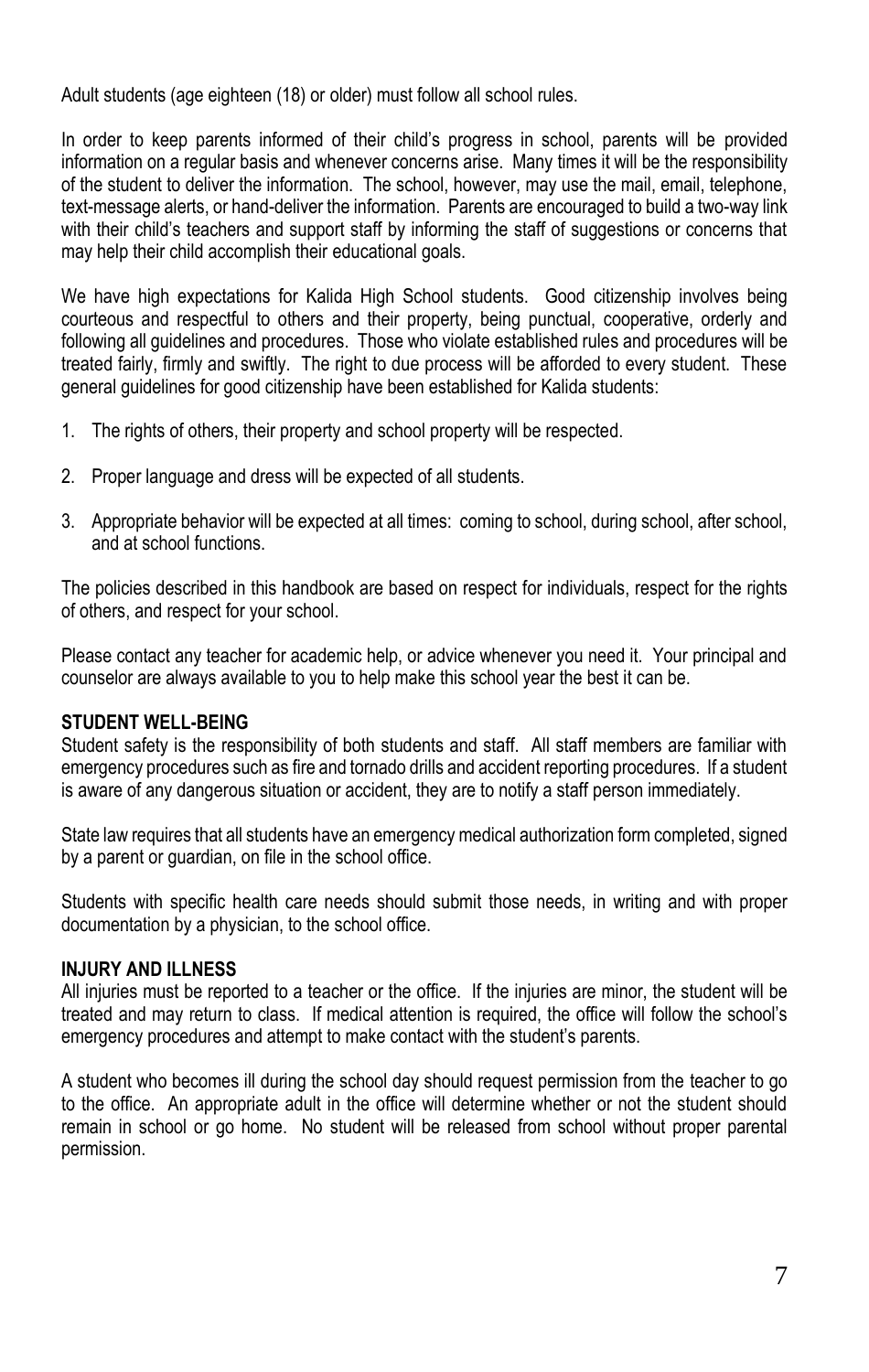#### **SECTION I – GENERAL INFORMATION ENROLLING IN THE SCHOOL**

In general, state law requires students to enroll in the school district in which their parent or legal guardian resides.

Students that are new to the Kalida School District are required to enroll with their parents or legal guardian. When enrolling, the parents will need to bring:

- a birth certificate or similar document,
- court papers allocating parental rights and responsibilities, or custody (if appropriate)
- proof of residency,
- proof of immunizations.
- social security numbers.

Students enrolling from another accredited school must have an official transcript from their previous school in order to have credits transferred. The guidance counselor will assist in obtaining the transcript, if not present at the time of enrollment.

A student suspended or expelled by another public school in Ohio may be temporarily denied admission to the district's schools during the period of suspension or expulsion, even if that student would otherwise be entitled to attend school in the district. Likewise, a student who has been expelled or otherwise removed for disciplinary purposes from a public school in another state, and the period of expulsion or removal has not expired, may be temporarily denied admission to the district's schools during the period of expulsion or removal or until the expiration of the period of expulsion or removal which the student would have received in the district had the student committed the offense while enrolled in the district. Prior to denying admission, however, the Superintendent shall offer the student an opportunity for a hearing to review the circumstances of the suspension or expulsion and any other factors the Superintendent determines to be relevant.

If a student has been recently discharged or released from the custody of the Department of Youth Services (DYS) and is seeking admittance or re-admittance into the District, the student will not be admitted until the following records, which are required to be released by DYS to the Superintendent, have been received:

- an updated copy of the student's transcript;
- a report of the student's behavior while in DYS custody:
- the student's current IEP, if one has been developed for the child; and
- a summary of the instructional record of the child's behavior.

#### **SCHEDULING AND ASSIGNMENT**

Schedules are provided to each student at the beginning of the school year or upon enrollment. Schedules are based upon the student's needs and available class space. Schedules can be changed only with the recommendation of parents, teachers, counselor and principal. All changes must be made by the end of the second full week of the semester. All subjects dropped after the second full week of the semester may receive a "Withdrawal Failure" for the term and no reimbursement of course fees. Students may be denied course enrollment due to lack of available space or the need for the student to pass prerequisite courses. Students are expected to follow their schedules. Any variation should be approved with a pass or schedule change.

All students will register in the spring for the fall semester. Information concerning scheduling and registration will be explained carefully by counselors and administrators. Students must schedule classes as such so that they do not have more than *ten (10)* study halls scheduled in any single week. Students must keep graduation requirements and the requirements of colleges or other vocations in mind when scheduling classes.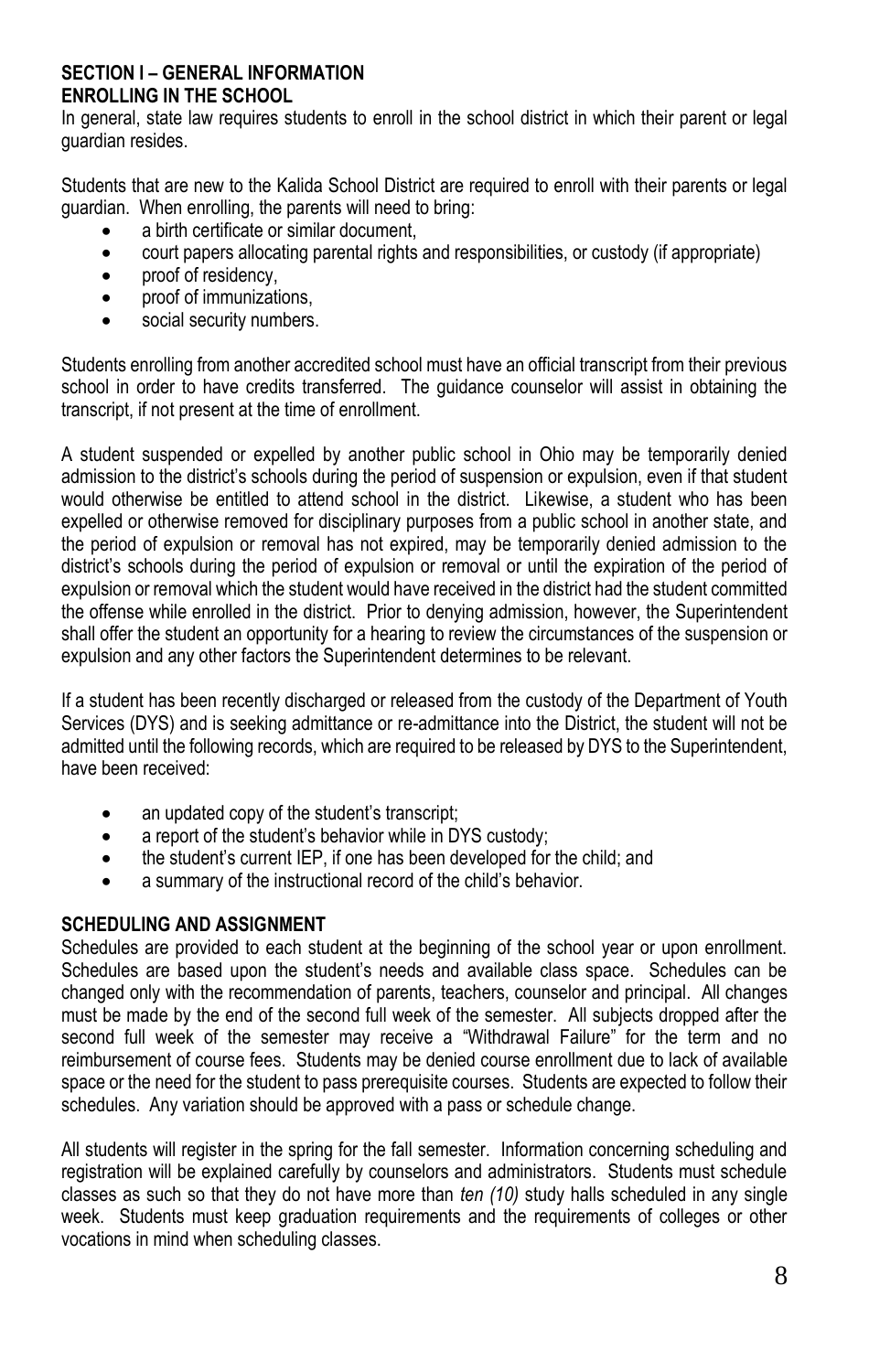#### **EARLY DISMISSAL**

No student will be allowed to leave school prior to dismissal time without either a written request signed by the parent or guardian, or the parent or guardian coming to the office or calling the office requesting the release. No student will be released to a person other than a custodial parent or guardian without written permission signed by the custodial parent or guardian.

Permission to leave during the school day, for any reason, must be secured from the Principal or Counselor. Students who leave must sign out in the high school office and sign back in if they return during the same school day. No student will be allowed to sign out without parental permission**. Students signing out to go home for homework, books, or other items will be charged with a tardy.** If a student must leave school due to an illness or an emergency, the parents will be notified at once. Failure to comply with these rules may result in a disciplinary action.

#### **WITHDRAWAL/TRANSFERS FROM SCHOOL**

No student under the age of eighteen (18) will be allowed to withdraw from school without the written consent of his/her parents and in compliance with Ohio School Law. A student who withdraws from school shall be reported to the juvenile judge of the county and to the Bureau of Motor Vehicles for suspension of their driver's license, if s/he is under the age of eighteen (18).

Parents must notify the Principal about plans to transfer their child to another school. School records, including disciplinary records of suspension and expulsion, will be transferred to the new school within fourteen (14) days of the parents' notice or request.

#### **IMMUNIZATIONS**

Students must be current with all immunizations required by law including, but not limited to, poliomyelitis, measles, diphtheria, rubella, pertussis, tetanus, and mumps, or have an authorized exemption from Ohio immunization requirements. Kindergarten students must be immunized against Hepatitis B and chicken pox. Students in Grades 7 and 12 must be immunized according to State Requirements. For the safety of all students, the school principal may remove a student from school or establish a deadline for meeting Ohio requirements if a student does not have the necessary immunizations or authorized exemption. In the event of a chicken pox epidemic, the superintendent may temporarily deny admission to a student otherwise exempted from the chicken pox immunization requirement. Any questions about immunizations or waivers should be directed to the school principal.

#### **EMERGENCY MEDICAL AUTHORIZATION**

A complete Emergency Medical Authorization Form must be on file with the School in order for a student to participate in any activity off school grounds, including field trips, spectator trips, athletic and other extracurricular activities, and co-curricular activities. The Emergency Medical Authorization form is provided at the time of enrollment or at the beginning of each school year. These must be on file by the Friday of the second full week of school. Athletes must also have a copy on file in the Athletic Director's office.

#### **USE OF MEDICATIONS**

Students who must take prescribed medication during the school day must comply with the following guidelines:

- 1. Parents should, with their physician's counsel, determine whether the medication schedule could be adjusted to avoid administering medication during school hours.
- 2. The appropriate form must be filed with the building principal before the student will be allowed to begin taking any medication during school hours or to use an inhaler to self-administer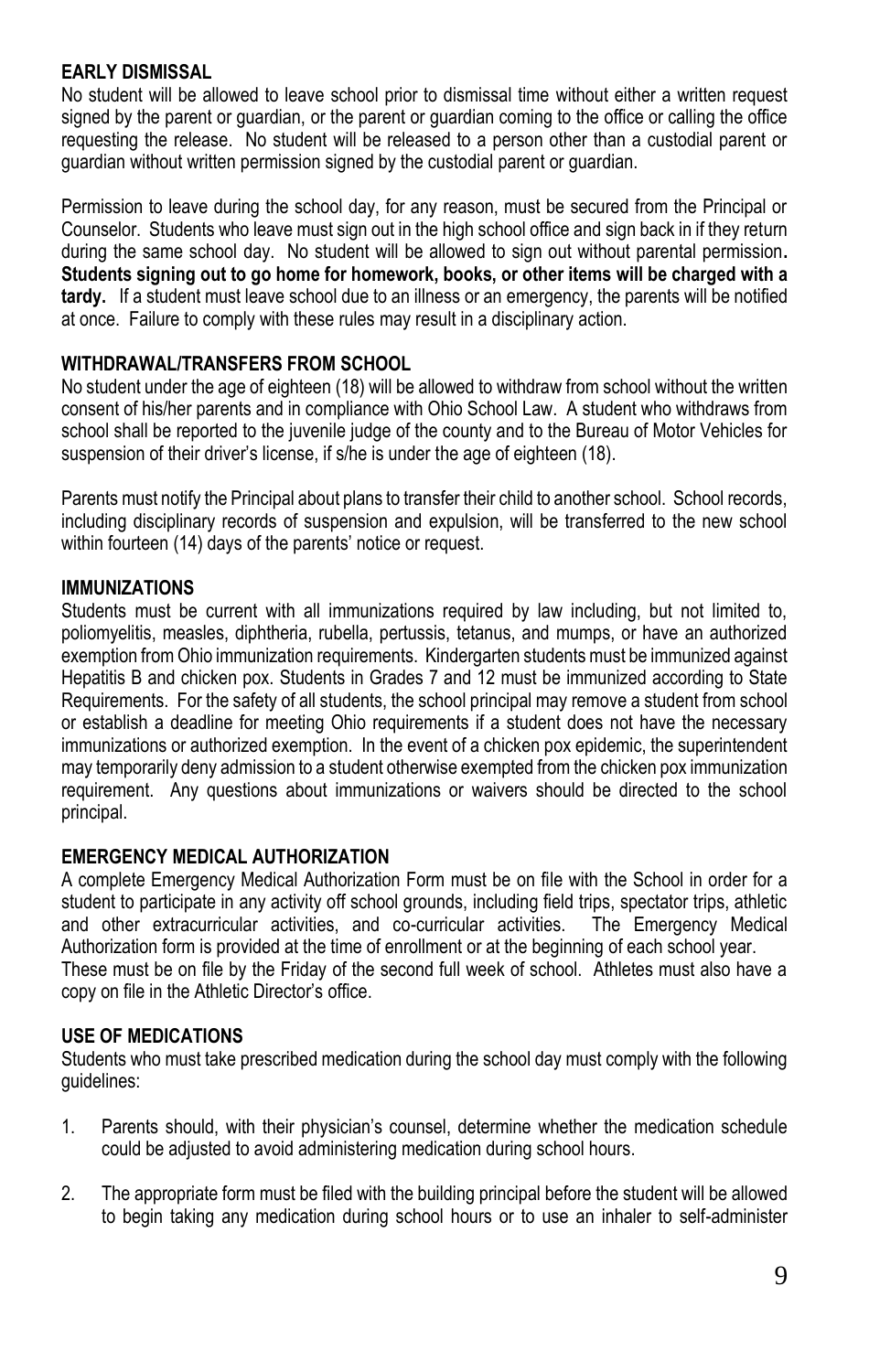asthma medication. Such forms must be filed annually and as necessary for any change in the medication.

- 3. All medication must be registered with the Principal's Office and must be delivered to school in the containers in which they were dispensed by the prescribing physician or licensed pharmacist.
- 4. Medication that is brought to the office will be properly secured. Except as noted below, medication must be delivered to the Principal's Office by the student's parent or guardian or by another responsible adult at the parent or guardian's request. Except as noted below, students may not bring medication to school. Students may carry emergency medications for allergies and/or reactions, or asthma inhalers during school hours. In the case of epinephrine autoinjectors ("epi-pens"), in addition to written permission and submission of proper forms, the parent or student must provide a backup dose to the school office. Students are strictly prohibited from transferring emergency medication, epi-pens, or inhalers to any other student for their use or possession.

Medication may be conveyed to school directly by the parent or transported by transportation personnel (bus driver and/or bus aide) at parental request. This should be arranged in advance.

- 5. Any unused medication unclaimed by the parent will be destroyed by school personnel when a prescription is no longer to be administered, or at the end of a school year.
- 6. The parents shall have sole responsibility to instruct their child to take the medication at the scheduled time.
- 7. A log for each prescribed medication shall be maintained which will note the personnel giving the medication, the date, and the time of day. This log will be maintained along with the physician's written request and the parent's written release.

#### *Non-prescribed (Over-the-Counter) Medications*

No staff member will dispense non-prescribed, over-the-counter (OTC) medication to any student without prior parent authorization. Parents may authorize administration of a non-prescribed medication on forms that are available from the Principal's Office. Physician authorization is not required in such cases.

If a student is found using or possessing a non-prescribed medication without parent authorization, s/he will be brought to the school office and the parents will be contacted for authorization. The medication will be confiscated until written authorization is received.

Any student who distributes a medication of any kind to another student or is found to possess a medication other than the one authorized is in violation of the school's Code of Conduct and will be disciplined in accordance with the drug-use provision of the Code.

A student may possess and use a metered dose inhaler or a dry powder inhaler to alleviate asthmatic symptoms or before exercise to prevent the onset of asthmatic symptoms, at school or at any activity, event, or program sponsored by or in which the student's school is a participant, if the appropriate form is completed and on file in the Principal's office.

A student who is authorized to possess and use a metered dose or dry powder inhaler may not transfer possession of any inhaler or other medication to any other student.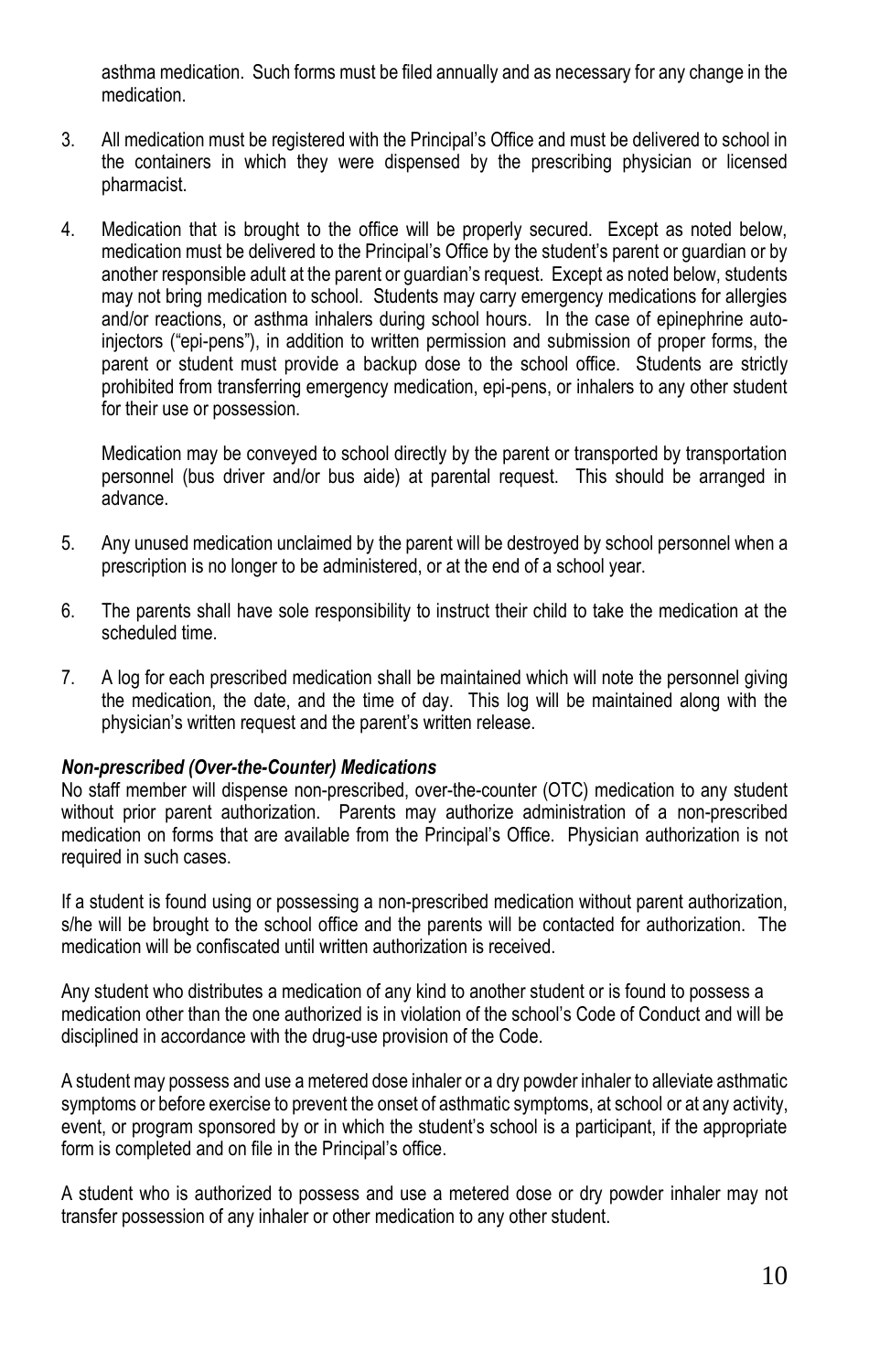#### **CONTROL OF CASUAL-CONTACT COMMUNICABLE DISEASES**

Because a school has a high concentration of people, it is necessary to take specific measures when the health or safety of the group is at risk. The school's professional staff has the authority to remove or isolate a student who has been ill or has been exposed to a communicable disease or highly transient pest, such as lice.

Specific diseases include: diphtheria, scarlet fever, strep infections, whooping cough, mumps, measles, rubella, and other conditions indicated by the Local and State Health Departments.

Any removal will be only for the contagious period as specified in the School's administrative guidelines.

#### **CONTROL OF NONCASUAL-CONTACT COMMUNICABLE DISEASES**

The School District has an obligation to protect staff and students from Noncasual-contact, communicable diseases. When Noncasual-contact communicable disease is suspected, the student's health will be reviewed by a panel of resource people, including the County Health Department. The School will protect the privacy of the person affected and those in contact with the affected person. Students and staff will be permitted to remain in school unless there is definitive evidence to warrant exclusion.

Noncasual-contact communicable diseases include sexually transmitted diseases, AIDS (Acquired Immune Deficiency Syndrome), ARC-AIDS Related Complex, HIV (Human Immunodeficiency), Hepatitis B, and other disease that may be specified by the State Board of Health.

As required by Federal law, parents will be requested to have their child's blood checked for HIV and HBV when the child has bled at school and students and staff members have been exposed to the blood. Any testing is subject to laws protecting confidentiality.

#### **CONTROL OF BLOOD-BORNE PATHOGENS**

The School District seeks to provide a safe educational environment for students and take appropriate measures to protect those students who may be exposed to blood-borne pathogens in the school environment and/or during their participation in school-related activities. While the risks of students being exposed to blood-borne pathogens may be low, students must assume that all body fluids are potentially infectious and must take precaution to follow universal procedures in order to reduce such risks and minimize and/or prevent the potential for accidental infection.

Students may be exposed to blood-borne pathogens in situations, including, but not limited to the following:

- 1. Engaging in activities with other students in the school environment (e.g., physical education class) where physical injuries or other actions that can cause bleeding or exposure to saliva and other body fluids may occur.
- 2. Working with equipment in the school environment that can cause cuts or similar injuries that produce bleeding.
- 3. Participating in extracurricular activities (i.e., athletic activities) where physical injuries or other actions that can cause bleeding may occur.

Whenever a student has contact with blood or other potentially infectious material, s/he must immediately notify his/her teacher, who will contact the school principal and assist the student in completing the requisite documents (e.g., Form 8453.02 F1-Exposure Report).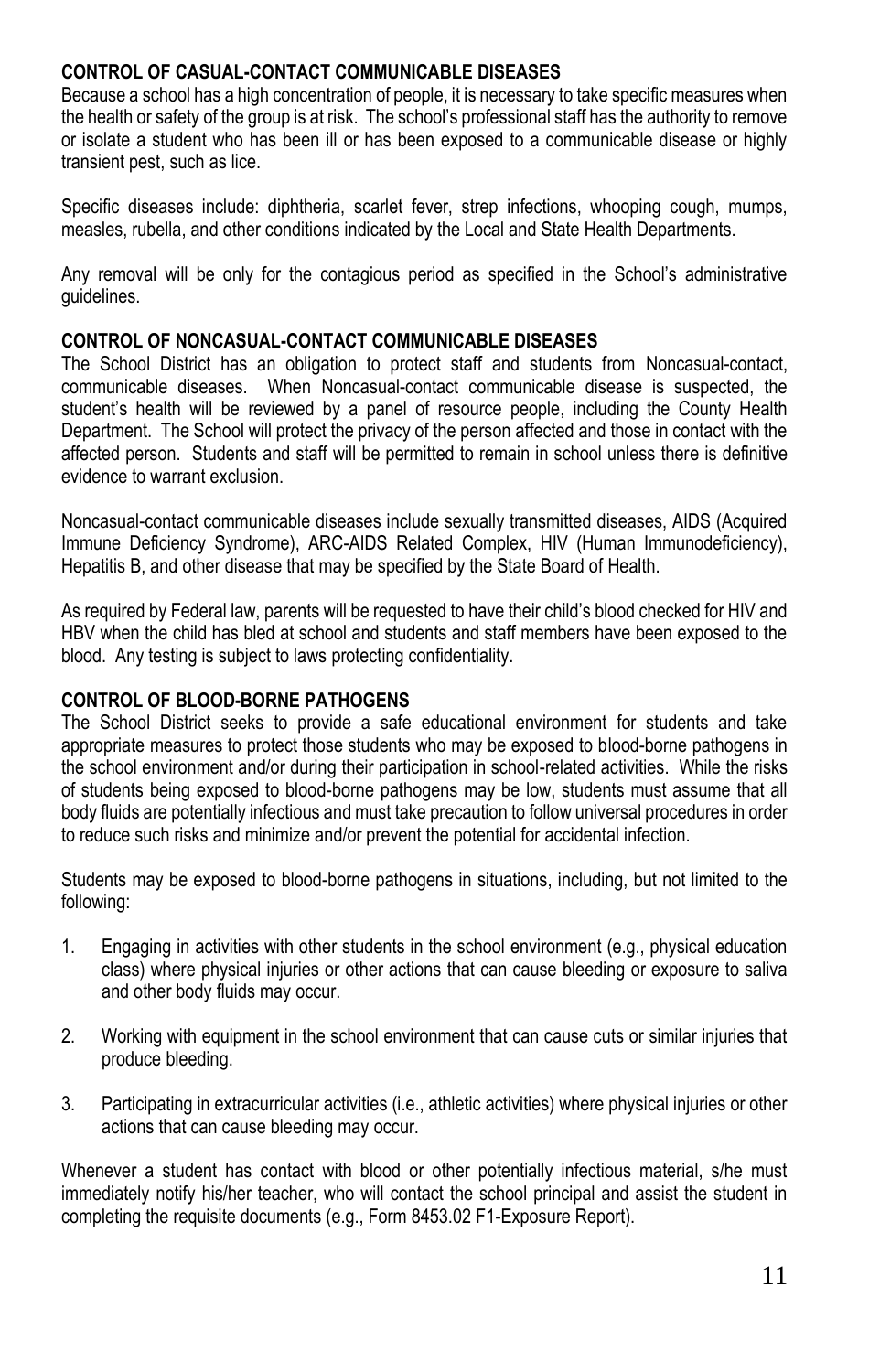The parents of a student who is exposed will be contacted immediately regarding the exposure and encouraged to have the student's blood tested for Hepatitis B and HIV either by his/her physician or the Putnam County Health Department. The student's parents are encouraged to consult with the student's physician concerning any necessary post-exposure treatment.

The parents of the student who caused the exposure will also be contacted immediately and advised to have the student's blood tested for Hepatitis B and HIV virus either in cooperation with his/her physician or the Putnam County Health Department.

#### **INDIVIDUALS WITH DISABILITIES (Title 9-Compliance officer?)**

The American's with Disabilities Act (A.D.A.) and Section 504 of the Rehabilitation Act provide that no individual will be discriminated against on the basis of disability. This protection applies not just to the student, but to all individuals who have access to the District's programs and facilities.

The laws define a person with a disability as anyone who:

- A. Has a mental or physical impairment that substantially limits one or more major life activities;
- B. Has a record of such an impairment; or
- C. Is regarded as having such an impairment.

The District has specific responsibilities under these two laws, which include identifying, reviewing and, if the child is determined eligible, affording access to appropriate educational accommodation.

Additionally, in accordance with State and Federal mandates, the District seeks out, assesses and appropriately services students with disabilities. Staff members use a comprehensive child study process to systematically screen, assess and, if appropriate, place students in special education and related services. Students are entitled to a free appropriate public education in the "least restrictive environment".

A student can access special education services through the proper evaluation procedure. Parent involvement in this procedure is important and required by Federal (IDEA) and State law. More importantly, the school wants the parent to be an active participant. To inquire about the procedure or programs, a parent should contact the Principal or Guidance Counselor at 419-532-3529.

#### **PROTECTION AND PRIVACY OF STUDENT RECORDS**

The School District maintains many student records including both directory information and confidential information.

The Board designates as student "directory information": a student's name; address; telephone number; date and place of birth; major field of study; participation in officially-recognized activities and sports; height and weight, if a member of an athletic team; dates of attendance; date of graduation; or awards received.

Directory information can be provided upon request to any individual, other than a for-profit organization, even without consent of a parent. Parents may refuse to allow the Board to disclose any or all of such "directory information" upon written notification to the Board. For further information about the items included within the category of directory information and instructions on how to prohibit its release you may wish to consult the Board's annual *Family Education Rights and Privacy*  Act (FERPA) notice which can be found in the Superintendent's office.

Other than directory information, access to all other student records is protected by (FERPA) and Ohio law. Except in limited circumstances as specifically defined in State and Federal law, the School District is prohibited from releasing confidential education records to any outside individual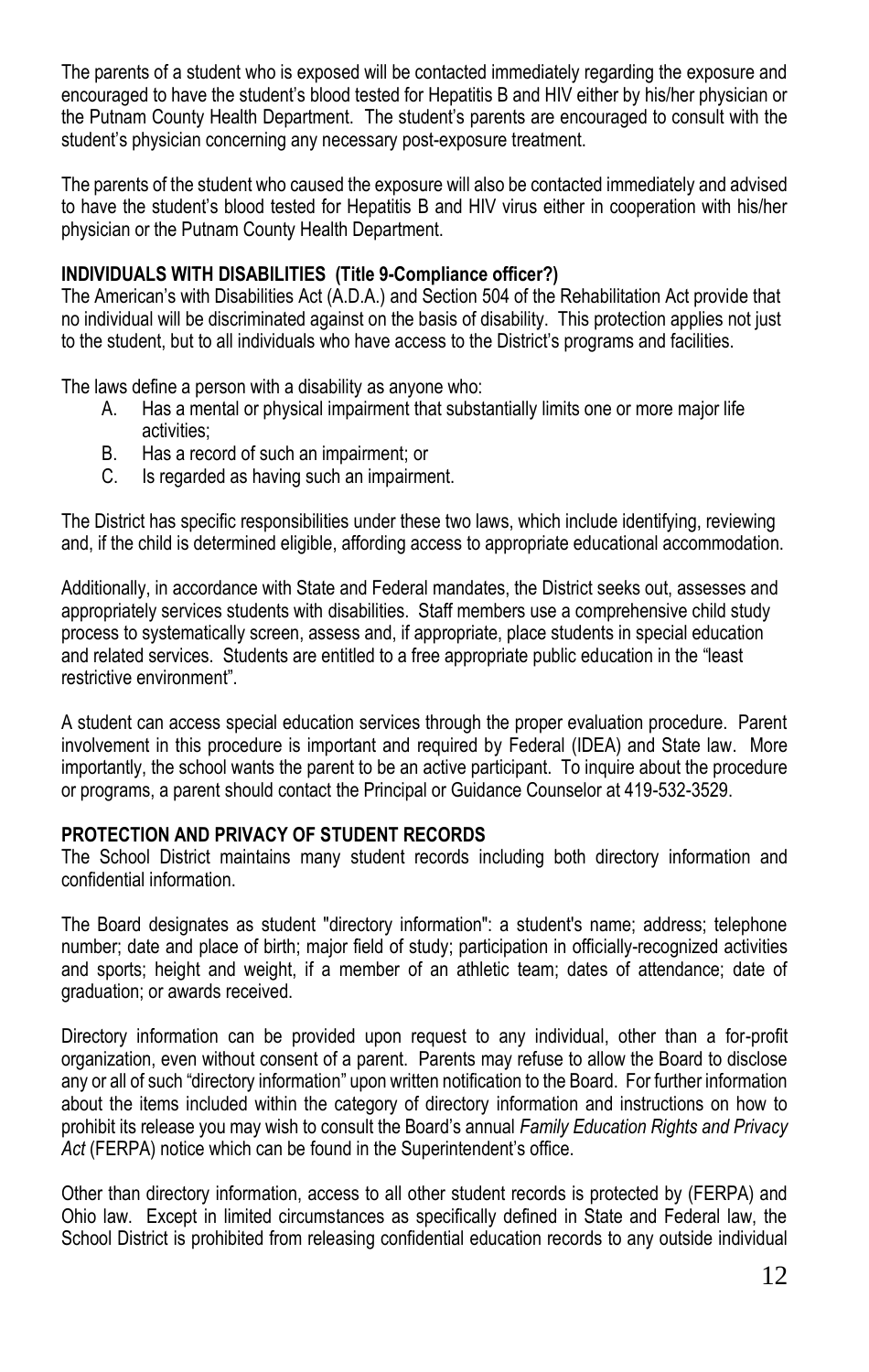or organization without the prior written consent of the parents, or the adult student, as well as those individuals who have matriculated and entered a postsecondary educational institution at any age. The Board will provide access or release directory information to armed forces recruiters unless the parent or student request that prior written consent be obtained.

Confidential records include test scores, psychological reports, behavioral data, disciplinary records, and communications with family and outside services providers.

Students and parents have the right to review and receive copies of all educational records. Costs for copies of records may be charged to the parent. To review student records please provide a written notice identifying requested student records to the building principal or guidance counselor. You will be given an appointment with the appropriate person to answer any questions and review the requested student records.

Parents have the right to amend a student record when they believe that any of the information contained in the record in inaccurate, misleading or violates the student's privacy. A parent must request the amendment of a student record in writing and if the request is denied, the parent will be informed of his/her right to a hearing on the matter.

Consistent with the Protection of Pupil Rights Amendment (PPRA), no student shall be required, as a part of the school program or the District's curriculum, without prior written consent of the student (if an adult, or emancipated minor) or, if an unemancipated minor, his/her parents, to submit to or participate in any survey, analysis, or evaluation that reveals information concerning:

- A. political affiliations or beliefs of the student or the student's parents;
- B. mental or psychological problems of the student or the student's family;
- C. sex behavior or attitudes;
- D. illegal, anti-social, self-incriminating or demeaning behavior;
- E. critical appraisals of other individuals with whom respondents have close family relationships;
- F. legally recognized privileged and analogous relationships, such as those of lawyers, physicians, and ministers;
- G. religious practices, affiliations, or beliefs of the students or his/her parents; or
- H. income (other than that required by law to determined eligibility for participation in a program or for receiving financial assistance under such a program).

Consistent with the PPRA and Board policy, the Superintendent shall ensure that procedures are established whereby parents may inspect any material used in conjunction with any such survey, analysis, or evaluation. Please contact the Principal to inspect such materials.

Further, parents have the right to inspect, upon request, a survey or evaluation created by a third party before the survey/evaluation is administered or distributed by the school to the student. The parent will have access to the survey/evaluation within a reasonable period of time after the request is received by the building principal.

The Superintendent will provide notice directly to parents of students enrolled in the District of the substantive content of this policy at least annually at the beginning of the school year, and within a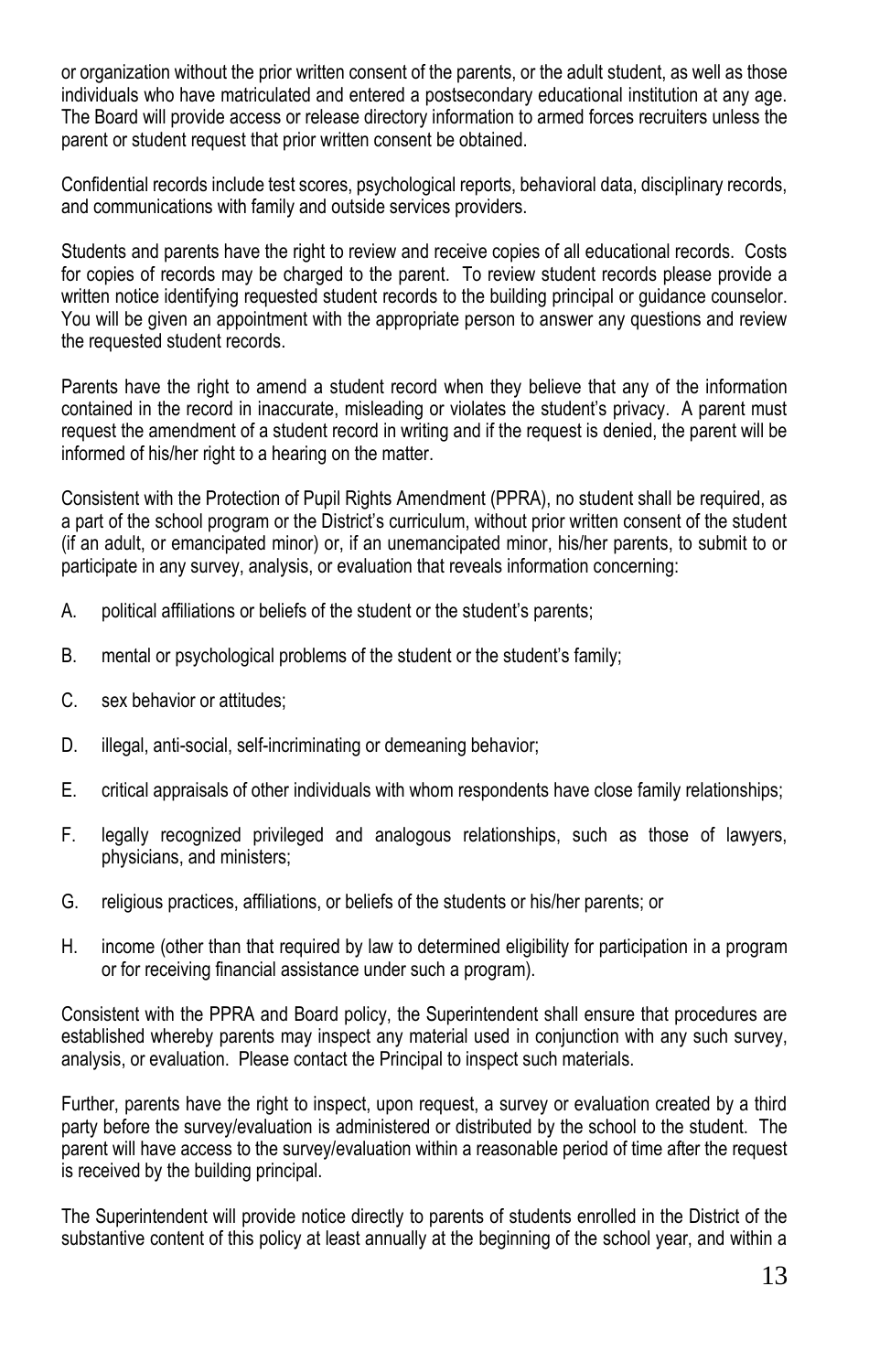reasonable period of time after any substantive change in this policy. In addition, the Superintendent is directed to notify parents of students in the District, at least annually at the beginning of the school year, of the specific or approximate dates during the school year when the following activities are scheduled or expected to be scheduled:

- A. activities involving the collection, disclosure, or use of personal information collected from students for the purpose of marketing or for selling that information for otherwise providing that information to others for that purpose; and
- B. the administration of any survey by a third party that contains one or more of the items described in A through H above.

The Family Policy Compliance Office in the U.S. Department of Education administers both FERPA and PPRA. Parents and/or eligible students who believe their rights have been violated may file a complaint with:

Family Policy Compliance Office U.S. Department of Education 400 Maryland Avenue, SW 20202-4605 Washington, D.C. [www.ed.gov/offices/OM/fpco](http://www.ed.gov/offices/OM/fpco)

Informal inquiries may be sent to the Family Policy Compliance Office via the following email addresses:

[FERPA@ED.Gov;](mailto:FERPA@ED.Gov) and [PPRA@ED.Gov.](mailto:PPRA@ED.Gov)

#### **STUDENT ASSIGNMENT BOOKS**

Students in grades 5-8 will be issued a hard-copy assignment book. They are responsible for their own assignment book. The assignment book is a tool given to students to help enhance student organization and education and it must be used properly. The assignment book contains all of the hall passes for the year as well as a daily calendar. If students want to leave class for any reason they must have their assignment book with them. The teacher may deny the request to leave class.

If an assignment book is lost, damaged or destroyed the student must report it to the office staff and wait one week before another will be issued. Students must pay five dollars (\$5.00) to replace it. We will only order a limited number of assignment books so please do not count on being able to purchase a replacement. Once we have sold out of assignment books passes will only be issued by the principal or guidance counselor in special circumstances.

#### **STUDENT FEES AND FINES**

All students are responsible for the paying of required fees for items such as workbooks, labs, class dues, fines, etc. Final exams, grade cards, and diplomas will be withheld until all financial and other school related obligations are met. Book bills will be passed out the second week of school.Failure to meet financial obligations will follow the student each year. A student will not participate in the graduation ceremony at Kalida High School, nor will a transcript be provided, until all financial obligations have been met from kindergarten through twelfth grade. If there is a problem, the parent needs to contact the building principal.

Students will be provided necessary textbooks and course of instruction without cost.

Charges may also be imposed for loss, damage or destruction of school apparatus, equipment, musical instruments, library materials, textbooks and for damage to school buildings or property. Students using school property and equipment can be fined for excessive wear and abuse of the property and equipment. Students can avoid late fines by promptly returning borrowed materials.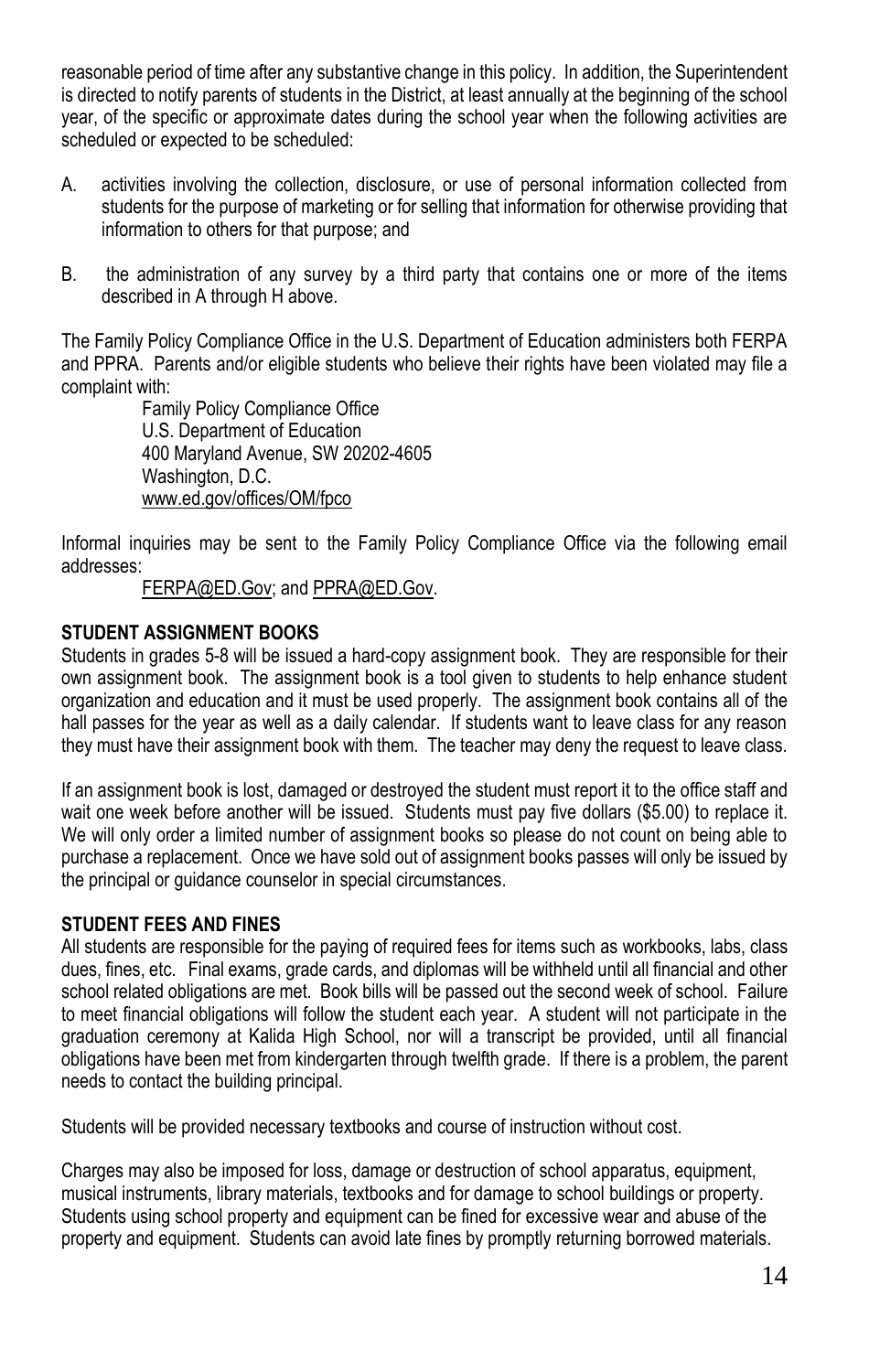#### **STUDENT FUND-RAISING**

Students participating in school-sponsored groups and activities may solicit funds from other students, staff members, and members of the community in accordance with school guidelines. The following general rules apply to all fund raisers:

- 1. Students involved in the fund-raiser must not interfere with students participating in other activities when soliciting funds.
- 2. Students may not participate in a fund-raising activity for a group in which they are not members without the approval of the student's counselor or school administrator.
- 3. Students may not participate in a fund-raising activity conducted by a parent group, booster club, or community organization on school property without the approval of the Principal.

Students may not sell any item in school without the prior approval of the Principal. Violation of this policy may lead to disciplinary action.

#### **STUDENT VALUABLES**

Students should not bring items of value to school. Items such as jewelry, expensive clothing, electronic equipment, and the like, are tempting targets for theft and extortion. The School is not liable for any loss or damage to personal valuables.

#### **LOCKERS**

All students are assigned a locker for their personal belongings. Lockers are to be kept clean at all times.

Students are to keep their locker locked at all times. The school will not be responsible for articles stolen from your locker. Extremely valuable articles may be placed in the Principal's Office during the school day. **Do not give your locker combination to anyone!**

Student lockers remain the property of the school and may be opened and examined at any time without notice to the student. Periodic inspections may include the use of canines trained in detecting the presence of drugs and other contraband, when the Superintendent has reasonable suspicion that illegal drugs or other contraband may be present in the school. Canine detection will be conducted in collaboration with local law enforcement authorities.

#### **HALLS AND PASSES**

Three minutes are set aside for changing classes. If students move directly to the next class, there is plenty of time. Students are encouraged to stop at their lockers only when necessary and should plan ahead for the items they will need from class to class. Most of the problems associated with students getting to class on time are due to socializing. Yelling, running, or other inappropriate behavior is not permitted.

Teachers will have passes unique to their classrooms that will allow students to go to the office or the restroom or other locations within the building. Students in the hallway must be in possession of a pass.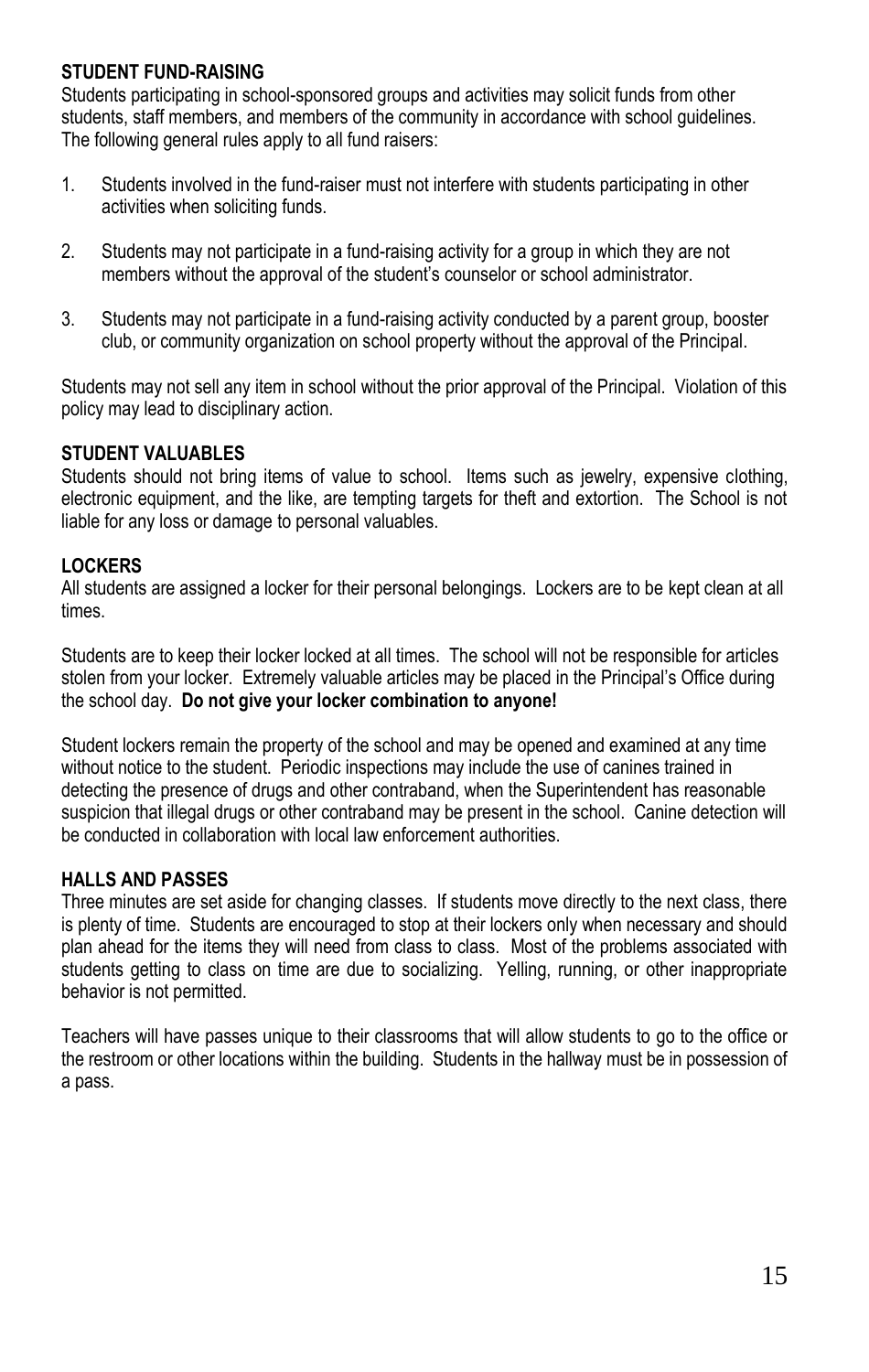#### **STUDY HALLS**

A study hall is used to complete homework, study school related material, prepare for tests, or reading. The following rules shall apply:

- 1. Students are to be in an assigned seat.
- 2. No talking without the permission of the study hall monitor.
- 3. No eating.
- 4. One student at a time may sign out to the restroom.
- 5. Students may be permitted to go to the library and should present a pass from a teacher sending them to the library at the beginning of the study hall period.
- 6. Students are to leave the room neat for the next class and push chairs under the table when they leave.

#### 7. **Students will not be permitted to sleep in study hall.**

#### **NEWS ARTICLES/PICTURES**

From time to time, student's pictures may be taken by photographers and local newspapers to be used in school press releases, school publications, and the school district website and social media pages. If parents object to having their child's picture and name used, please indicate this intention on the Emergency Medical Form or notify the school in writing.

#### **TEXTBOOKS**

The Kalida Local Schools Board of Education furnishes books to each student. Students are responsible for books assigned to them. For their own protection, students should sign their name in ink in the place provided in each book when it is issued to them. If students lose, mutilate, or damage a book, they must pay for the damage or loss.

#### **MEAL SERVICE**

The School participates in the National School Lunch Program and makes lunches available to students. The cost of the school lunch for students in grades 5 is \$2.50; the cost for students in grades 6-12 is \$2.65. Each student will be assigned a Meals Plus account and money may be deposited on the account at any time. Students whose Meals Plus balance falls below \$5.00 in the hole will not be permitted to purchase a school lunch or additional food items until they have deposited money on their account that brings their balance to a positive amount. Ala carte items are available for students in grades 9-12. All students must eat in the school cafeteria. Students are allowed to pack their own lunch, but it must be brought in at the beginning of the day**. Deliveries or special orders of food will not be allowed.** Students may not eat outside of the cafeteria without the permission of the Principal. No student may leave school premises during the lunch period without specific written permission from the Principal.

Students will be expected to behave with respect and dignity in the cafeteria. Students must obey the directions as given by the cafeteria staff and/or cafeteria monitors. Inappropriate behavior will result in disciplinary action. Before leaving the cafeteria, students will discard all trash in the appropriate place, return their trays to the proper area, and push their chairs in. Lunch period is the only time during the day that students are allowed to eat or drink (other than water) in the school building, unless permission is obtained for special events scheduled by teachers, staff or administration.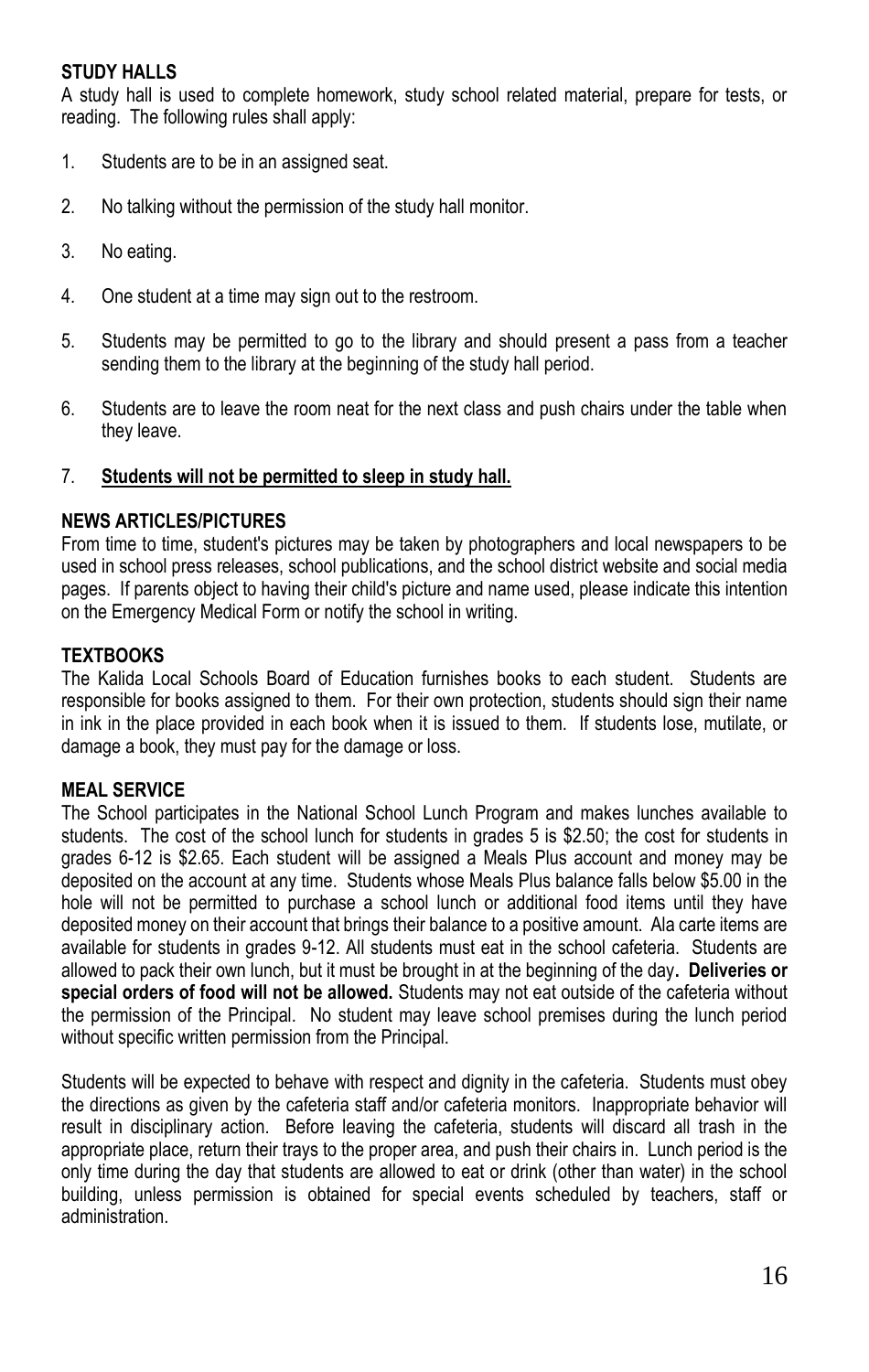Applications for the School's Free and Reduced-Priced Meal program are distributed to the youngest student in the family enrolled in Kalida Schools. If a parent does not receive an application form and believes that their family is eligible, contact the principal.

Students and their parents may access their account balances by following the link on the school website under the *Resources* tab or by typing in the following link: Kalidaschools.org/mpbalance/balance.asp

Students and parents may also sign up for email or text message alerts for weekly account balances or negative balances by following the link on the school website under the *Resources* tab or by typing in the following link:

Kalidaschools.org/mpbalance/sms/form.php

#### **SAFETY AND SECURITY**

A. All visitors must report to the office when they arrive at school.

- B. All visitors are given and required to wear a building pass while they are in the building.
- C. Staff are expected to question people in the building whom they do not recognize and who are not wearing a building pass, and to question people who are "hanging around" the building after hours.
- D. Students and staff are expected to immediately report to a teacher or administrator any suspicious behavior or situation that makes them uncomfortable.
- E. As many unneeded outside doors as possible are locked during the school day.
- F. Portions of the building that will not be needed after the regular school days are closed off.

#### **FIRE, TORNADO, AND SAFETY DRILLS**

The School complies with all fire safety laws and will conduct fire drills in accordance with State law. The School conducts tornado drills during the tornado season following procedures prescribed by the State. The alarm system for tornadoes consists of the public address system. Teachers will provide specific instructions on how to proceed in the case of fire or tornado and will oversee the safe, prompt, and orderly evacuation of the building in such cases.

Safety drills will be conducted in accordance with the Ohio Revised Code. Teachers will provide specific instruction on the appropriate procedures to follow in situations where students must be secured in their building rather than evacuated. These situations can include a terrorist threat, a person in possession of a deadly weapon on school property, or other acts of violence.

Students should know the fire drill exits from all rooms in which they might be attending classes. The aim is to leave the building in a quiet and orderly fashion and in a minimum amount of time. Exit without excessive noise and no running or shoving.

Students should learn the procedures for a tornado, severe weather, fire, and lockdown in each classroom. Each emergency situation drill should be taken seriously with the understanding that someday, this may not be a drill.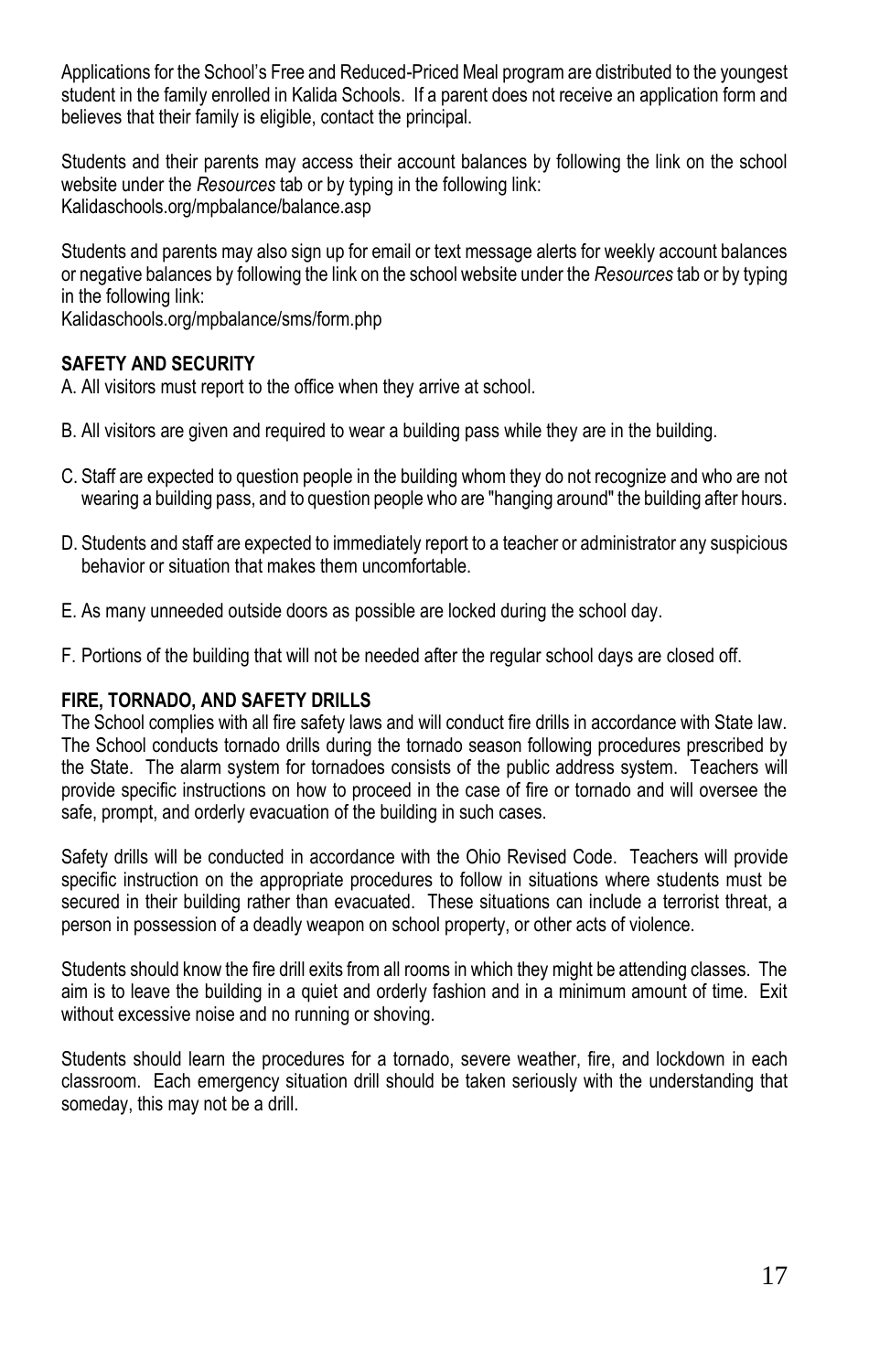#### **EMERGENCY CLOSING AND DELAYS**

If the School must be closed or the opening delayed because of inclement weather or other conditions, the School will notify students and their families using the text message alert system. Parents and students may sign up for these text-message alerts by accessing the following website: http//www.ohioalerts.org/Kalida and selecting from the options available. Many radio and TV stations subscribe to these alerts also and will broadcast school closings as they receive them.

TV station, WLIO -Channel 35 is contacted directly by the Kalida superintendent when school is delayed or cancelled.

Parents and students are responsible for knowing about emergency closings and delays.

#### **PREPAREDNESS FOR TOXIC AND ASBESTOS HAZARDS**

The School is concerned for the safety of students and attempts to comply with all Federal and State Laws and Regulations to protect students from hazards that may result from industrial accidents beyond the control of school officials or from the presence of asbestos materials used in previous construction. A copy of the School District's *Preparedness for Toxic Hazard and Asbestos Hazard Policy* and asbestos management plan is available for inspection at the Board offices upon request.

#### **VISITORS**

Visitors, particularly parents, are welcome at the School. Visitors must report to the office upon entering the School to sign in and obtain a pass. Any visitor found in the building without signing in or possessing a pass shall be reported to the Principal. If a person wishes to confer with a member of the staff, s/he should call for an appointment prior to coming to the School in order to schedule a mutually convenient meeting time.

Students may not bring visitors to school without prior written permission from the Principal.

#### **USE OF THE LIBRARY**

#### Mission Statement

The mission of the Kalida Middle/High School library is to create a student-centered library media center which prepares students to become effective users of ideas and information and to provide access to a variety of resources and literature to support and enrich the school district's curriculum and reading initiatives.

Information for Students:

- 1. The library is your resource for materials for school assignments as well as for recreational reading.
- 2. Hours of operation: 7:00 a.m. 3:30 p.m. on school days. No pass needed for the library before and after school.
- 3. Sign in and out on the appropriate sheet at the Circulation Desk when entering. Also, Middle School students—please present your handbook for a signature when exiting the library.
- 4. Number of checkouts allowed/checkout period: Up to 10 books may be checked out for up to 4 weeks.
- 5. Overdue, damaged and lost materials: There is a 5 cent per day charge for overdue books. All lost or damaged books will be charged as deemed by the librarian.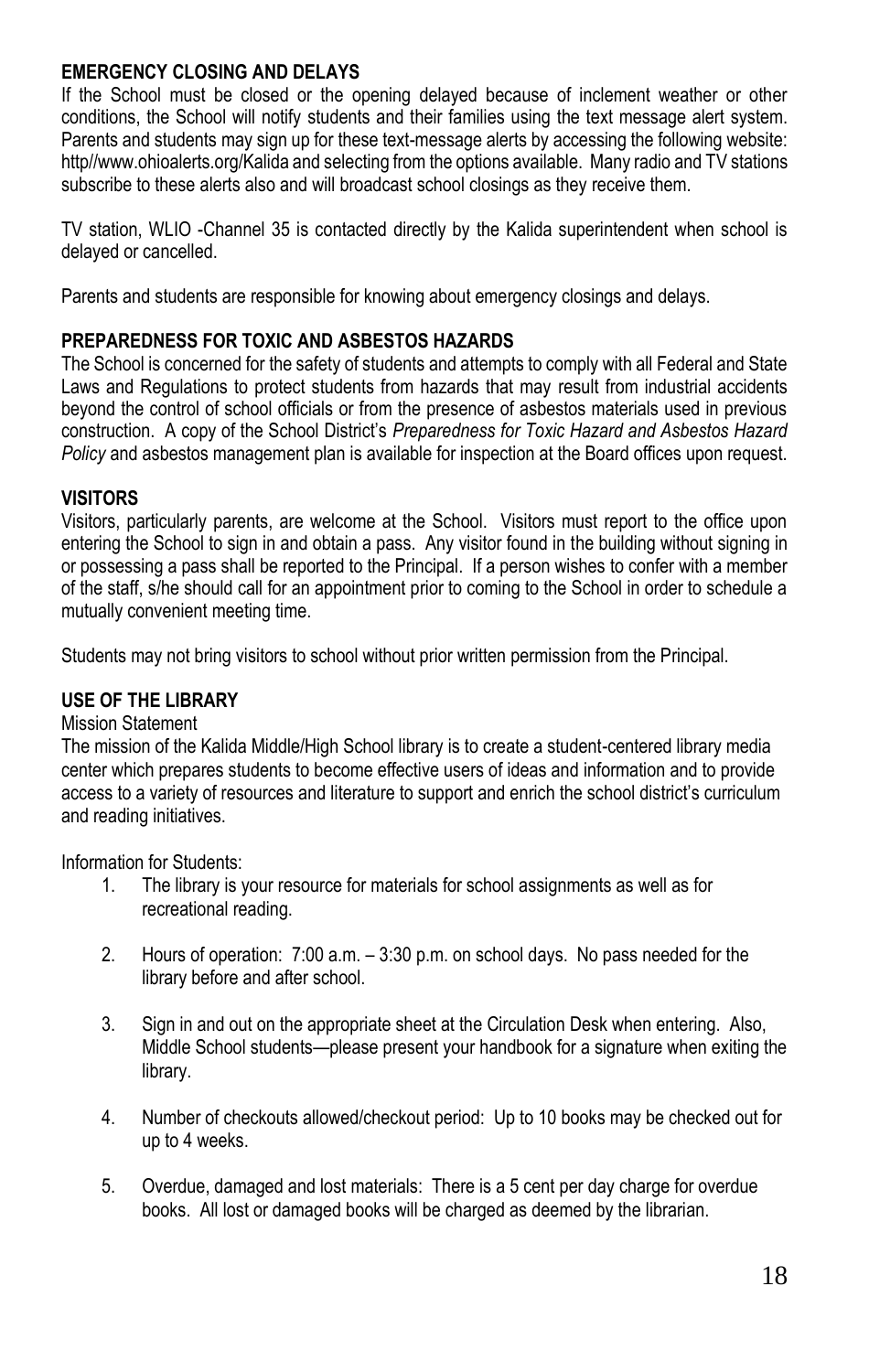- 6. No food or drink is allowed in the library or lab area.
- 7. If a student misuses the library, the librarian has the option of denying privileges.
- 8. Accelerated Reader quizzes may be taken from 7:00 a.m. 3:05 p.m. Please inform the adult librarian you are taking an AR quiz before you sit down at the computer to take the quiz.
- 9. Only students in grades 9-12 may sit in the leisure/collaboration area of the main part of the library—please do not rearrange the furniture without the librarian's permission.
- 10. Students may check out iPod Nanos with audiobooks from the library. Students and parents must read and sign the iPod Nano agreement form and students must complete an orientation with Mrs. Scherer on iPod use and care. iPod Nanos/audiobook requests are to be made at least one day in advance of check out.

#### **STUDENT USE OF PRINTERS AND SCHOOL EQUIPMENT**

Printing to school printers is for school-related work only. Students should evaluate the length, content, and accuracy of material *before* printing. If you are unsure, ask the library staff.

Students must receive teacher permission before using any equipment or materials in the classroom. Students must seek permission from the Principal prior to using any other school equipment or facility. Students are responsible for the proper use and protection of any equipment or facility they are permitted to use.

#### **LOST AND FOUND**

The lost and found area is in the High School Office. Students who have lost items should check there and may retrieve their items if they give a proper description. Unclaimed items will be given to charity at the close of the school year.

#### **USE OF OFFICE TELEPHONES**

Office telephones may not be used for personal calls. Except in an emergency, students will not be called to the office to receive a telephone call.

Telephones are available in the School for students to use when they are not in class. Students are not to use telephones to call parents to receive permission to leave school. Office personnel will initiate all calls on behalf of a student seeking permission to leave school.

#### **USE OF WIRELESS COMMUNICATION DEVICES**

Possession of a cellular telephone or other wireless communication devices; including SmartWatches (WCD) by a student is a privilege, which may be forfeited by the student if s/he turns it on, uses it, or allows it to be visible during the school day or on school-sponsored trips. Prohibited uses of the WCD during specified times includes making and/or receiving calls, sending text messages, taking pictures and/or making recordings.

Students participating in extracurricular activities and athletics must contact their coach or sponsor for his/her rules involving WCD use after school hours or on after-school bus trips. Coaches and sponsors will set their rules and enforce consequences involving the use and/or misuse of these devices.

"Sexting" is prohibited at any time on school property or at school functions. Sexting is the electronic transmission of sexual messages or pictures, usually through cell phone text messaging. Such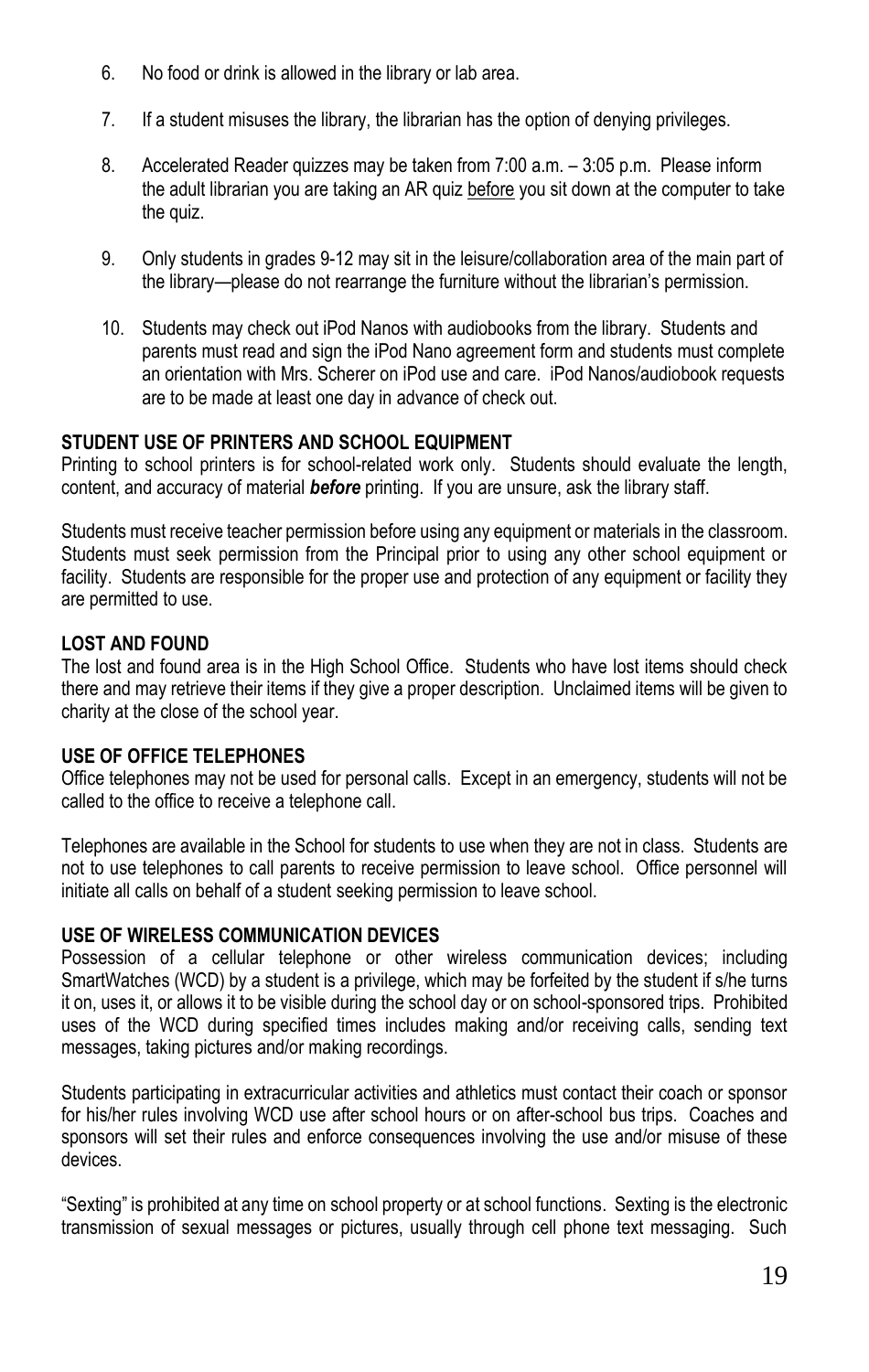conduct not only is potentially dangerous for the involved students, but can lead to unwanted exposure of the messages and images to others, and could result in serious criminal violations related to the transmission or possession of child pornography. Such conduct will be subject to discipline and possible confiscation of the WCD.

Use of a WCD in an unauthorized manner or in violation of these rules may result in loss of this privilege, additional disciplinary action (e.g., warnings, parental notification and conferences, suspension, expulsion), confiscation of the WCD*.* If a WCD is confiscated, it will only be returned to the student's parent/guardian after the student complies with any other disciplinary consequence that is imposed, and/or referral to law enforcement if the violation involves an illegal activity.

The District is not responsible for the loss, theft, damage, or vandalism to student WCD as well as other student property. Students and parents are strongly encouraged to take appropriate precautions, if students are permitted to have a WCD in their possession, to make sure the WCD is not left unattended or unsecured.

#### **ADVERTISING OUTSIDE ACTIVITIES**

Students may not post announcements or advertisements for outside activities without receiving prior approval from the Principal. The Principal will attempt to respond to a request for approval within 1 school day of its receipt. The School has a central bulletin board located in the main entrance area that may be used for posting notices after receiving permission from the Principal.

#### **DANCES**

All High School (grades 9-12) dances are closed to younger students and all Junior High School (grades 7-8) dances are closed to older students. The Homecoming and Prom are especially for the enjoyment of High School students and younger pupils will not be allowed to attend. All dances will be chaperoned by faculty and parents as needed. High School students wishing to bring a guest who is not a Kalida High School student to a dance must submit a "Dance Guest Form" signed by the principal of the school in which the guest attends.

#### **BONUS THURSDAY/BONUS FRIDAY**

Middle School students in grades 5 & 6, and grades 7 & 8 who meet the following requirements will be invited to participate in Bonus Thursday/Friday activities held on a scheduled school-day afternoon at the end of each nine week grading period. Activities will be determined by the principal and junior high teachers.

Invitations will be extended to students who have:

- 1. Received all passing grades for the previous grading period (no "F's")<br>2. Shown exemplary behavior and have had no detentions for the previo
- 2. Shown exemplary behavior and have had no detentions for the previous grading period.
- 3. Earned the required points for the nine weeks on the Accelerated Reader Program.

#### **ASSEMBLIES AND PROGRAMS**

Assemblies will be held periodically to provide various programs for students. Students should move quickly and quietly to their assigned places in the gymnasium or Auditeria. They are expected to conduct themselves as mature young adults. Your behavior is a reflection upon each student as an individual, your parents, your community, and your school. Common courtesy demands the full attention of all students. Improper actions, talking, noise, etc. will result in the loss of assembly privileges.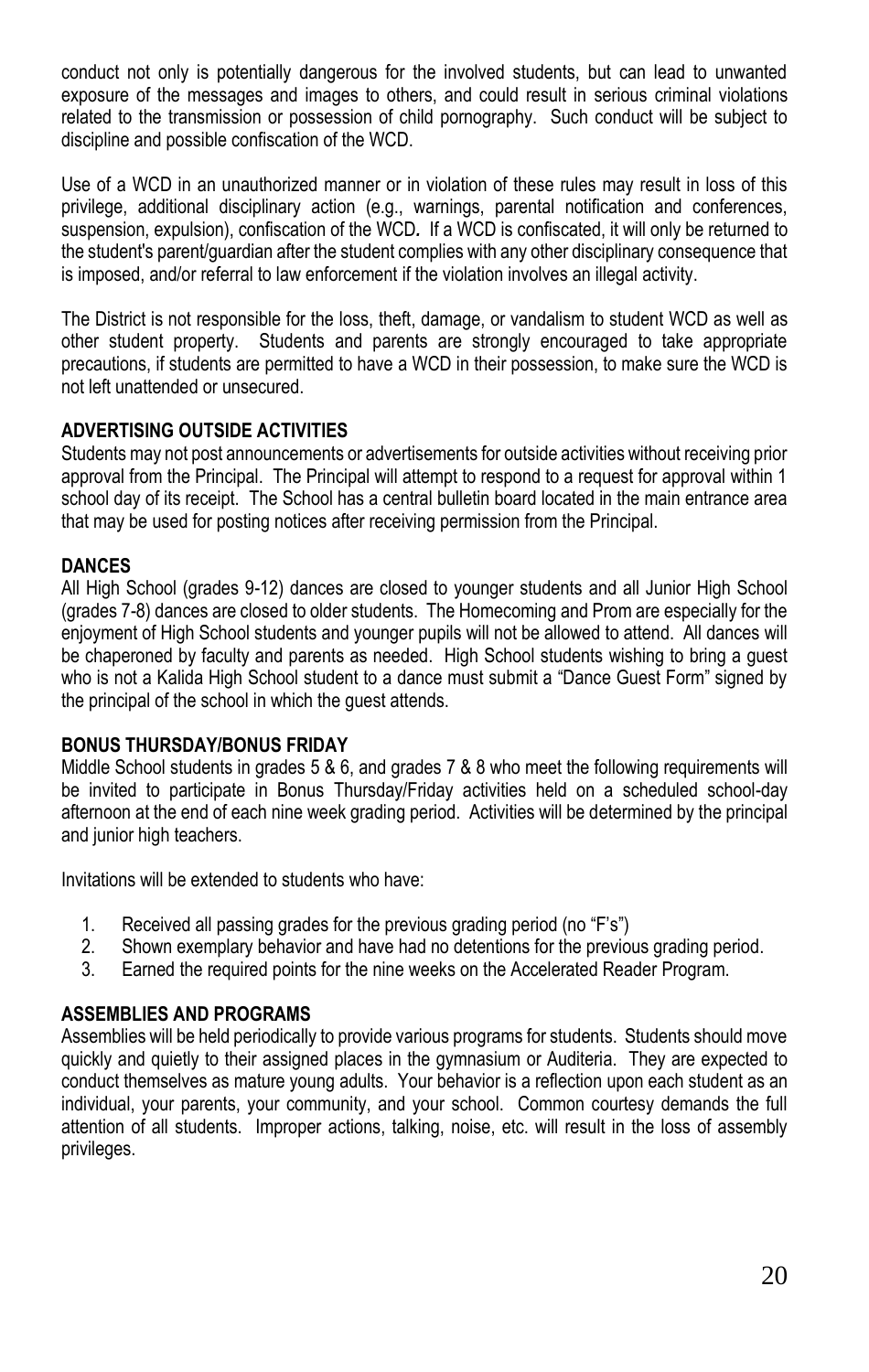#### **SECTION II - ACADEMICS**

#### **COURSE OFFERINGS**

A complete and up-to-date list of course offerings at Kalida High School, along with a complete curriculum guide may be found at the following website:

#### kalidaschools.org/CGuide.pdf

#### **FIELD TRIPS**

Field trips are academic activities that are held off school grounds. There are also other trips that are part of the School's co-curricular and extra-curricular program. No minor student may participate in any school-sponsored trip without parental consent and a current emergency medical form on file in the office. Medications normally administered at school will be administered while on field trips. The Student Code of Conduct applies to all field trips.

Attendance rules apply to all field trips.

Students who violate school rules may lose the privilege to go on field trips.

Students may also be denied participation in field trips if any of the following conditions exist:

- 1. Student fails the course during the previous nine weeks.
- 2. Student is currently failing the course.
- 3. Student was suspended during the grading period the field trip was to be taken.

#### **GRADES**

#### **Grade Point Average**

To calculate a grade point average (G.P.A.), assign a weighted point value to each course grade and divide by the total number of credits. For partial-credit courses use the fractional value of the grade. For example, a half credit course with an earned grade of a C would be  $.5 \times 2 = 1$ . Then add this to the other grades earned for total points earned. This total is then divided by the total credits earned to determine the G.P.A. This can be done by grading period, semester, annually or for a series of school years.

#### **Grading Scales**

All teachers at Kalida Middle/High School will use one of the following grading scales:

| Scale 1 - Default |            | Scale 2 - Dual Enrollment/AP Scale |            |
|-------------------|------------|------------------------------------|------------|
| А                 | $95 - 100$ |                                    |            |
| А-                | $92 - 94$  | A                                  | $90 - 100$ |
| B+                | $89 - 91$  |                                    |            |
| В                 | $86 - 88$  | B                                  | $80 - 89$  |
| B-                | $83 - 85$  |                                    |            |
| $C^+$<br>$C^-$    | $80 - 82$  |                                    |            |
|                   | $77 - 79$  | С                                  | $70 - 79$  |
|                   | 74 – 76    |                                    |            |
| D+                | $71 - 73$  |                                    |            |
| D                 | $68 - 70$  | D                                  | $60 - 69$  |
| D-                | $65 - 67$  |                                    |            |
| F                 | $0 - 64$   | F                                  | $0 - 59$   |
|                   |            |                                    |            |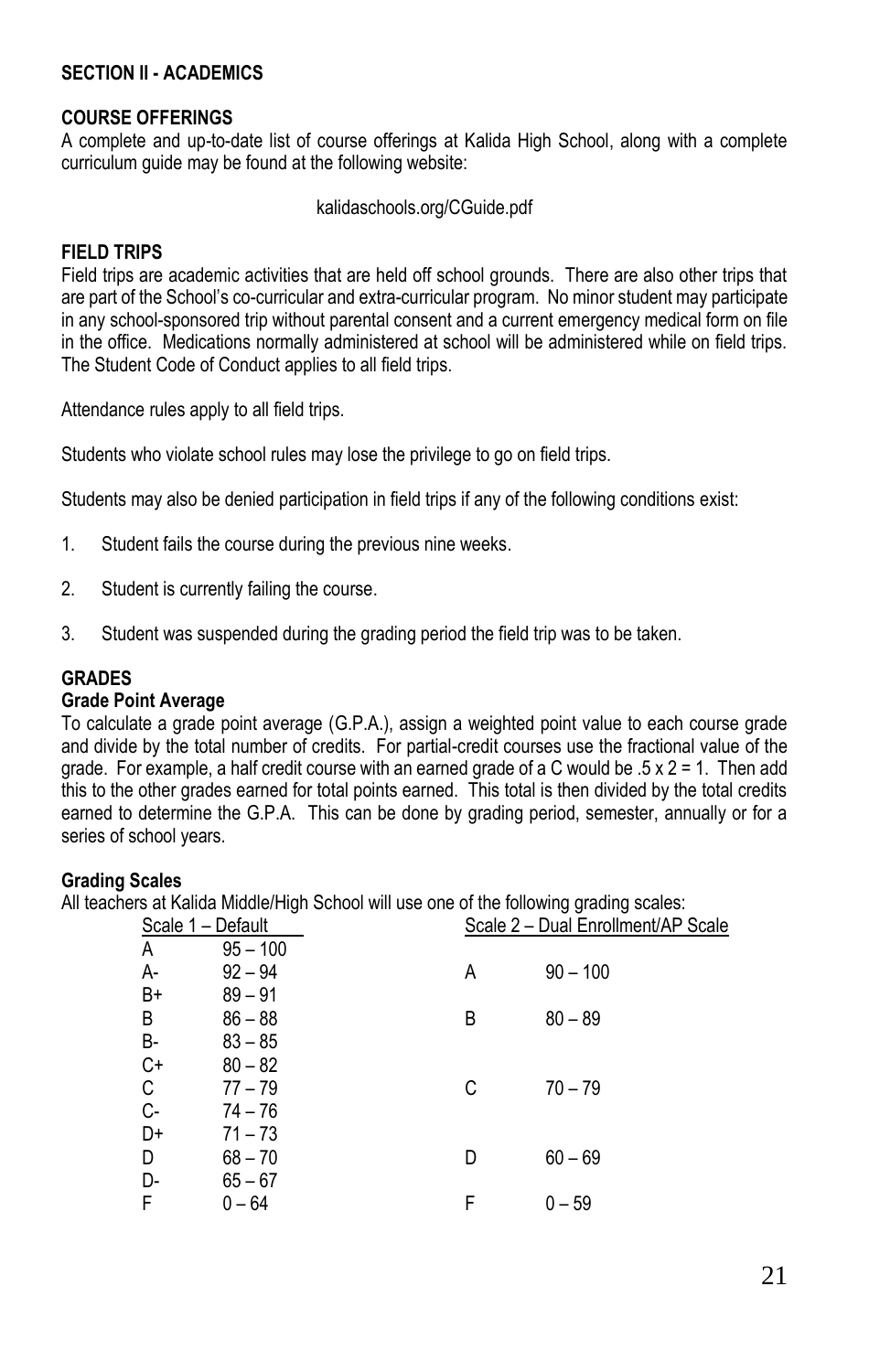Grades are calculated to the third decimal place when rounding. For example the lowest A grade is a 91.495, which is rounded to a  $92\%$  (A-). A 91.494 is rounded to a  $91\%$ (B+).

Semester and Final averages are determined in the following manner:

| Example: |                                            |    |                                  |          |                    |
|----------|--------------------------------------------|----|----------------------------------|----------|--------------------|
|          | 1 <sup>st</sup> 9 weeks percent x2         |    | 89.392%(B+)                      | $x 2 =$  | 178.784            |
|          | $2nd$ 9 weeks percent $x2$                 |    | 73.467%(D+)                      | $x 2 =$  | 146.934            |
| +        | Semester Exam %                            | x1 | 85.092%(B-)                      | $x 1 =$  | 85.092             |
|          | $1st$ Semester total % points/5 =          |    |                                  |          |                    |
|          |                                            |    | 1 <sup>st</sup> Semester Average |          | 410.810/5          |
|          |                                            |    |                                  |          | $= 82.162\%(C+)$   |
|          |                                            |    | Letter Grade Posted              | $\equiv$ |                    |
|          | 3rd 9 weeks percent                        | x2 | 93.487%(A-)                      | $x 2 =$  | 186.974            |
|          | 4 <sup>th</sup> 9 weeks percent            | x2 | 96.994%(A)                       | $x 2 =$  | 193.988            |
| +        | Final Exam percent                         | x1 | 94.025%(A-)                      | $x 1 =$  | 94.025             |
|          | $2nd$ Semester total percentage points/5 = |    |                                  |          |                    |
|          |                                            |    | 2 <sup>nd</sup> Semester Average | $=$      | 474.987/5          |
|          |                                            |    |                                  |          | $= 94.9974\% (A)$  |
|          |                                            |    | Letter Grade Posted              | Ξ        | A                  |
|          | 1 <sup>st</sup> 9 weeks percent            | х2 | 89.392%(B+)                      | $x 2 =$  | 178.784            |
|          | 2 <sup>nd</sup> 9 weeks percent            | x2 | 73.467%(D+)                      | $x 2 =$  | 146.934            |
|          | Semester Exam %                            | x1 | 85.092%(B-)                      | $x 1 =$  | 85.092             |
|          | 3 <sup>rd</sup> 9 weeks percent            | x2 | 93.487%(A-)                      | $x 2 =$  | 186.974            |
|          | 4 <sup>th</sup> 9 weeks percent            | х2 | 96.994%(A)                       | $x 2 =$  | 193.988            |
| +        | Final Exam percent                         | x1 | 94.025%(A-)                      | $x 1 =$  | 94.025             |
|          | Full Year total percentage points/10 =     |    |                                  |          |                    |
|          |                                            |    | <b>Final Average</b>             | $\equiv$ | 885.797/10         |
|          |                                            |    |                                  |          | $= 88.5797\% (B+)$ |
|          |                                            |    | Letter Grade Posted              | $\equiv$ | B                  |

The use of the +/- notations is to allow students and parents to see where they fall on the range of scores for each letter grade. Semester and Final grades will not contain these notations and the letter grades A=4, B=3, C=2, D=1, and F=0 will be used to calculate grade point averages.

Students in grades 6, 7, and 8 do not take semester and final exams, therefore no exam grade will be figured into their semester and final averages. All four nine-weeks grades will be weighted equally and averaged to determine semester and final grades.

#### **Grading Periods**

Students will receive a report card at the end of each nine-week period indicating their grades for each course of study for that portion of the academic term.

When a student appears to be at risk of failure, reasonable efforts will be made to notify the parents so they can talk with the teacher about what actions can be taken to improve poor grades.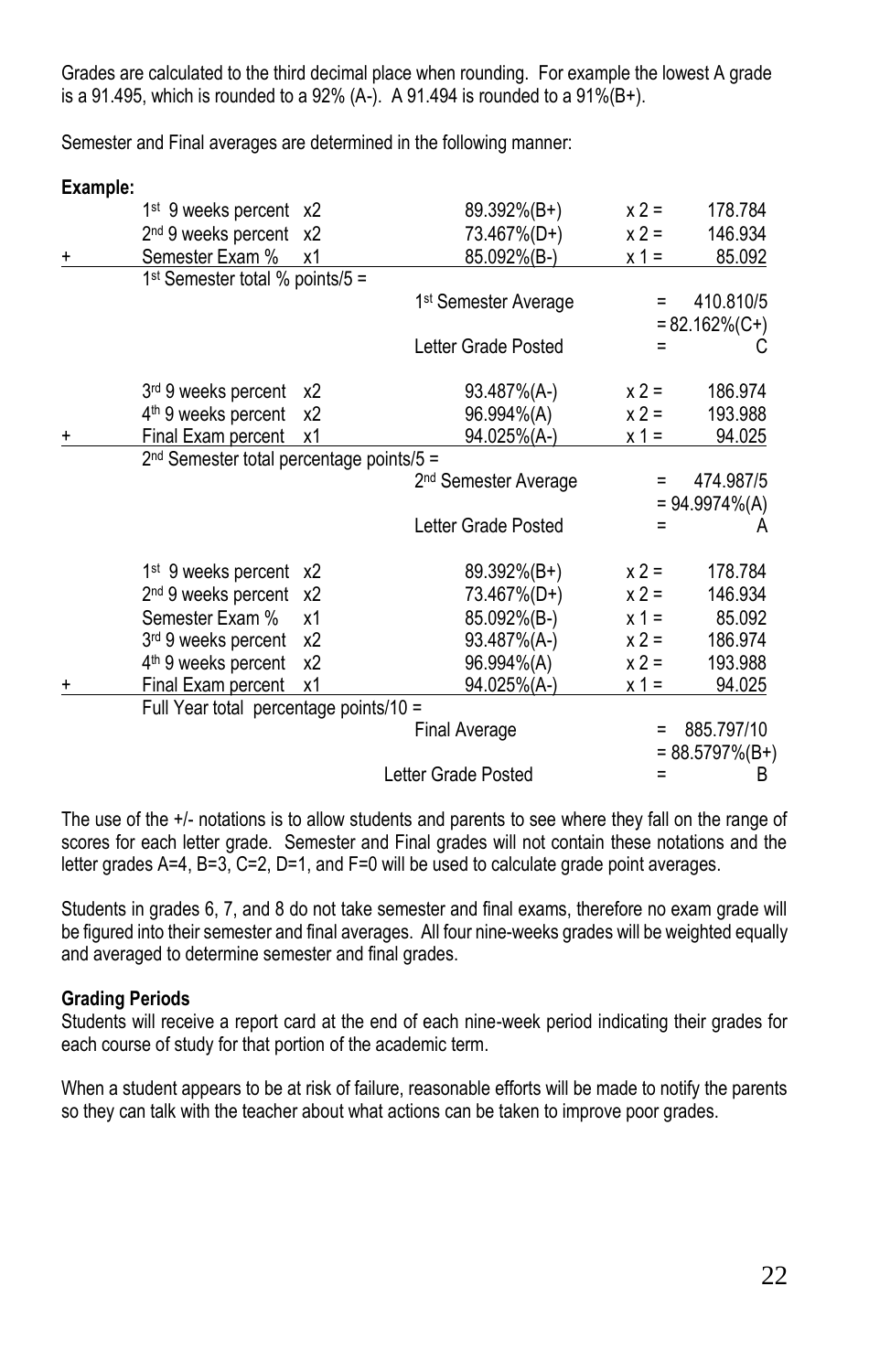#### **PROMOTION, ACCELERATION, AND RETENTION**

Promotion to the next grade (or level) is based on the following criteria:

- A. current level of achievement based on instructional objectives and mandated requirements for the current grade
- B. potential for success at the next level
- C. emotional, physical, and/or social maturity necessary for a successful learning experience in the next grade

A student may be accelerated (either by whole-grade or by subject area) when his/her performance and measured ability significantly exceeds that of his/her grade level peers. Students can be nominated for acceleration by teachers, administrators, parents, and the student him/herself. Decisions regarding acceleration are based on the following criteria:

- A. achievement of grade/course objective and any applicable State-mandated requirements for the grade/course in which the student is currently and any grade(s)/course(s) in the student will skip
- B. achievement of instructional objectives for the present grade/course as well as the succeeding one(s)
- C. potential for success in the accelerated placement based on sufficient proficiency at current level
- D. social, emotional, and physical maturation necessary for success in an accelerated placement

A student may be retained at his/her current grade level based on the following criteria:

- A. failure to demonstrate proficiency in mathematics and reading or the core subjects of mathematics, reading, language arts, science, or social studies.
- B. failure to achieve the instructional objectives at the current grade level that are requisite for success at the next grade level
- C. scoring at the below basic level on any State-mandated assessment test

A student will be retained if s/he is truant (absent without excuse) for more than ten percent (10%) of the required attendance days of the current school year AND has failed two (2) or more of the required curriculum subject areas in the current grade.

Even if s/he falls in the preceding category, a student may be promoted if the Principal and the teachers of the classes that the student failed agree that the student is academically prepared to be promoted.

No student will be promoted to the ninth grade unless s/he has completed a one-year course in American History.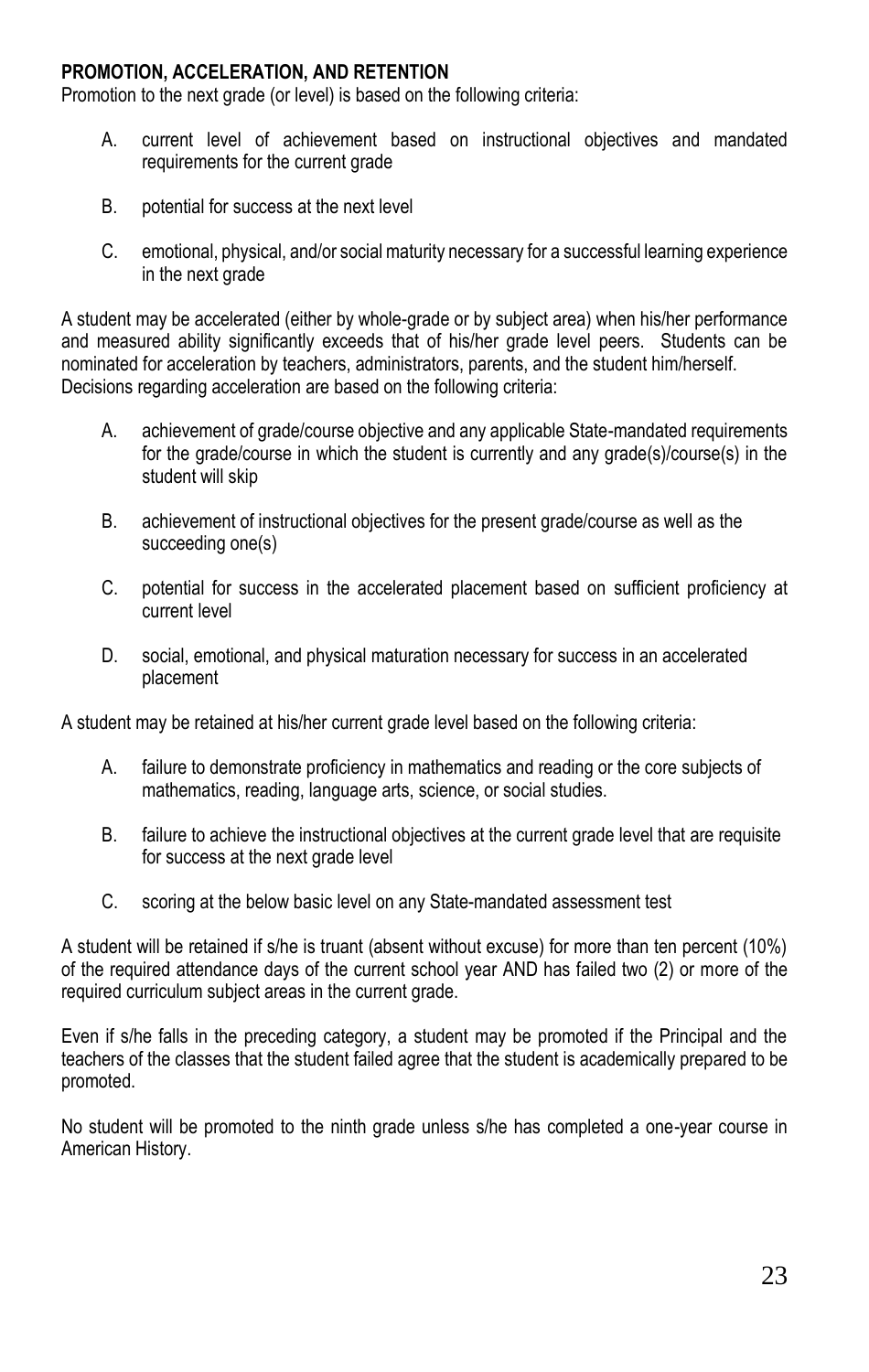#### **GRADUATION REQUIREMENTS**

#### **Regular Diploma**

Normally, students will complete graduation requirements in four (4) years. In order to receive a diploma and graduate, a student must pass all assessment tests required by the Ohio Department of Education (ODE) for graduation, meet the school requirements for basic course-work, and earn the total number of minimum credits. For students enrolled in special education, the criteria for graduation and the extent of participation in the State-mandated assessment tests will be determined by their IEP team.

At least 21 credits are required for graduation from Kalida High School. The minimum requirements include the following:

| English                   | 4.0 units   |                                                                                                           |
|---------------------------|-------------|-----------------------------------------------------------------------------------------------------------|
| Health                    | $0.5$ units |                                                                                                           |
| <b>Physical Education</b> | $0.5$ units |                                                                                                           |
| <b>Mathematics</b>        | 4.0 units   | (Must include 1 unit of Algebra II or its equivalent)                                                     |
| Science                   | 3.0 units   | (Must include 1 unit Biological Science, 1 unit Physical<br>Science, plus one additional unit of science) |
| Social Studies            | 3.0 units   | (Must include US History & American Government)                                                           |
| Fine Arts                 | 1.0 units   | (Includes any of the visual or performing arts)                                                           |
| Economics/Financial Lit.  | 0.5 units   | (The Money Matters course fulfills this requirement)                                                      |
| Electives                 | 4.5 units   |                                                                                                           |
| TOTAL                     | 21.0 units  |                                                                                                           |

Credit will be earned by:

- A. completing coursework locally;
- B. pursuing one or more educational options in accordance with the District's College Credit Plus policy.

#### **In addition to the above credit requirements, students are also required to pass statewide assessments. The Classes of 2018 and beyond are required to obtain 18 points total or higher on the 7 end-of-course exams which include the following: English 9, English 10, Algebra I, Geometry, Biology, U.S. History, and American Government**

As an alternate to the requirement that students attain the 18 points on the end-of-course exams, students may earn graduation by earning an Industry Credential that includes earning a score of 13 on the WorkKeys, a work-readiness test **OR** achieving a remediation free score on the ACT or SAT test.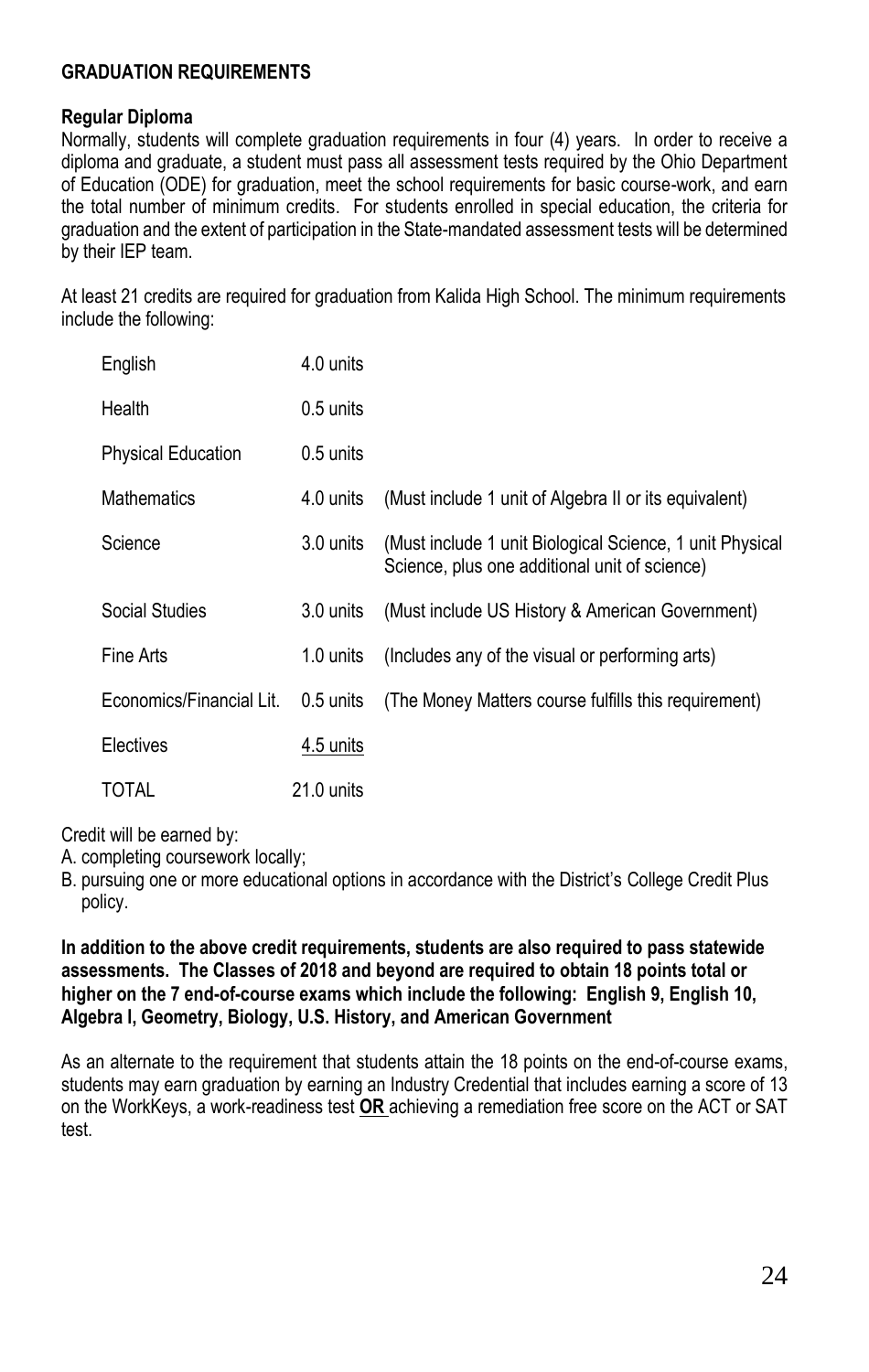#### **Ohio Department of Education Honors Diploma**

The Honors Diploma is awarded by the **Ohio Department of Education.** The Ohio Department of Education adopted this criteria for graduating with honors.

The requirements are listed below. Students must meet seven (7) of the eight (8) criteria listed in order to qualify for the Honors Diploma.

- 1. Earn four units of English
- 2. Earn four units of math (Algebra I, Algebra II, Geometry, and another higher level)<br>3. Earn four units of science (must include Physics and Chemistry)
- Earn four units of science (must include Physics and Chemistry)
- 4. Earn four units of social studies
- 5. Earn three units of one foreign language or two units each of two foreign languages
- 6. Earn one unit of fine arts (Art, Band, Chorus)
- 7. Earn a 3.5 GPA through the last grading period of the senior year
- 8. Obtain ACT composite score of 27 (or SAT 1210).

It is the student's responsibility to maintain contact with his/her Counselor to ensure that his/her graduation requirements are being met.

#### **Kalida High School Honor Graduates**

Kalida High School will honor students who achieve a cumulative grade point average of 3.5 by the end of either the seventh or eighth semester. The grade point average will be rounded to the nearest hundredth of a point. The lowest GPA to qualify would be 3.4950. The honor graduates will be divided into two categories based on when they achieved honor status. The two categories will be seven semester honor graduates and eight semester honor graduates.

**Seven Semester** honor graduates will have achieved the above status by the end of the seventh semester of their senior year. These students will be recognized in the local newspaper, will be recognized in the graduation program, and will be recognized at the Academic Banquet. Post-Secondary Options classes taken and completed prior to the end of the seventh semester will count toward earning honors graduate status. A student who achieves honor graduate status by the end of the seventh semester will not have this status removed if their final cumulative GPA falls below the minimum of 3.4950.

**Eight Semester** honor graduates will be recognized in the graduation program. Any Post-Secondary Options begun or completed after 7.5 semesters will not count toward earning honors graduate status. Eight semester honor graduates will not be recognized in the newspaper or any other media publication; although they may possibly be recognized in school sponsored or owned publications. Eight semester honor graduates will not be recognized at the Academic Banquet. This policy is separate from the Honors Diploma sponsored by the Ohio Department of Education.

#### **Early Graduation**

Students who wish to apply for early graduation should apply to the high school principal. Early graduation will be permitted if the student fulfills the graduation requirements and conditions for graduation. Students who choose early graduation may participate in the graduation ceremonies of their designated class.

#### **Accessing College-Career Search Programs**

To aid in the college-career search process, Kalida High School has acquired access to two internet based programs to assist students and parents. Each program has a separate internet address as well as access codes specific to Kalida High School. Both offer tools to help high school students take ownership of the college planning process by letting them find scholarship money, prepare for exams, search for colleges, and explore career interests. Both sites are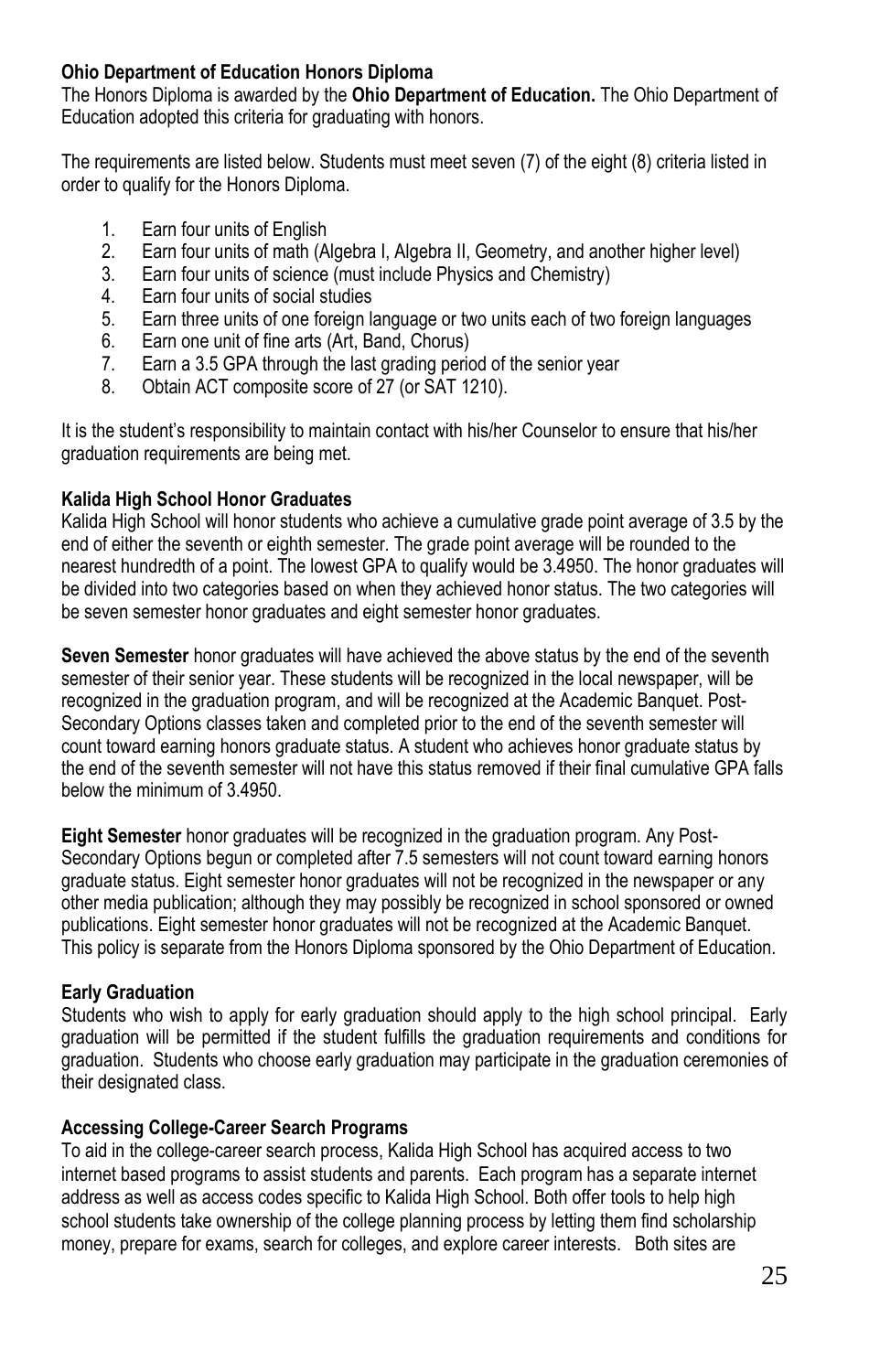excellent to search for information about careers and colleges as well as other tools like test prep links that will help students study for college admission tests like the ACT, SAT, and AP exams. Please follow the instructions below to get started on using one or both of the programs.

After entering the above username and password, you can start using the program immediately. However, if you would like to personalize it so that a student or parent can save information, click on the blue "Create My Portfolio" on the upper right side of the screen. This will allow an individual to create his or her own username and password to open the system.

#### **EDUCATIONAL OPTIONS/COLLEGE CREDIT PLUS**

Kalida High School provides alternative means by which a student can achieve the goals of the District, as well as his/her personal educational goals.

A list of the approved Educational Options is available in the Guidance Office.

Any student in grades 9 through 12 may enroll in a College Credit Plus program provided s/he meets the requirements established by law and by the District. The student must first submit an application for approval by April 1 for any full year course, and by November 1 for any second semester course. Student participation requires written consent of the Superintendent and, for students under 18, written consent of the parents or attendance in counseling services offered with this educational option. Any interested student should contact the guidance counselor to obtain the necessary information.

Applications are available in the High School Guidance Office. Credit will be granted upon the successful completion of an approved program and will be placed on the student's transcript. Student performance shall be evaluated as either pass or fail, or by awarding letter grades.

#### **RECOGNITION OF STUDENT ACHIEVEMENT**

Students who display significant achievements during the course of the year are recognized for their accomplishments. Areas that may merit recognition include, but are not limited to, academics, athletics, performing arts, citizenship, and volunteerism. Recognition for such activities is initiated by the staff and coordinated by the Guidance Counselor.

#### **Honor Roll**

Students who earn all A's for the nine weeks will be on the All-A honor roll. Students earning all A's and/or B's will be on the A/B honor roll for the nine weeks.

#### **Athletic Awards**

Requirements for athletic awards are developed by each head coach with the approval of the Athletic Director. Student athletes interested in such awards should consult with the appropriate coach.

#### **HOMEWORK**

Homework will be assigned. Student grades will reflect the completion of all work, including outside assignments. Homework is also part of the student's preparation for the assessment tests and graduation.

#### **COMPUTER TECHNOLOGY AND NETWORKS**

The District provides Internet services to its students. The District's Internet system has a limited educational purpose, and has not been established as a public access service or a public forum. Student use of the District's computers, network and Internet services/connection ("Network") are governed by the following principles and guidelines, and the Student Code of Conduct. Student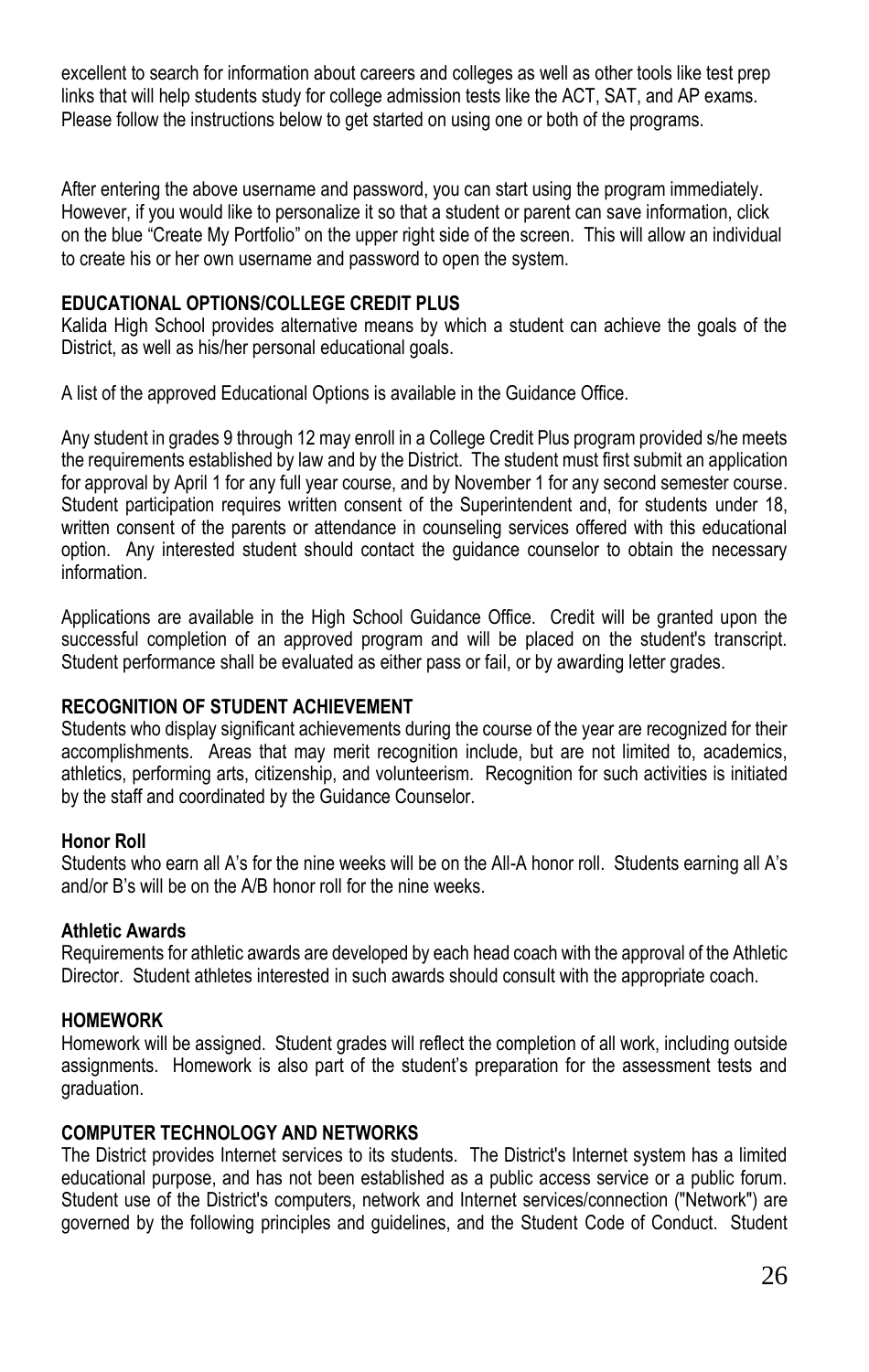users have no expectation of privacy in the content of their personal files and records of their online activity while on the Network.

Parents and students are advised that the Board may not be able to technologically limit access through the Board's Internet connection to only those services that have been authorized for the purpose of instruction, study and research related to the curriculum. Because it serves as a gateway to any publicly available file server in the world, the Internet opens classrooms and students to electronic information resources that have not been screened by educators for use by students of various ages. The District utilizes a Technology Protection Measure, which is a specific technology that will protect against (e.g., filter or block) access to visual displays/depictions that are obscene, pornographic, and materials that are harmful to minors, as defined by the Children's Internet Protection Act. At the discretion of the Board or the Superintendent, the Technology Protection Measure may be configured to protect against access to other material considered inappropriate for students to access.

The District further utilizes software and/or hardware to monitor online activity of students to restrict access to child pornography and other material that is obscene, objectionable, inappropriate and/or harmful to minors. Nevertheless, parents/guardians are advised that a determined user may be able to gain access to services on the Internet that are not authorized for educational purposes. In fact, it is impossible to guarantee students will not gain access through the Internet to information and communications that they and/or their parents/guardians may find inappropriate, offensive, objectionable or controversial. Parents/Guardians assume risks by consenting to allow their child to participate in the use of the Internet. Parents/Guardians of minors are responsible for setting and conveying the standards that their children should follow when using the Internet. The District supports and respects each family's right to decide whether to apply for independent student access to the Internet.

Students are encouraged to use the Network for educational purposes. Use of the Network is a privilege, not a right. When using the Network, students must conduct themselves in a responsible, efficient, ethical, and legal manner. Students are responsible for good behavior on the District's computers/network and the Internet just as they are in classrooms, school hallways, and other school premises and school sponsored events. Communications on the Internet are often public in nature. General school rules for behavior and communication apply. Unauthorized or inappropriate use of the Network, including any violation of these rules, may result in cancellation of the privilege, disciplinary action consistent with the Student Code of Conduct, and/or civil or criminal liability. Prior to accessing the Network*,* students must sign the Student Network and Internet Acceptable Use and Safety Agreement. Parent permission is required for minors. Parents are encouraged to discuss their values with their children so that students can make decisions regarding their use of the Network that is in accord with their personal and family values, in addition to the Board's standards.

Smooth operation of the Network relies upon users adhering to the following guidelines. The guidelines outlined below are not exhaustive but are provided so that users are aware of their general responsibilities.

- A. Students are responsible for their behavior and communication on the Network.
- B. Students may only access the Network by using their assigned Network account. Use of another person's account/address/password is prohibited. Students may not allow other users to utilize their account/address/password. Students may not go beyond their authorized access.
- C. Students may not intentionally seek information on, obtain copies of, or modify files, data or passwords belongings to other users, or misrepresent other users on the Network.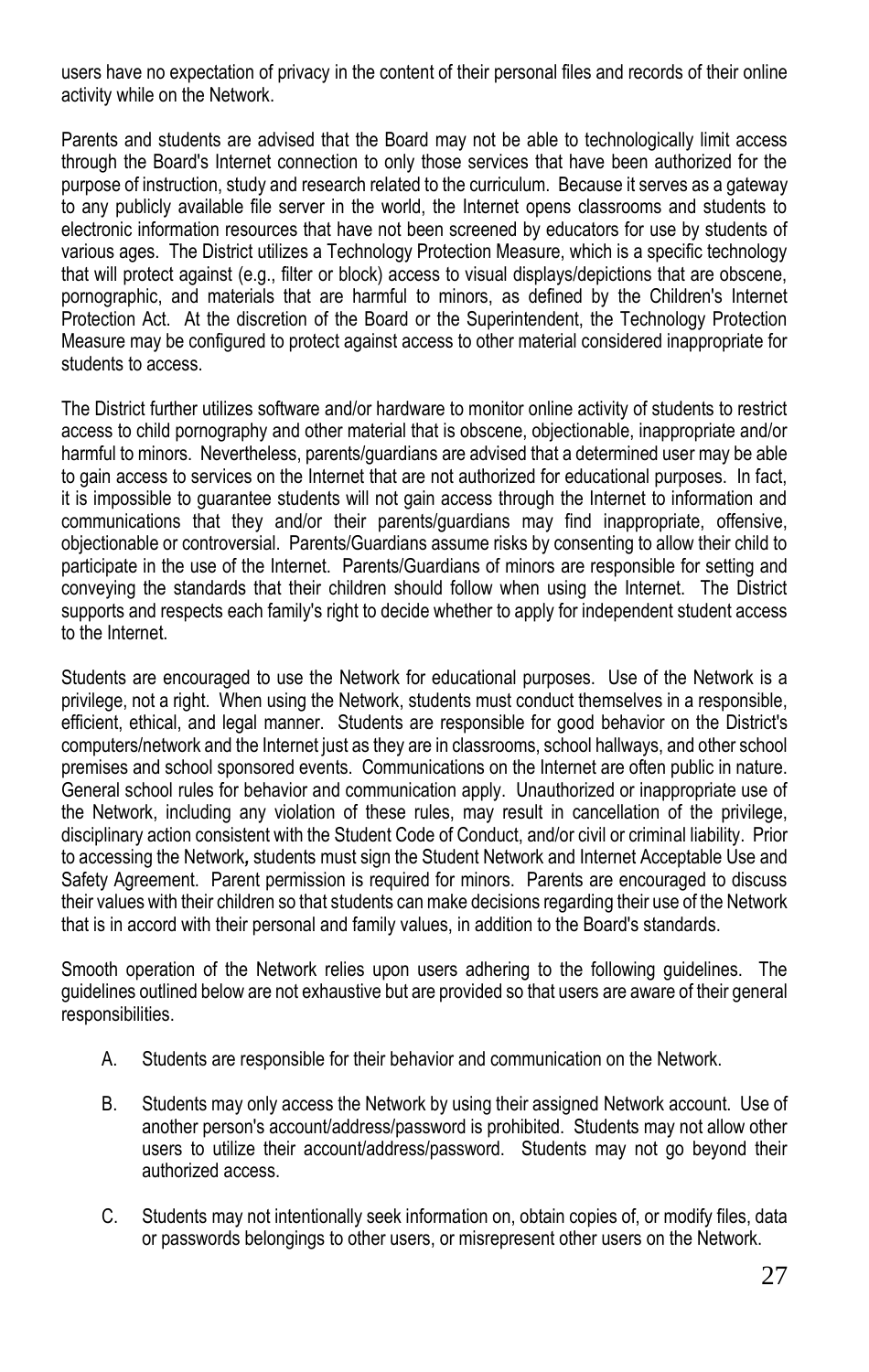- D. Students may not use the Network to engage in "hacking" or other illegal activities (e.g., software pirating; intellectual property violations; engaging in slander, libel, or harassment; threatening the life or safety of another; stalking; transmission of obscene materials or child pornography; fraud; sale of illegal substances and goods).
- E. Transmission of any material in violation of any State or Federal law or regulation, or Board policy is prohibited.
- F. Any use of the Network for commercial purposes (e.g., purchasing or offering for sale personal products or services by students), advertising, or political lobbying is prohibited. This provision shall not limit the use of the Network by students for the purpose of communicating with elected representatives or expressing views on political issues.
- G. Use of the Network to engage in cyberbullying is prohibited. ""Cyberbullying" involves the use of information and communication technologies such as e-mail, cell phone and pager text messages, instant messaging (IM), defamatory personal Web sites, Facebook accounts, and defamatory online personal polling Web sites, to support deliberate, repeated, and hostile behavior by an individual or group, that is intended to harm others." For further information on cyberbullying, visi[t http://www.cyberbullying.ca](http://www.cyberbullying.ca/)

Cyberbullying includes, but is not limited to the following:

- 1. posting slurs or rumors or other disparaging remarks about a student or school staff member on a web site or on weblog;
- 2. sending e-mail or instant messages that are mean or threatening, or so numerous as to drive up the victim's cell phone bill;
- 3. using a camera phone to take and send embarrassing photographs/recordings of students or school staff members without their permission, or post these images on video sharing sites such as YouTube or Facebook;
- 4. posting misleading or fake photographs of students or school staff members on web sites.

To the extent permitted by the First Amendment, instances of cyber-bullying off school grounds that disrupt the school environment or interfere with the learning process will be considered violations of the Student Code of Conduct.

- H. Students are expected to abide by the following generally-accepted rules of network etiquette:
	- 1. Be polite, courteous, and respectful in your messages to others. Use language appropriate to school situations in any communications made through the Network. Do not use obscene, profane, lewd, vulgar, rude, inflammatory, sexually explicit, defamatory, threatening, abusive or disrespectful language in communications through the Network (including, but not limited to, public messages, private messages, and material posted on web pages).
	- 2. Do not engage in personal attacks, including prejudicial or discriminatory attacks.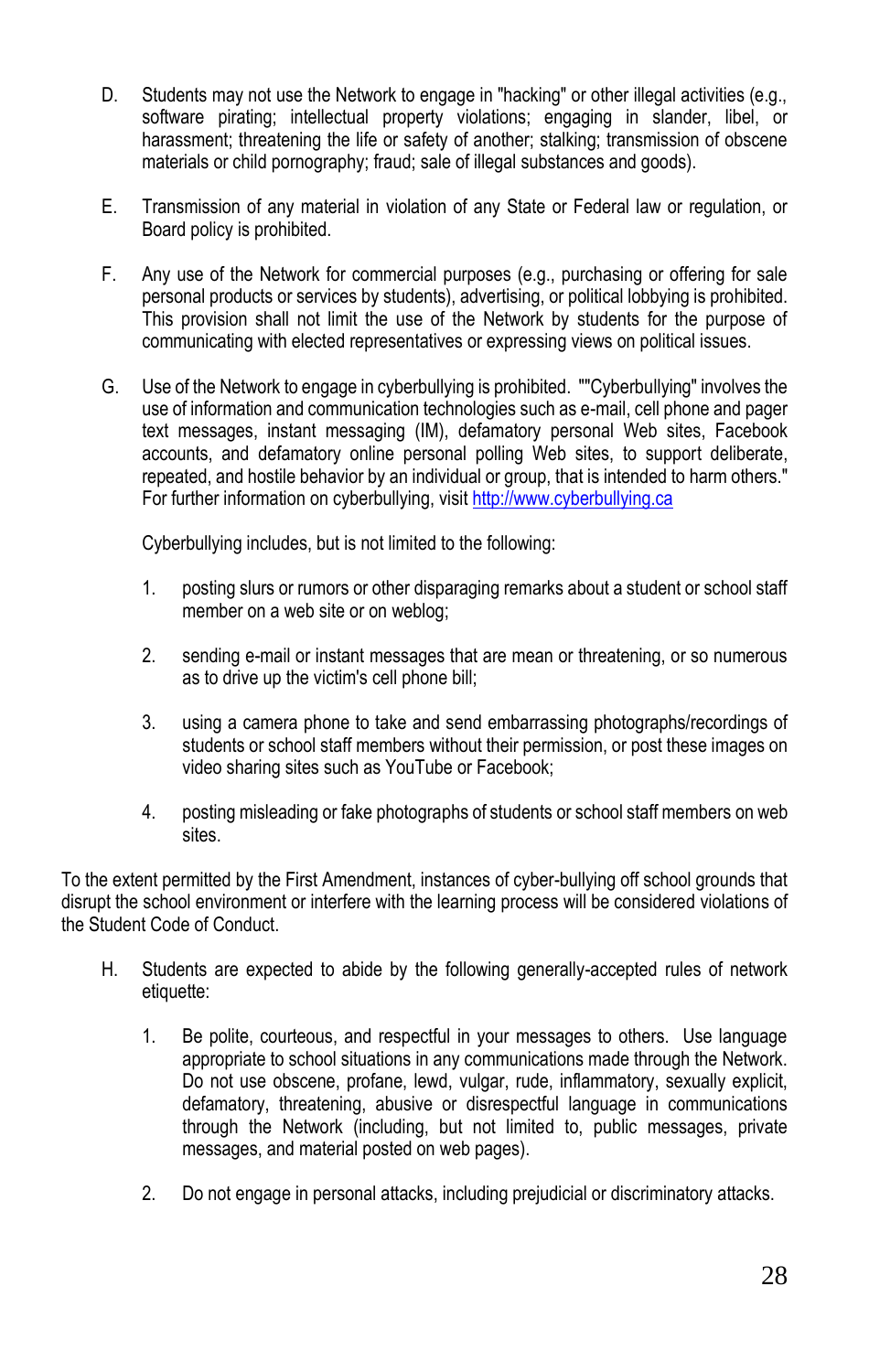- 3. Do not harass another person. Harassment is persistently acting in a manner that distresses or annoys another person. If a student is told by a person to stop sending him/her messages, the student must stop.
- 4. Do not post information that, if acted upon, could cause damage or a danger of disruption.
- 5. Never reveal names, addresses, phone numbers, or passwords of yourself or other students, family members, teachers, administrators, or other staff members while communicating on the Internet. This prohibition includes, but is not limited to, disclosing personal identification information on commercial web sites.
- 6. Do not transmit pictures or other information that could be used to establish your identity without prior approval of a teacher.
- 7. Never agree to get together with someone you "meet" on-line without parent approval and participation.
- 8. Check e-mail frequently and diligently delete old mail on a regular basis from the personal mail directory to avoid excessive use of the electronic mail disk space.
- 9. Students should promptly disclose to their teacher or other school employee any message they receive that is inappropriate or makes them feel uncomfortable, especially any e-mail that contains pornography. Students should not delete such messages until instructed to do so by a staff member.
- I. Malicious use of the Network to develop programs that harass other users or infiltrate a computer or computer system and/or damage the software components of a computer or computing system is prohibited. Students may not use the Network in such a way that would disrupt its use by others. Students must avoid intentionally wasting limited resources. Students may not bypass or attempt to bypass the District's Technology Protection Measure. Students must immediately notify the teacher, principal, or technology coordinator if they identify a possible security problem. Students should not go looking for security problems, because this may be construed as an unlawful attempt to gain access.
- J. All communications and information accessible via the Internet should be assumed to be private property (i.e. copyrighted and/or trademarked). All copyright issues regarding software, information, and attributions/acknowledgement of authorship must be respected. Rules against plagiarism will be enforced.
- K. Downloading of information onto the Board's hard drives is prohibited, without prior approval from the teacher, principal, or technology coordinator. If a student transfers files from information services and electronic bulletin board services, the student must check the file with a virus-detection program before opening the file for use. Only public domain software may be downloaded. If a student transfers a file or software program that infects the Network with a virus and causes damage, the student will be liable for any and all repair costs to make the Network once again fully operational.
- L. Students must secure prior approval from a teacher or the technology coordinator before joining a Listserv (electronic mailing lists) and should not post personal messages on bulletin boards or "Listservs."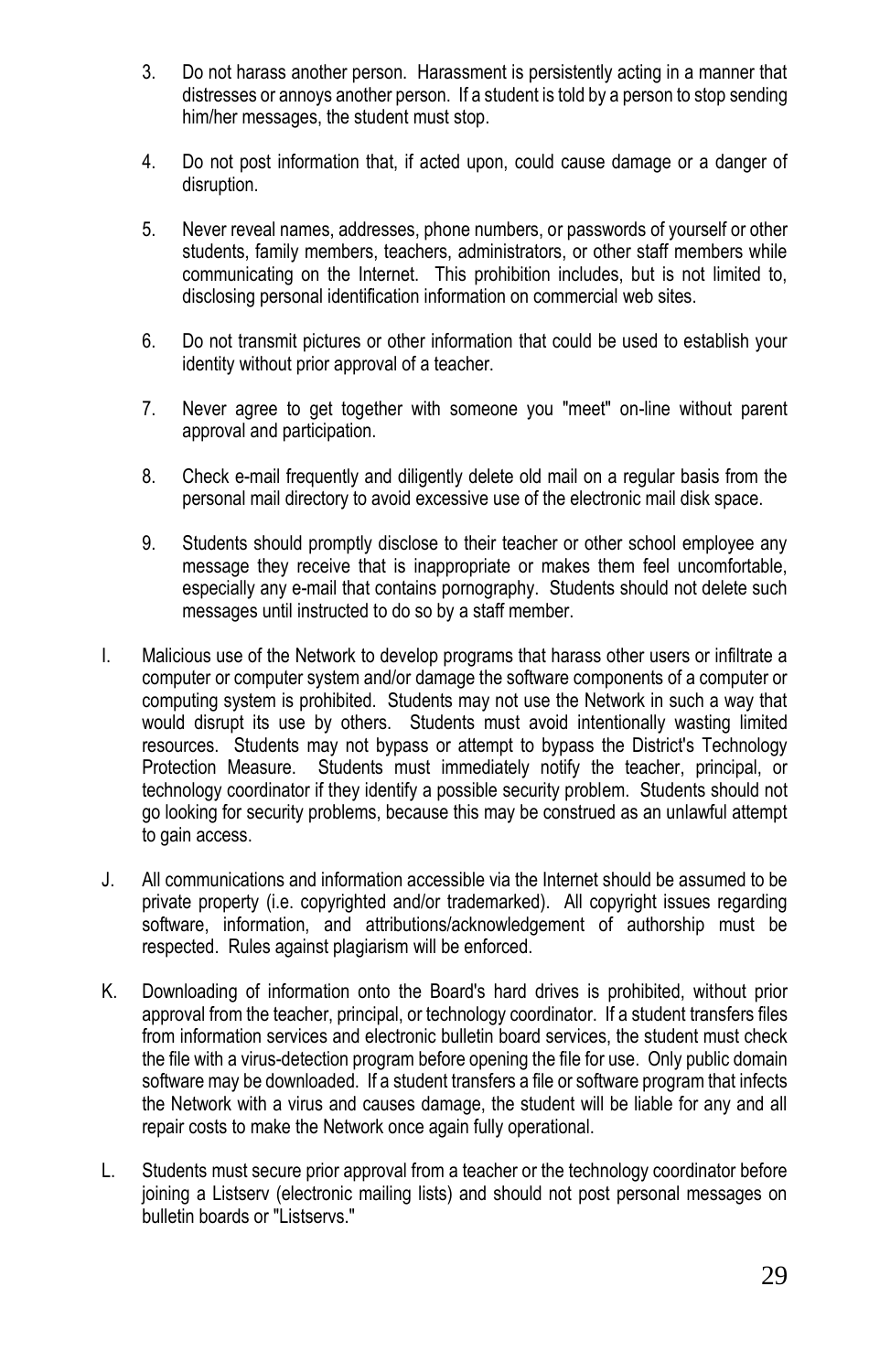- M. Students are prohibited from accessing or participating in online "chat rooms" or other forms of direct electronic communication (e.g., instant messaging) (other than e-mail) without prior approval from a teacher or the technology coordinator. All such authorized communications must comply with these guidelines.
- N. Privacy in communication over the Internet and the Network is not guaranteed. In order to verify compliance with these guidelines, the Board reserves the right to monitor, review, and inspect any directories, files and/or message residing on or sent using the Network. Messages relating to or in support of illegal activities will be reported to the appropriate authorities.
- O. Use of the Internet and any information procured from the Internet is at the student's own risk. The Board makes no warranties of any kind; either expressed or implied that the functions or the services provided by or through the Network will be error-free or without defect. The Board is not responsible for any damage a user may suffer, including, but not limited to, loss of data, service interruptions, or exposure to inappropriate material or people. The Board is not responsible for the accuracy or quality of information obtained through the Internet. Information (including text, graphics, audio, video, etc.) from Internet sources used in student papers, reports, and projects should be cited the same as references to printed materials. The Board will not be responsible for financial obligations arising through the unauthorized use of the Network. Students or parents of students will indemnify and hold the Board harmless from any losses sustained as the result of misuse of the Network by the student. Use of the Network by students will be limited to those students whose parents have signed a release of claims for damages against the Board.
- P. File-sharing is strictly prohibited. Students are prohibited from downloading and/or installing file-sharing software or programs on the Network.
- Q. Students may not establish or access web-based e-mail accounts on commercial services through the Network (e.g., Gmail, Hotmail, Yahoo mail, etc.).
- R. Since there is no central authority on the Internet, each site is responsible for its own users. Complaints received from other sites regarding any of the District's users will be fully investigated and disciplinary action will be taken as appropriate.
- S. Preservation of Resources and Priorities of Use: Computer resources are limited. Because space on disk drives and bandwidth across the lines which connect the Network (both internally and externally) are limited, neither programs nor information may be stored on the system without the permission of the technology coordinator. Each student is permitted reasonable space to store e-mail, web, and personal files. The Board reserves the right to require the purging of files in order to regain disk space. Students who require access to the Network for class-or instruction-related activities have priority over other users. Students not using the Network for class-related activities may be "bumped" by any student requiring access for class-or instruction-related purpose. The following hierarchy will prevail in governing access to the Network:
	- 1. Class work, assigned and supervised by a staff member.
	- 2. Class work, specifically assigned but independently conducted.
	- 3. Personal correspondence (checking, composing, and sending email).<br>4. Training (use of such programs as typing tutors, etc.)
	- Training (use of such programs as typing tutors, etc.)
	- 5. Personal discovery ("surfing the Internet").
	- 6. Other uses access to resources for "other uses" may be further limited during the school day at the discretion of the principal or technology coordinator.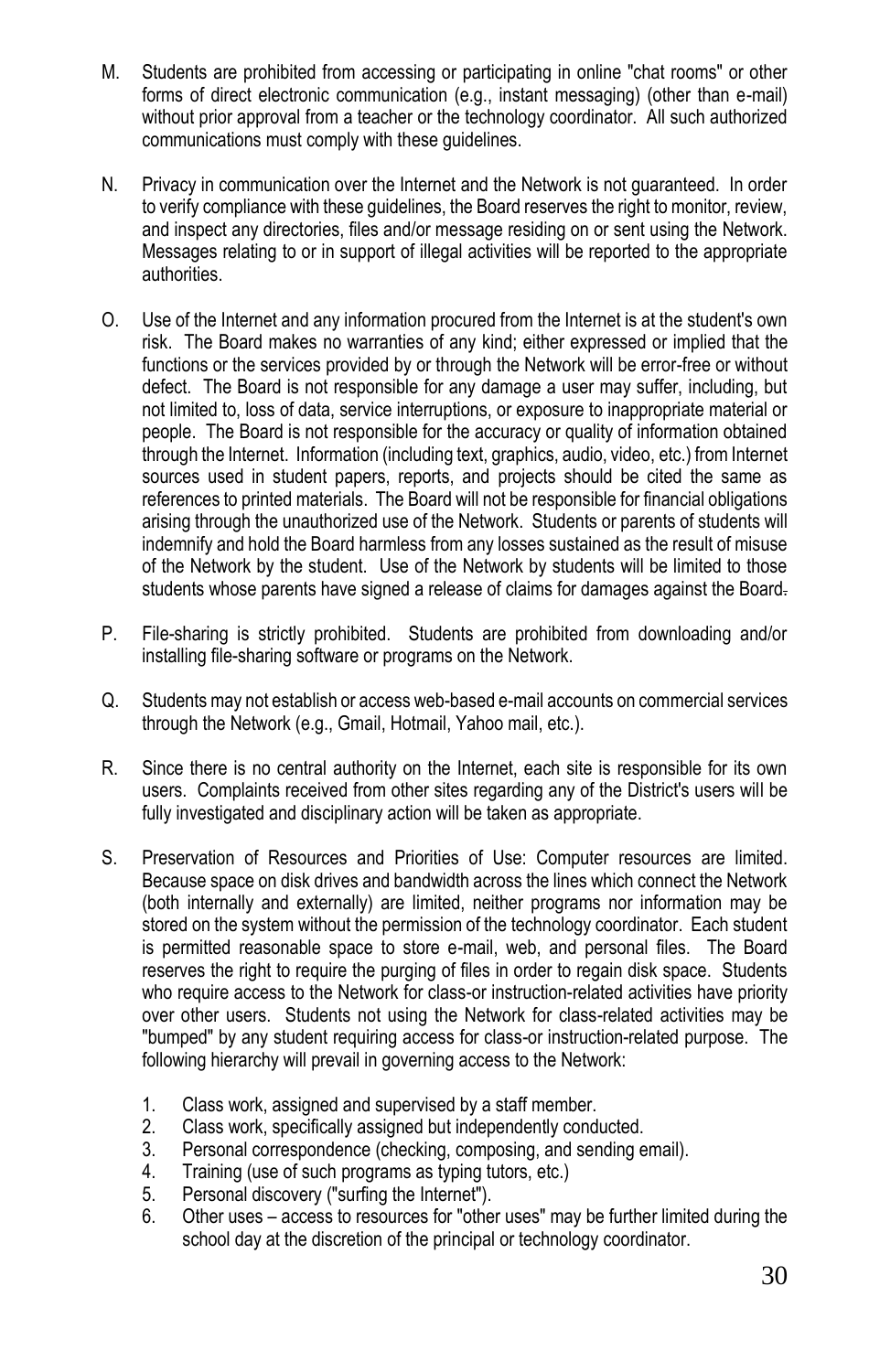#### **STUDENT ASSESSMENT**

Unless exempted through an Individual Education Plan, all students must earn acceptable cumulative scores on their End-Of-Course Exams for grades 9-12.

Additional group tests are given to students to monitor progress and determine educational mastery levels. These tests help the staff determine instructional needs.

Classroom tests are given to assess student progress and assign grades. These are selected or prepared by teachers to assess student achievement on specific objectives.

Vocational and interest surveys may be given to identify particular areas of student interests or talent. These are often given by the guidance staff.

College entrance testing information can be obtained from the Guidance Office.

#### **SUMMER SCHOOL COURSES**

Summer school courses are available to those students who fail courses during the school year. Summer school courses are offered through the Putnam County Educational Service Center, the Apollo Career Center, Lima City Schools or other pre-approved remedial school credit provider. Summer school courses are not designed to replace regular high school course work; rather, the purpose of summer school is to remediate the student who has achieved some minimal level of success in a course during the school year but has failed to receive a passing grade. Kalida High School students are permitted to use summer school to remediate a maximum of two courses during their high school career. Additional Summer School courses may be permitted to aid in acceptance to a vocational program. Summer school recommendations are sent out during the last week of the school year.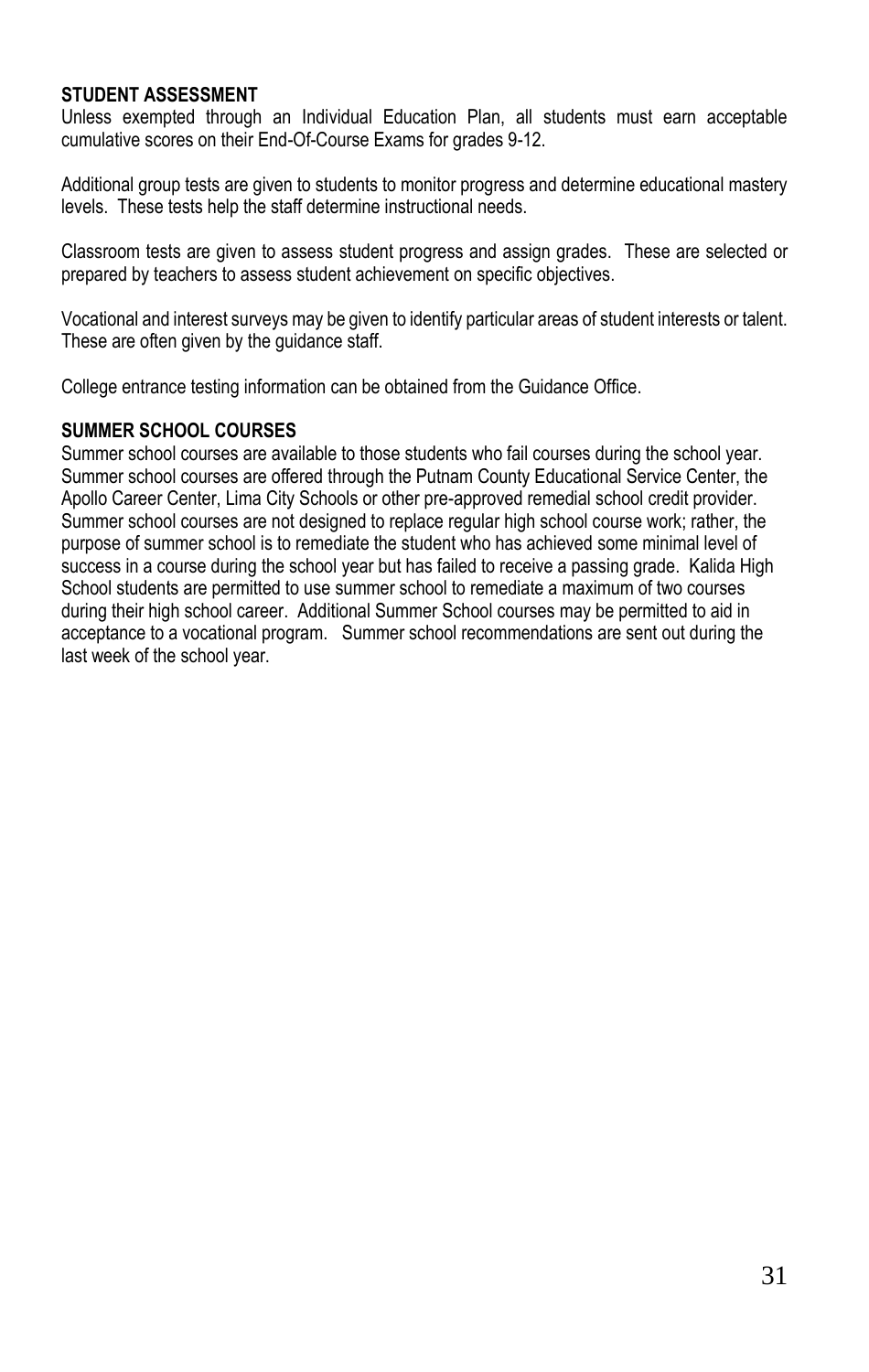#### **SECTION III - STUDENT ACTIVITIES SCHOOL-SPONSORED CLUBS AND ACTIVITIES**

Kalida High School provides students the opportunity to broaden their learning through curricularrelated activities. A curricular-related activity may be taken for credit, required for a particular course, and/or contain school subject matter.

The Board authorizes the following student groups that are sponsored by a staff member.

Student Council **Cats Who Care** Foreign Language Club Yearbook<br>National Honor Society Academic Club Future Farmers of America National Honor Society Drama Club

Extracurricular activities do not reflect the School curriculum, but are made available to students to allow them to pursue additional worthwhile activities such as recreational sports, drama, and the like.<br>Cross Country Colleyball Boys Soccer Girls Soccer Golf Cross Country Volleyball Boys Soccer Girls Soccer Golf Boys Basketball Girls Basketball Cheerleading Baseball Softball Boys Track Girls Track Swimming

### **ATHLETICS**

Kalida High School provides a variety of athletic activities in which students may participate provided they meet eligibility requirements established by the Board and by the Ohio High School Athletic Association (OHSAA). All students are permitted to participate in the activities of their choosing, as long as they meet the eligibility requirements. Participation in these activities is a privilege and not a right, and students may be prohibited from all or part of their participation in such activities by authorized school personnel without further notice, hearing and/or appeal rights in accordance with Board Policy 5610.05.

## **ACADEMIC ELIGIBILITY**

- 1. Current OHSAA Academic Eligibility Policy:
	- A. Grades 9-12

In order to be eligible for athletics in grades 9-12, a student must be currently enrolled and must have been enrolled in school the immediately preceding grading period. During the preceding grading period, the student must have received passing grades in a minimum of five (5) one-credit courses or the equivalent, each of which counts toward graduation. Incoming 9th graders must have passed *a minimum of five* of *all* subjects carried the preceding grading period in which the student was enrolled.

B. Grades 7 & 8

A student enrolling in the seventh grade for the first time will be eligible for athletic purposes for the first grading period regardless of the previous academic achievement. Thereafter, in order to be eligible, a student in grade 7 or 8 must be currently enrolled in school the immediately preceding grading period and received passing grades during that grading period in *a minimum of five* of those subjects in which the student received grades.

- B. The eligibility or ineligibility of a student continue until the start of the fifth school day of the next grading period, at which time the grades from the immediately preceding grading period become effective. **EXCEPTION:** Eligibility or ineligibility for the first grading period commences with the start of the fall sports season.
- 2. Kalida Local Schools Academic Eligibility Policy for all extracurricular activities: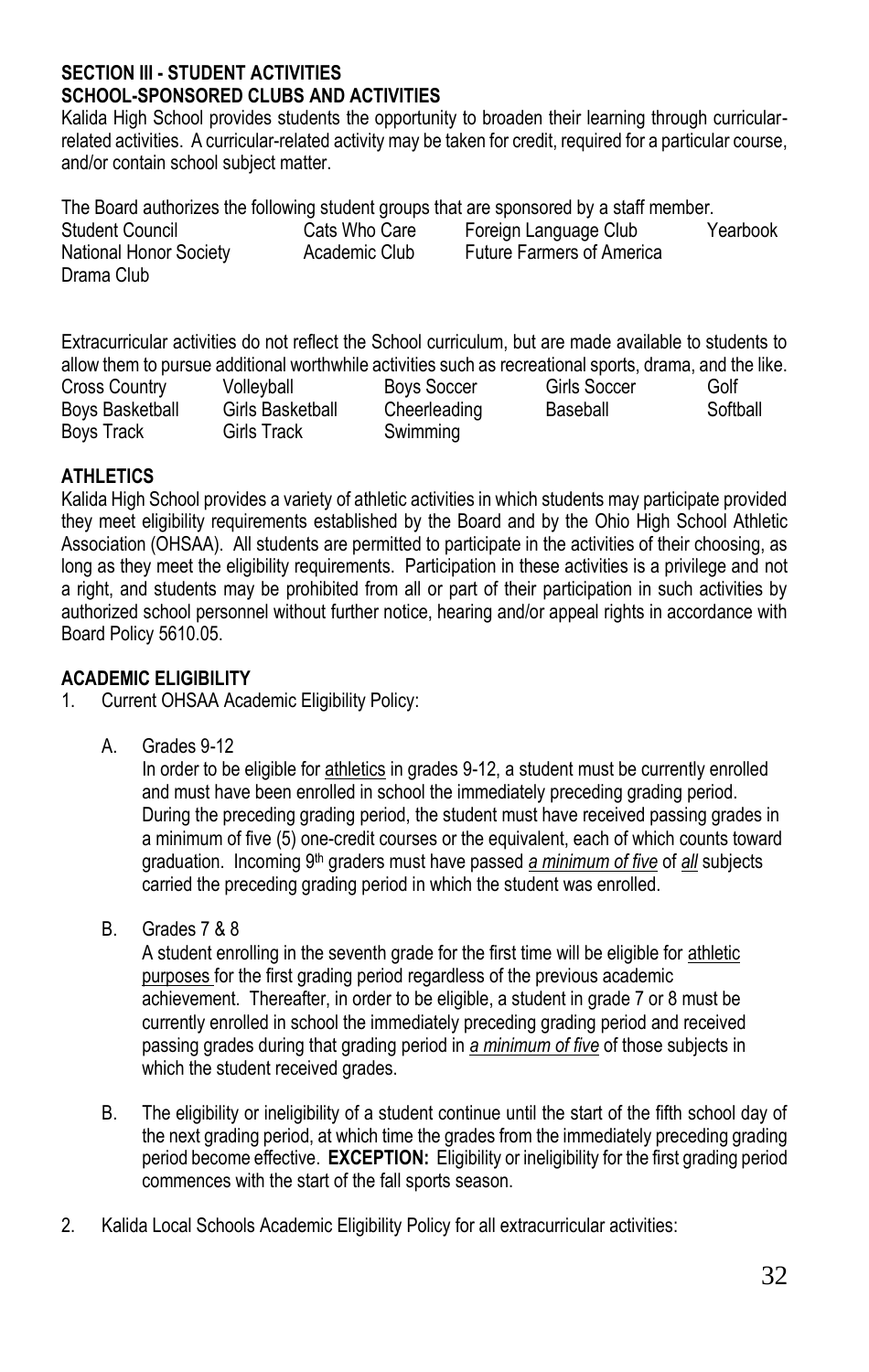**In addition to** the OHSAA Academic Eligibility Policy

- A. In order to be eligible for extracurricular participation a student in grades 7-12 must have a grade point average of at least 1.0 for the preceding nine week grading period. A student enrolling in the seventh grade for the first time will be eligible regardless of previous academic achievement.
- B. In order to be eligible for extracurricular activities, a student in grades 7 -12 must have received no more than one (1) failing grade during the preceding nine weeks grading period.
- **C.** Provision for regaining eligibility. Students who lose their eligibility may regain their eligibility provided they have at least a 1.0 GPA at midterm time or receive no more than one "F" at midterm time. Eligibility status can be regained (five) 5 days after grades are due from the teachers. **This does not apply to athletic activities.**
- D. A student on an Individualized Educational Plan (IEP) is exempt from this portion of the policy, but **not** the OHSAA Policy.

#### **SUSPENSION/NO PARTICIPATION GUIDELINE**

It is the opinion of the Kalida Board of Education and administration that extracurricular activities are reserved for students who behave appropriately in school. Any student who is issued a suspension for inappropriate behavior may be denied participation in certain extracurricular activities during the nine weeks grading period that the student infraction occurred. The principal will make the final determination in regard to participation. Kalida High School Extra-Curricular Code will be followed for all athletes and participants in addition to the above guidelines.

#### **STUDENT EMPLOYMENT**

It is recommended that students not take jobs outside of school that could interfere with their success in school. If a student elects to maintain a job in addition to going to school, s/he must first contact his/her counselor to discuss any legal requirements and to obtain any required documents.

#### **STUDENT ATTENDANCE AT SCHOOL EVENTS**

Students are encouraged to attend as many after school events as possible, without interfering with their school work and home activities. Enthusiastic spectators help to build school spirit and encourage those students participating in the event.

It is advised that students attending evening events as nonparticipants be accompanied by a parent or adult chaperone. The Board is not responsible for supervising unaccompanied students nor will it be responsible for students who arrive without an adult chaperone.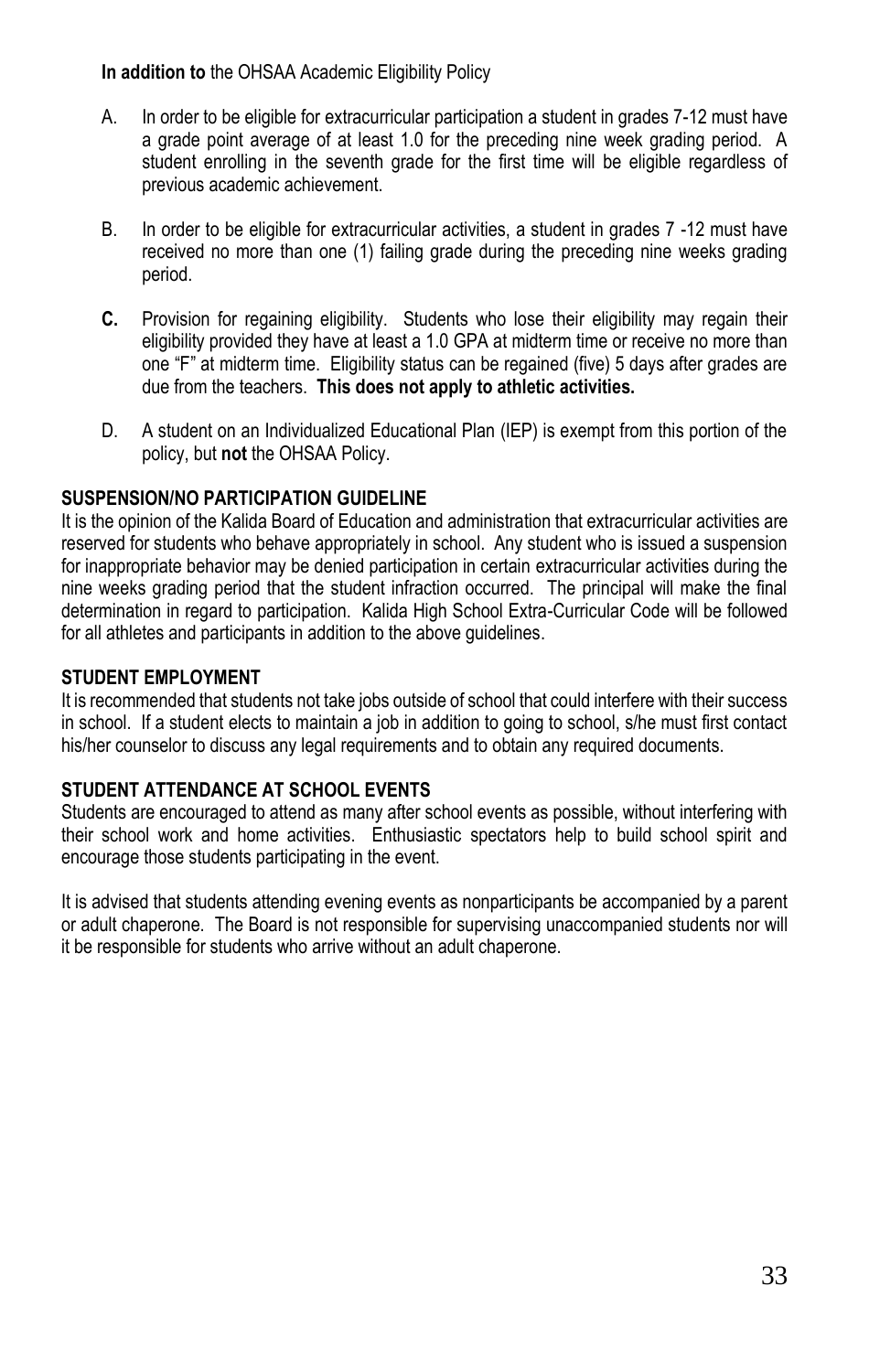#### **SECTION IV - STUDENT CONDUCT ATTENDANCE**

#### **Regulations Governing Absence from School**

Compulsory education in Ohio has been established by law for many years. Every child of compulsory school age shall attend a school that conforms to the minimum standards prescribed by the State of Ohio. (Section 3321.03 Ohio Revised Code) Compulsory school age in Ohio is between six (6) and eighteen (18) for the purpose of compulsory school attendance. (Section 3321.01 Ohio Revised Code) Kindergarten attendance is also mandatory.

Each parent, guardian, or other person having charge of any child of compulsory school age must send such child to school for the full time the school attended is in session. (Section 3321.04 Ohio Revised Code) According to these regulations a student may be given excused absence from school for the following reasons only:

The Putnam County Schools' policy and procedures in accordance with State Attendance Law provides attendance guidelines for parent(s), guardian(s), and school officials as follows:

The primary responsibility for a student's attendance rests with his/her parent(s) or guardian(s). **The parent/guardian, or their designee must notify school personnel when their child is absent by phone before 8:30 a.m. A written note or email notification must be presented to the attendance office upon the students return to school.**

If the parent/guardian fails in their responsibility to notify school authorities on any day the schools are in session that their child is absent, the principal or the principal's designee is required to make a reasonable attempt to notify by phone the student's parent(s), custodial parent, guardian, legal custodian or other dependable adult so designated by the parent(s) that the child is absent. A written notice shall be mailed that the student was absent when the principal or the principal's designee was unable to make notification. Parent(s)/ guardian(s) shall provide the school with their current home and/or work telephone numbers and home addresses, as well as emergency telephone numbers.

An explanation of each past absence shall be made in writing by the parent or guardian to the school on the day the student returns to school following an absence if the school was not notified of the reason for the absence prior to the child's return. This excuse should include the date or dates of absence, reason for absence, and the signature of parent or guardian.

The following regulations are in keeping with the State Board of Education adoption governing school attendance. The State Board of Education made their adoptions within the framework of Section 3321.04 O.R.C. The adoptions of the State Board are binding upon the local school authorities empowered to issue excuses from school attendance. The primary responsibility of parents and the school administration is to have students in school. Additionally, under the provisions of **Senate Bill 181**, failure by a parent or guardian to make sure their truant child is attending school can result in a contempt of court charge. The penalties for a first offense would be a fine up to \$250 and 30 days in jail. For a third and subsequence offense, the fine would increase to up to \$1000 and 90 days in jail. The bill expands the definition of delinquent child, and permits joint filings against both the child and parent/guardian if the child is found to be a habitual or chronic truant. **The Missing Child Act requires that parents notify the school if their child will not be in attendance, and requires schools to notify parents if the child is not in school. In the event of an absence the parent or guardian should call the school prior to 8:30 a.m. at 419-532-3543 or 419-532-3529 to report the absence**.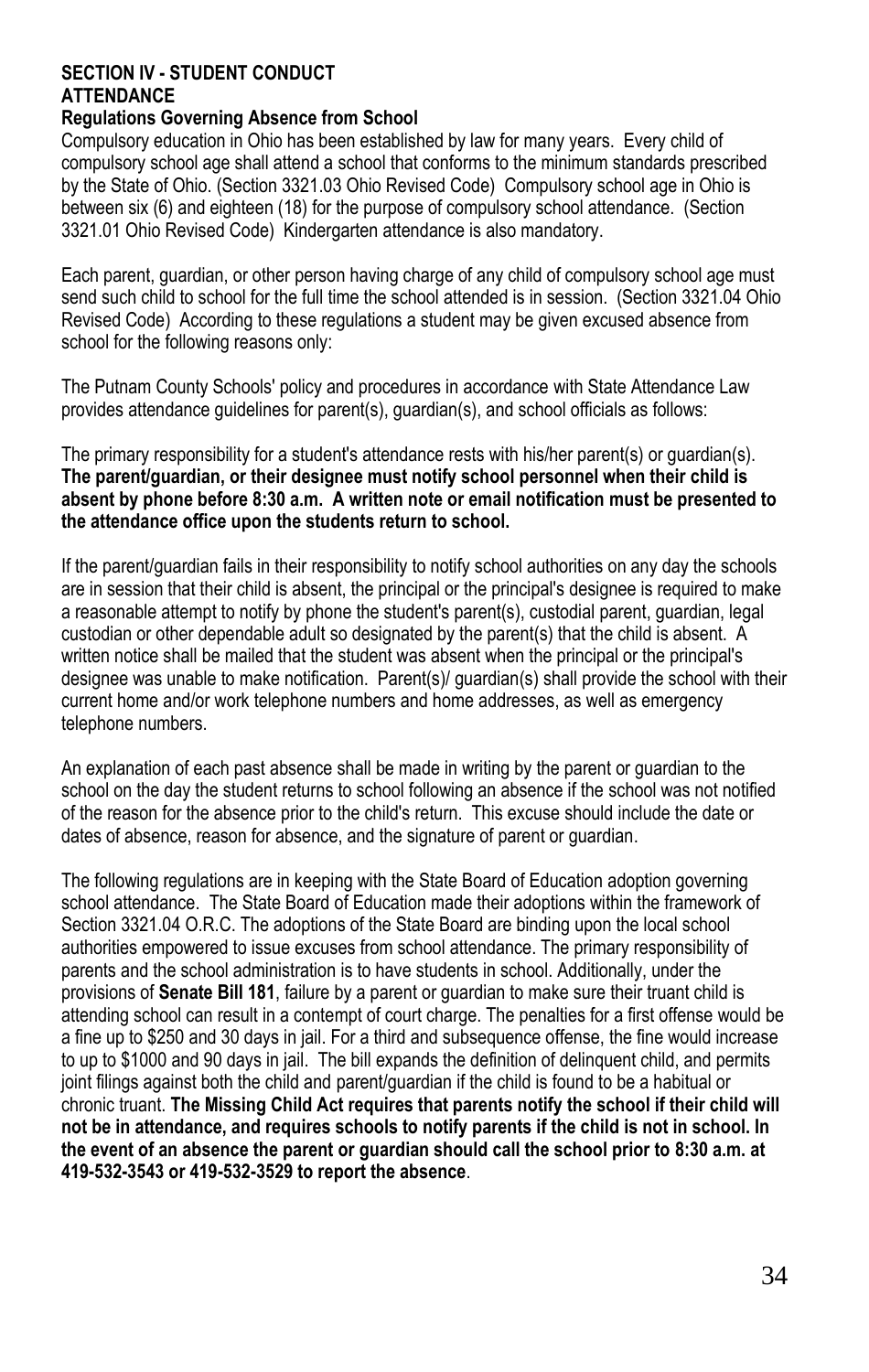#### **School Attendance Policy**

It is imperative that students be in attendance each school day in order not to miss a significant portion of their education. Many important lessons are learned through active participation in classroom and other school activities, which cannot be replaced by individual study. Attendance is important in the development of a high quality work ethic, which will be a significant factor in a student's success with future employers. One of the most important work habits that employers look for in hiring and promoting a worker is his/her dependability in coming to work every day on time. This is a habit the School wants to help students develop as early as possible.

In December 2016, the Ohio General Assembly passed **House Bill 410** to encourage and support a preventative approach to excessive absences and truancy. Beginning with the 2017-2018 school year, several changes take effect. Schools cannot suspend or expel students for missing too much school. Districts will amend or adopt policies that outline their interventions and plans for students who miss too much school.

It is important for every student in Ohio to attend school every day. Missing too much school has long-term, negative effects on students, such as lower achievement and graduation rates. There are many reasons students miss school, but districts often can directly impact their students' attendance. By using data to identify and support students who may need extra support and services, districts can target supports to get students to school every day.

Regular school attendance is an important ingredient in students' academic success. Excessive absences interfere with students' progress in mastering knowledge and skills necessary to graduate from high school prepared for higher education and the workforce. To support academic success for all students, the district will partner with students and their families to identify and reduce barriers to regular school attendance. The district will utilize a continuum of strategies to reduce student absence including, but not limited to:

- Notification of student absence to the parent or guardian;
- Development and implementation of an absence intervention plan, which may include supportive services for students and families;
- Counseling:
- Parent education and parenting programs;
- Mediation;
- Intervention programs available through juvenile authorities; and
- Referral for truancy, if applicable.

\*Notify the Registrar of Motor Vehicles of the student's absences.

#### **Definition of Truancy and Excessive Absences**

- 1. Definition of 'habitual truant' changed from days to hours. The definition is:
	- a. Absent 30 or more consecutive hours without a legitimate excuse;
	- b. Absent 42 or more hours in one school month without a legitimate excuse;
	- c. Absent 72 or more hours in one school year without a legitimate excuse.
- 2. Includes 'excessive absences':

a. Absent 38 or more hours in one school month with or without a legitimate excuse;

b. Absent 65 or more hours in one school year with or without a legitimate excuse.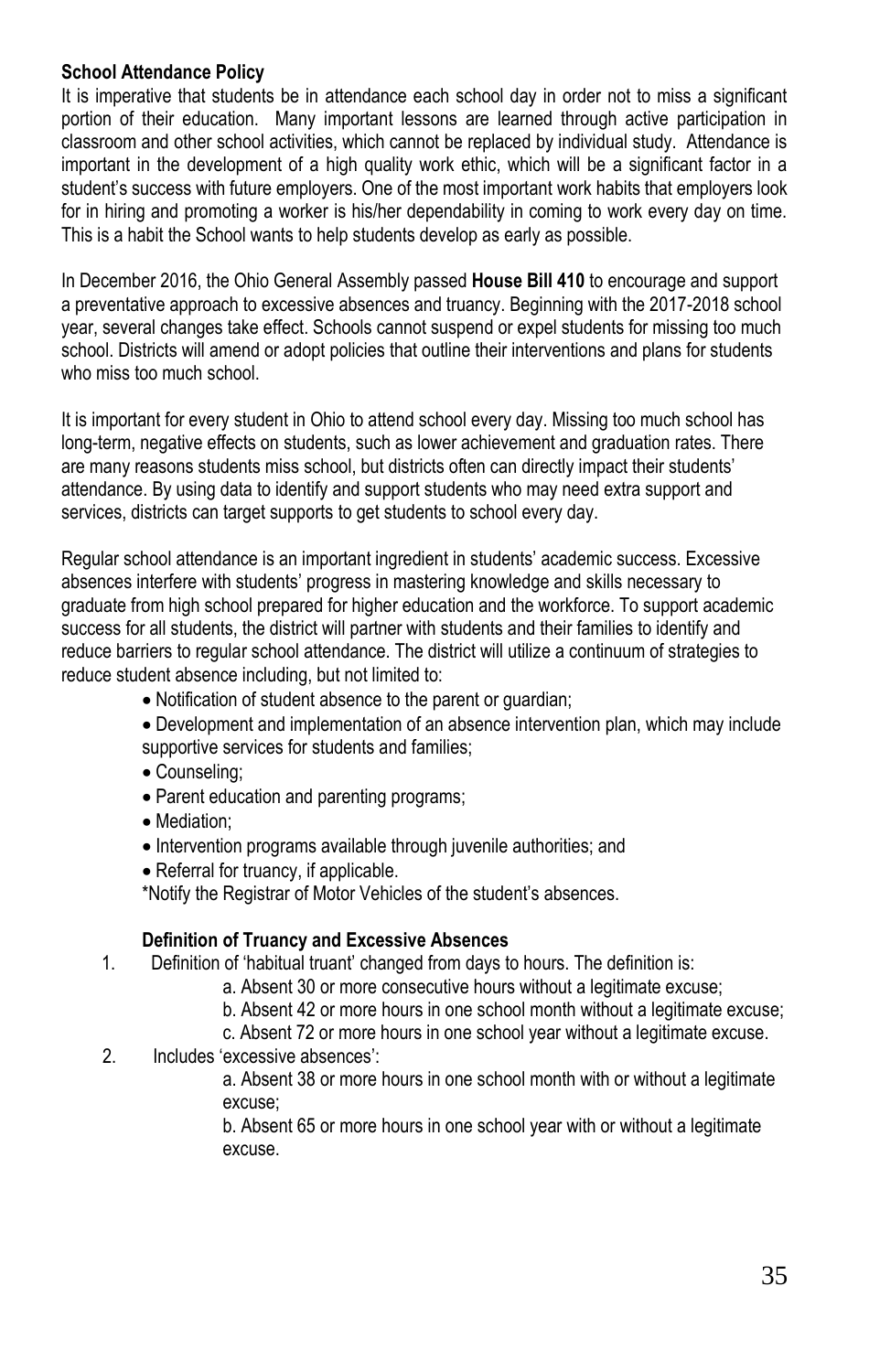#### **Excused Absences**

Students may be excused from school for one or more of the following reasons and will be provided an opportunity to make-up missed school work and/or tests:

- A. Personal illness (a written physician's statement verifying the illness may be required);
- B. Illness in the family necessitating the presence of the child;
- C. Quarantine of the home;
- D. Death in the family;
- E. Necessary work at home due to absence or incapacity of parent(s)/guardian(s);
- F. Observation or celebration of a bona fide religious holiday;
- G. Such good cause as may be acceptable to the Superintendent;
- H. Service as a precinct officer at a primary, special or general election in accordance with the program set forth in Policy 5725.

#### **Unexcused Absences**

Unexcused absences include, but are not limited to:

- A. Oversleeping
- B. Missing the bus
- C. Shopping
- D. Baby-sitting
- E. Car problems
- F. Hair appointments
- G. Out-of-school suspensions

Students with an excessive number of absences due to personal illness **(more than 3 days per nine-weeks grading period)** may be required to present a written physician's statement in order to be excuse any further absences. Students who miss school because of a medical appointment (doctor, hospital, eye doctor, dentist, orthodontist, chiropractor, etc.) are required to bring a medical excuse to the attendance office when they return to school. If a medical excuse is not presented to the attendance office, these absences will be counted as personal illness. Students with an extended illness or physical impairment under a physician's care are also required to present a written statement from a physician as to the reason for a student's absence.

All work missed because of an excused absence may be made up. Students may not be able to make up work missed due to an **unexcused or tardy** absence.

#### **Notification of Absence**

If a student will be absent, the parents must notify the School at 419-532-3543 by 8:30 a.m. and provide an explanation. If prior contact is not possible, the parents should provide a written excuse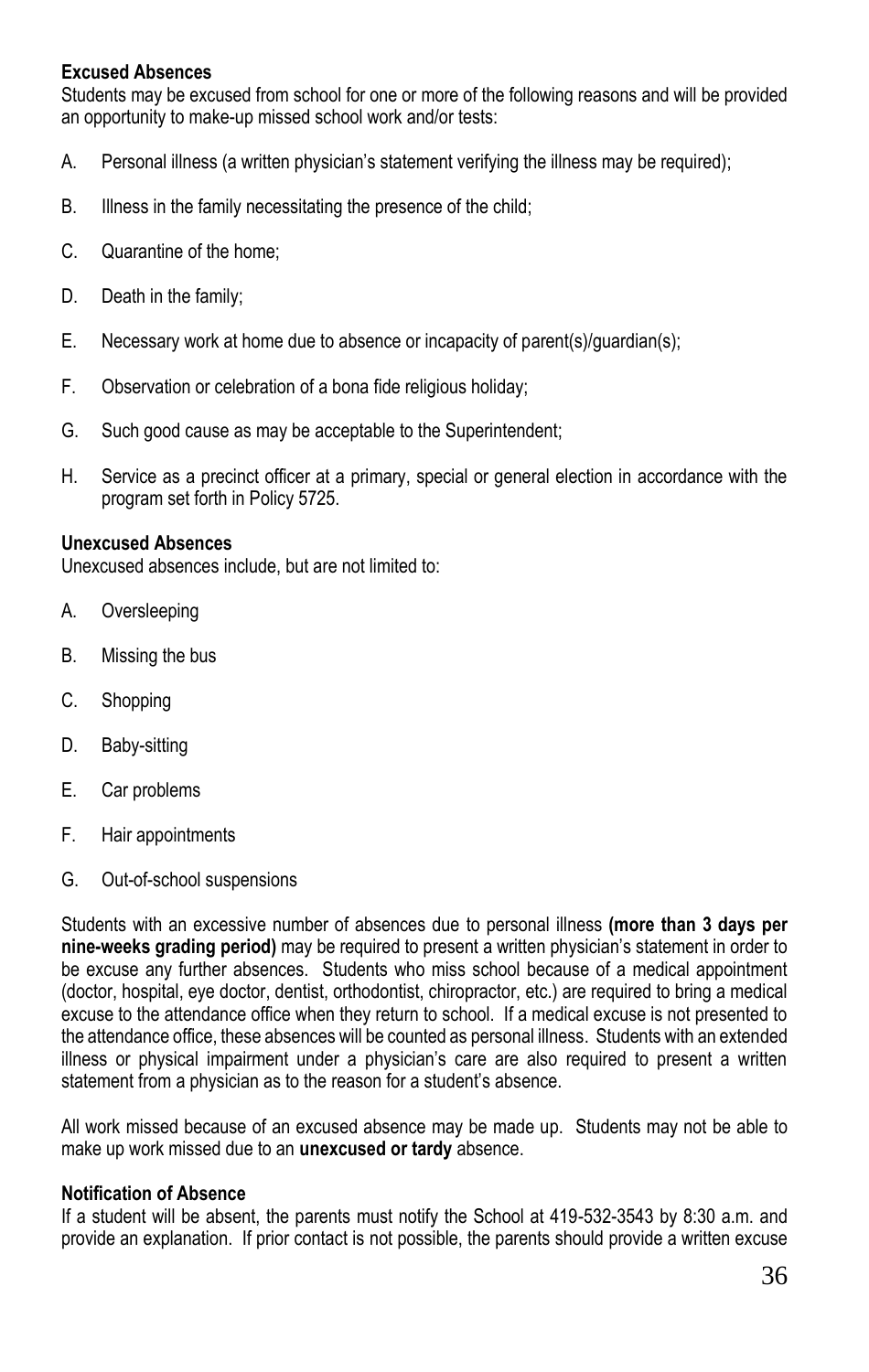as soon as possible after the student's absence. When no excuse is provided, the absence will be unexcused and the student will be identified as truant for that school day. If the offered excuse for a student's absence is questionable or if the number of student absences is excessive, the school staff will notify the parents of the need for improvement in the student's attendance.

A skipped class or part of the school day will be identified as an unexcused absence and students will not be permitted to make-up missed class work. The student will also be subject to disciplinary action.

Students with a health condition that causes repeated absences must provide the administration with an explanation of the condition from a registered physician.

#### **Prearranged Absences**

#### **Including: Family Vacations, Hunting, Athletic Events, State Tournaments, Job Interviews, College Visitations**

Students are to use the following procedure for all prearranged absences:

- A. Submit a note from his/her parents prior to the first day of absence indicating the dates the child will not be attending school. The note must state the reason for the absence.
- B. The principal or attendance secretary will sign the note and issue the student a prearranged absence form.
- C. The student will take the form to his/her teachers so they are informed of the absence. The teacher will initial and/or make comments as appropriate.

#### **D. A total of five (5) days of absence for family vacations, funerals, hunting, athletic events and tournaments, job interviews, and college visits will be excused per year.**

The note is then turned in to the office for approval. If a student does not follow all procedures, the absence will be unexcused. A final decision to grant or deny any student's request will be made by the principal. The rationale for making such decisions will include the reason for requesting the absence, the student's attendance record, and the student's academic record.

#### **Family Vacations**

It is recommended that parents not take their child out of school for vacations. When a family vacation must be scheduled during the school year, the parents should discuss the matter with the Principal to make necessary arrangements. A prearranged form shall be completed and given to the principal a minimum of three (3) days prior to the beginning date of the vacation. Make-up work is the responsibility of the student to obtain the work ahead of time. Any work given to student to prior to the vacation must be submitted the day of the student's return to school. All other missed work and assignments must be turned in a timely fashion as determined by classroom teacher and principal.

#### **Funerals and Other Family Emergencies**

Students needing to be absent from school for funerals or other family emergencies must make arrangements with the principal and the days missed will be included in the five day limit.

#### **Hunting**

Students must present to the principal a valid hunting license. Students must then present a note signed by the parent stating the student will be going hunting. The excuse must also state that the student's parent or guardian will be accompanying them and the dates of the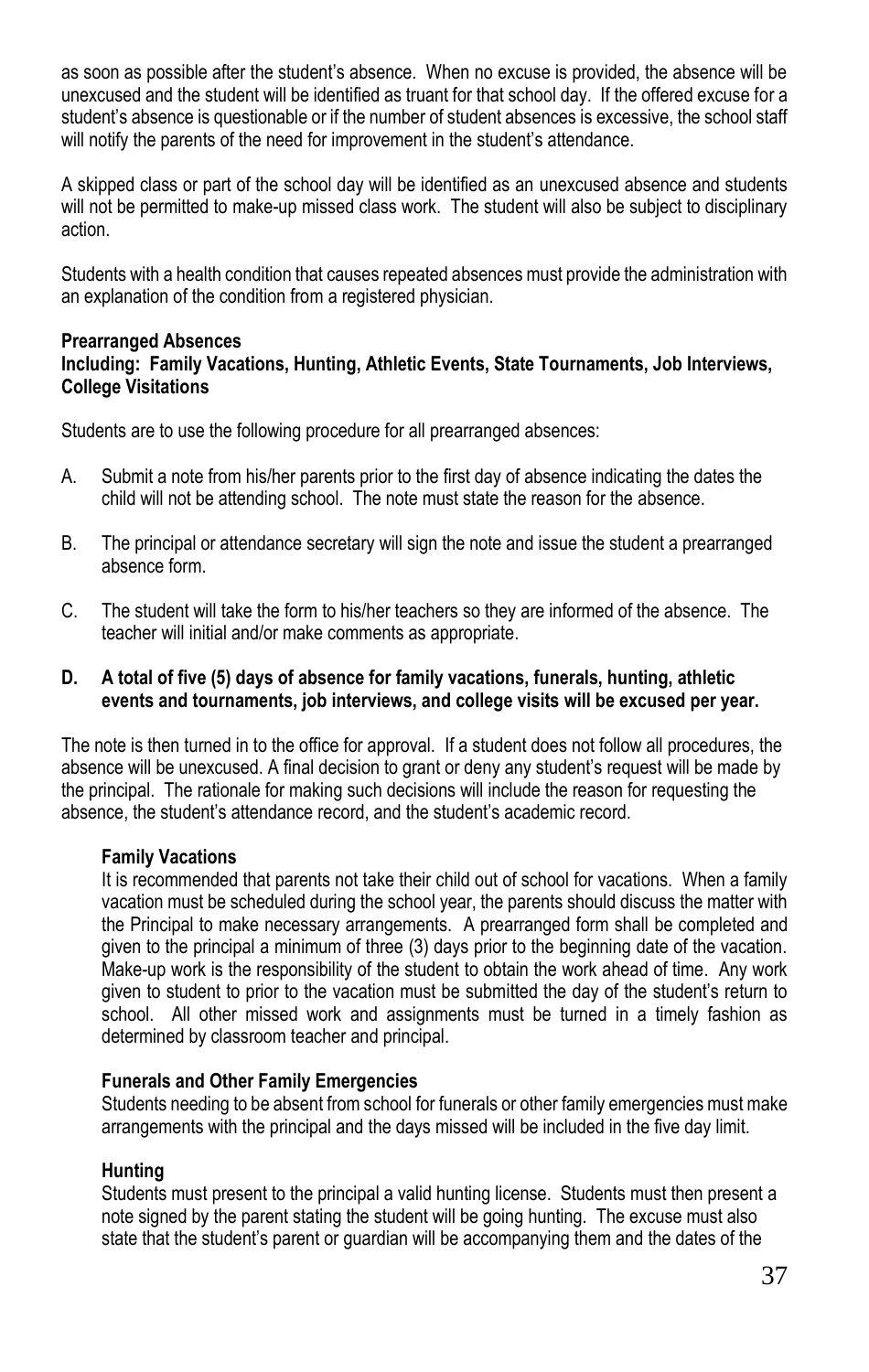absence from school. This note must be presented to the principal or attendance secretary prior to the date requested for absence. The prearranged absence procedure must be followed. Students may be excused a maximum of two (2) days for hunting.

#### **Athletic Events**

Only the following students will be excused for athletic events scheduled during the school day:

- 1. Those participating for Kalida High School
- 2. Varsity players on the team but not participating (with prior parental permission)
- 3. Brothers/Sisters of a student participating (with prior parental permission)
- 4. Other students may be excused but the procedures for pre-arranged absences will apply. **State Athletic Tournaments**

Students desiring to attend the state O.H.S.A.A. athletic tournaments will be excused only if:

- 1. They have prior permission from the administration.
- 2. They submit the parent's written permission indicating the student is attending the tournament with their parents.

#### **Job Interviews**

Kalida High School recognizes the importance of securing employment after graduation. This necessitates job hunting and subsequent job interviews. Arrangements for the privilege of finding a job should be made in advance with the principal or attendance office. Students should follow the procedure for a prearranged absence as they would for a family vacation.

#### **College Visitation/Job Shadowing**

Juniors or Seniors interested in visiting college campuses must make prior arrangements with the principal, guidance counselor, or attendance office. College visits will count as an excused absence from school. All college visitations are subject to the five day limit.

#### **Homebound Instruction**

The School may arrange for individual instruction at home for students who are unable to attend school because of an accident, illness, or disability. Such instruction may be arranged upon receipt of documentation of the student's condition from a physician. For more information, contact the principal.

#### **Make-up of Tests and Other School Work**

Students who are absent from school with an excuse shall be given the opportunity to make-up missed work. The student should contact their teachers as soon as possible to obtain assignments.

With the implementation of our Learning Management System, Schoology, a student's first resource for missing assignments would be to log into Schoology and check the homework pages of your teachers. If the homework is not posted then you may have your parent/guardian request assignments covering the absence or projected absence. They should call the school by 8:30 a.m. if they want to pick up the assignments later that day. Parents or guardians are asked to pick up their student's assignments between 3:05 and 3:45 p.m. in the office. If such a request is made by the parent/guardian, the student should attempt to have those assignments completed prior to returning to class.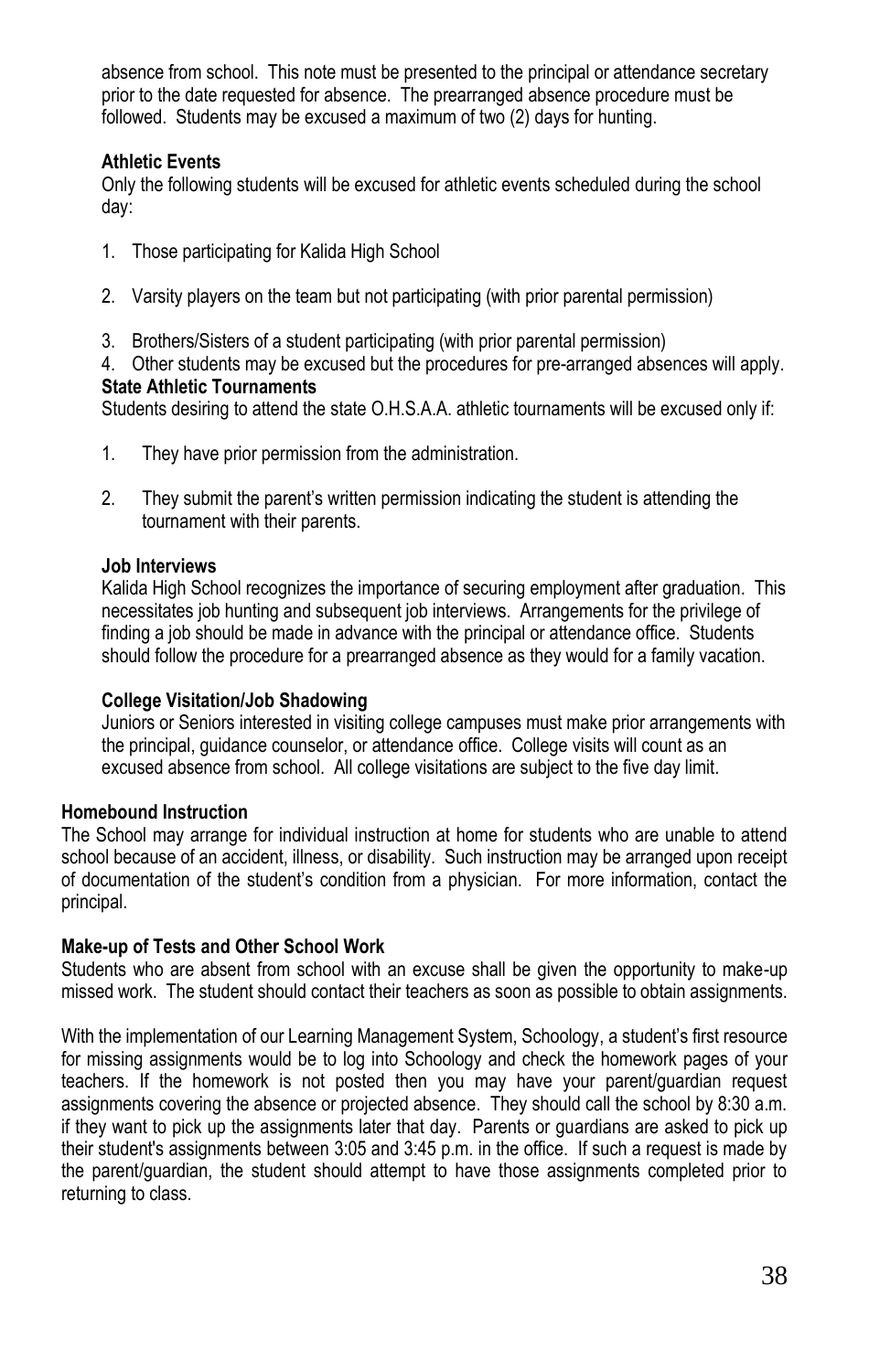Make-up work is the student's responsibility. It is his/her responsibility to contact each teacher to make up missed assignments. As a general rule, students will be allowed the same number of days to make up their work as the number of days **missed besides when work is given to students in advance for a pre-arranged absence**. In case of an extended illness, special arrangements will be made. If make-up work is not completed, no credit will be given. Failure to assume this responsibility may result in failing grades for the incomplete work.

Any time a student knows he/she will absent (e.g., field trip, family vacation, etc.) arrangements to make up work should be made with teachers prior to the absence. This work is expected to be completed upon the student's return to school, and work assigned when the student returns to class is expected to be completed as scheduled.

If a student misses a teacher's test due to an excused absence, s/he should make arrangements with the teacher to take the test at another time. If s/he misses a State-mandated assessment test or other standardized test, the student should consult with the test coordinator to arrange for administration of the test at another time.

#### **Suspension from School**

Absence from school due to suspension shall be considered an authorized absence, either excused or unexcused.

A suspended student will be responsible for making up schoolwork missed due to suspension. Assignments may be obtained from classroom teachers beginning with the first day of suspension. Make up of missed tests may be scheduled when the student returns from school. The student must complete missed assignments during the suspension and turn them in to the teacher by the time the student returns to school. The student will be given credit for properly completed assignments and will receive a grade for any made-up tests.

#### **Unexcused Absences**

Any student who is absent from school for all or any part of the day without a legitimate excuse shall be considered truant and the student and his/her parents shall be subject to the truancy laws of the State. **(Please refer also to "Truancy" in this handbook.)**

#### **TARDY POLICY**

Students are expected to arrive at school and each of their classes on time. Students who are late to school in the morning are to report to the office, sign in, and receive a tardy slip prior to reporting to class. All other tardy occurrences are to be dealt with by the classroom teacher. Students reporting to school prior to 9:30 a.m. will be considered tardy. Students reporting after that time will be considered absent and will be charged with a partial day absence. Any student who requests to leave to go home and get homework will be given a tardy for the time that they left school.

Students who are tardy to school more than **3 times during a nine-weeks** grading period may be disciplined according to the Student Code of Conduct.

**NOTE:** Suspensions are unexcused absences, but are not considered for truancy issues.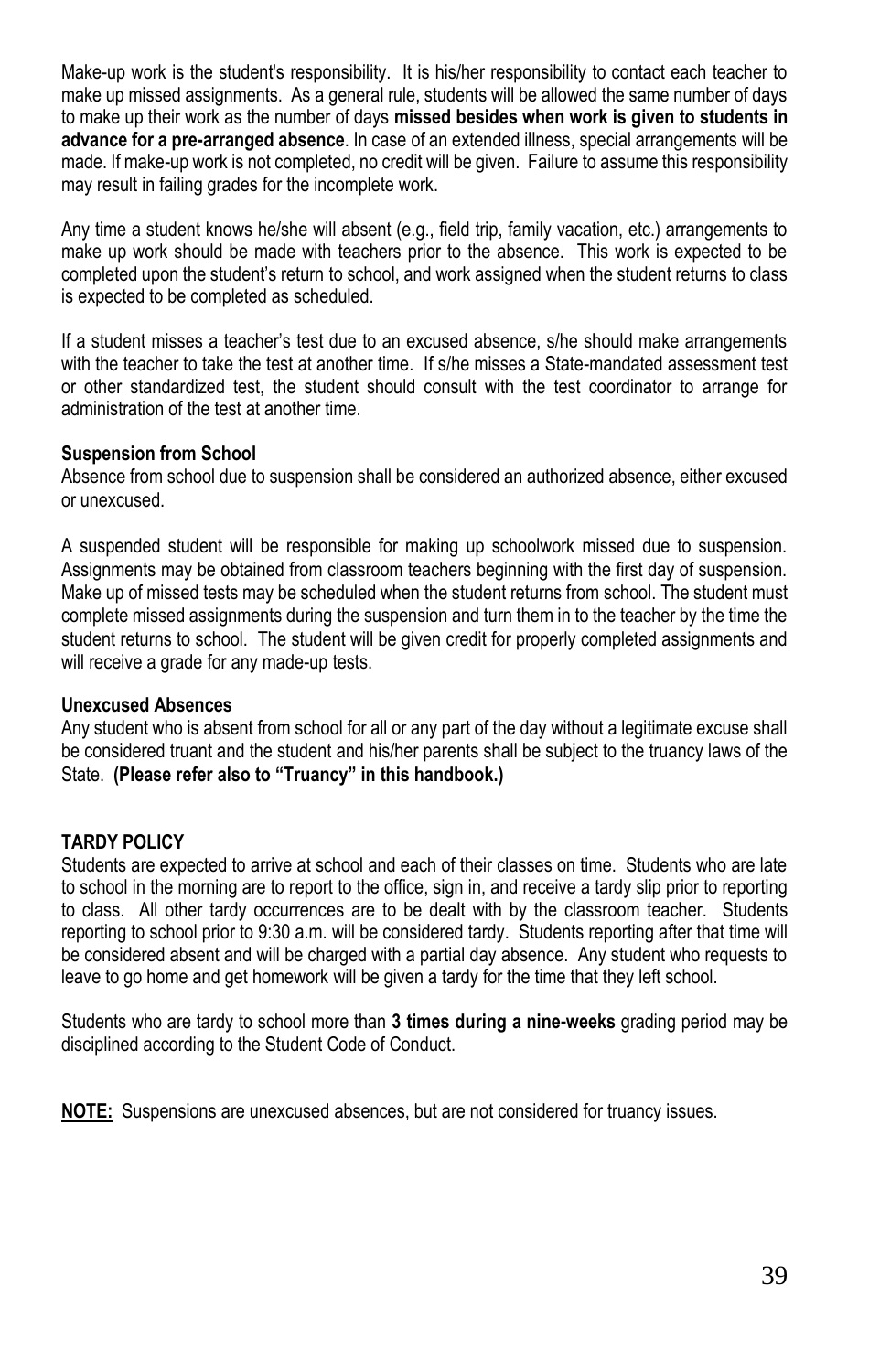#### **CODE OF CONDUCT**

A major component of the educational program at Kalida High School is to prepare students to become responsible citizens by learning how to conduct themselves properly and in accordance with established standards. Students are expected to behave in accordance with Federal, State and local laws and rules and Board policies and Administrative Guidelines, and in a way that respects the rights and safety of others. Staff will take corrective action to discipline a student and/or to modify the student's behavior when a student's behavior does not fall within these parameters.

School staff may report suspected criminal misconduct by a student to law enforcement. Law enforcement officers will be permitted to carry out necessary law enforcement functions in the schools, including the removal of a student from school grounds in appropriate circumstances.

#### **Expected Behaviors**

Students are expected to:

- act courteously to adults and fellow students;
- be prompt to school and attentive in class;
- work cooperatively with others when involved in accomplishing a common goal regardless of the other's ability, gender, race, or ethnic background;
- complete assigned tasks on time and as directed;
- help maintain a school environment that is safe, friendly, and productive:
- act at all times in a manner that reflects pride in self, family, and in the school.

#### **Classroom Environment**

It is the responsibility of students, teachers, and administrators to maintain a classroom environment that allows:

- a teacher to communicate effectively with all student in the class; and
- all students in the class the opportunity to learn.

#### **Dress and Grooming**

Students are expected to dress appropriately at all times. Any fashion (dress, accessory, or hairstyle) that disrupts the educational process or presents a safety risk will not be permitted.

Students should consider the following questions when dressing for school:

- Does my clothing expose too much?
- Does my clothing advertise something that is prohibited to minors?
- Are there obscene, profane, drug-related, gang-related, or inflammatory messages on my clothing?
- Am I dressed appropriately for the weather?
- Do I feel comfortable with my appearance?

Examples of inappropriate dress include, but are not limited to: clothing or accessories that display inappropriate language/graphics or drug/alcohol/tobacco language/graphics, boxer shorts (underwear) or shorts of an in-appropriate length (above the finger tips when arms are hanging to the side of the body), gang related or apparel depicting violence, tank or spaghetti strap tops, exposed undergarments, saggy pants below the hip bone, mesh tops or tops made of see-through material, pajamas, heavy chains, studded/spiked jewelry, tops exposing midriff, clothing with inappropriate cuts or slits or any other clothing deemed inappropriate by the administration. Students may not wear hats, head coverings or jackets of any kind in the building during the school day unless permitted to do so by the principal.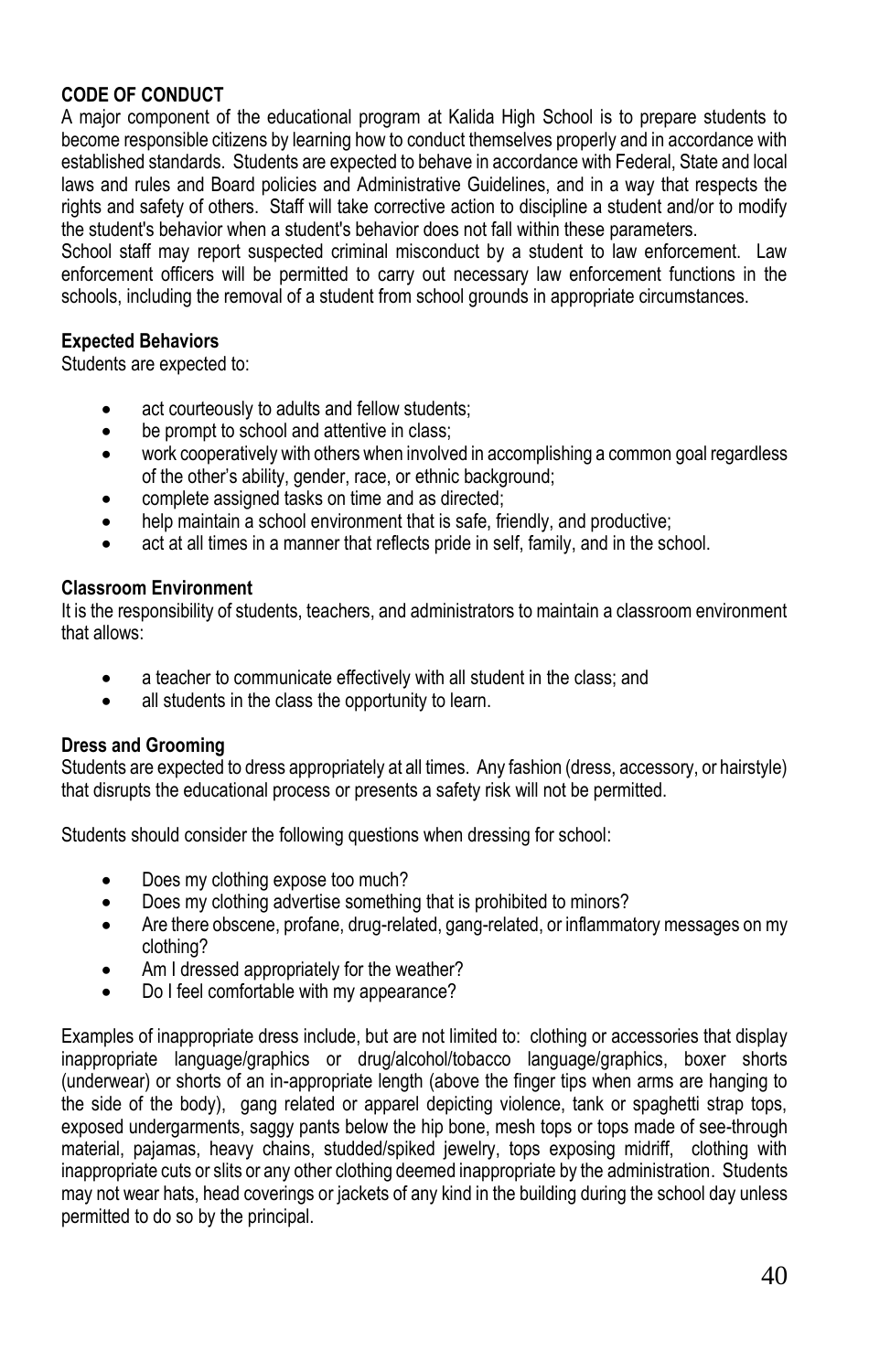The principal reserves the right to change the dress code to reflect changes in style. If a student violates the dress code, the student may be asked to turn an objectionable shirt inside out (if applicable), or remove the objectionable decal/button/insignia (if applicable). If a change of clothing is required, a parent or guardian will be called to bring in proper clothing. A student in violation of the dress code will not be permitted to return to class until the situation is rectified. Any classes missed during this time will result in the absence being considered to be unexcused. It is the student's responsibility to make every effort to follow the school's dress code. A student in violation of the dress code may be assigned discipline consequences according to the discipline code.

Students who are representing Kalida High School at an official function or public event may be required to follow specific dress requirements. Usually, this applies to athletic teams, cheerleaders, bands, field trips and other such groups or activities.

#### **Gangs**

Gangs that initiate, advocate or promote activities that threaten the safety or well-being of persons or that are disruptive to the school environment will not be tolerated.

Incidents involving initiations, hazing, intimidations or related activities that are likely to cause harm or personal degradation are prohibited.

Students wearing, carrying or displaying gang paraphernalia or exhibiting behaviors or gestures that symbolize gang membership or causing and/or participating in activities that are designed to intimidate another student will be disciplined. Prohibited gang paraphernalia will be specifically identified and posted by the principal.

#### **Care of Property**

Students are responsible for the care of their own personal property. The School is not responsible for personal property. Valuables such as jewelry or irreplaceable items should not be brought to school.

Damage to or loss of school equipment and facilities wastes taxpayers' money and undermines the school program. Therefore, if a student damages or loses school property, the student and/or his/her parents will be required to pay for the replacement or repair. If the damage or loss was intentional, the student will be subject to discipline according to the Student Discipline Code.

#### **BULLYING, HARASSMENT AND INTIMIDATION**

The Board of Education is committed to providing a safe, positive, productive, and nurturing educational environment for all of its students. The Board encourages the promotion of positive interpersonal relations between members of the school community.

Harassment, intimidation, or bullying toward a student, whether by other students, staff, or third parties is strictly prohibited and will not be tolerated. This prohibition includes aggressive behavior, physical, verbal, and psychological abuse. The Board of Education will not tolerate any gestures, comments, threats, or actions which cause or threaten to cause bodily harm or personal degradation. This policy applies to all activities in the District, including activities on school property or while in route to or from school, and those occurring off school property if the student or employee is at any school-sponsored, school-approved or school-related activity or function, such as field trips or athletic events where students are under the school's control, in a school vehicle, or where an employee is engaged in school business.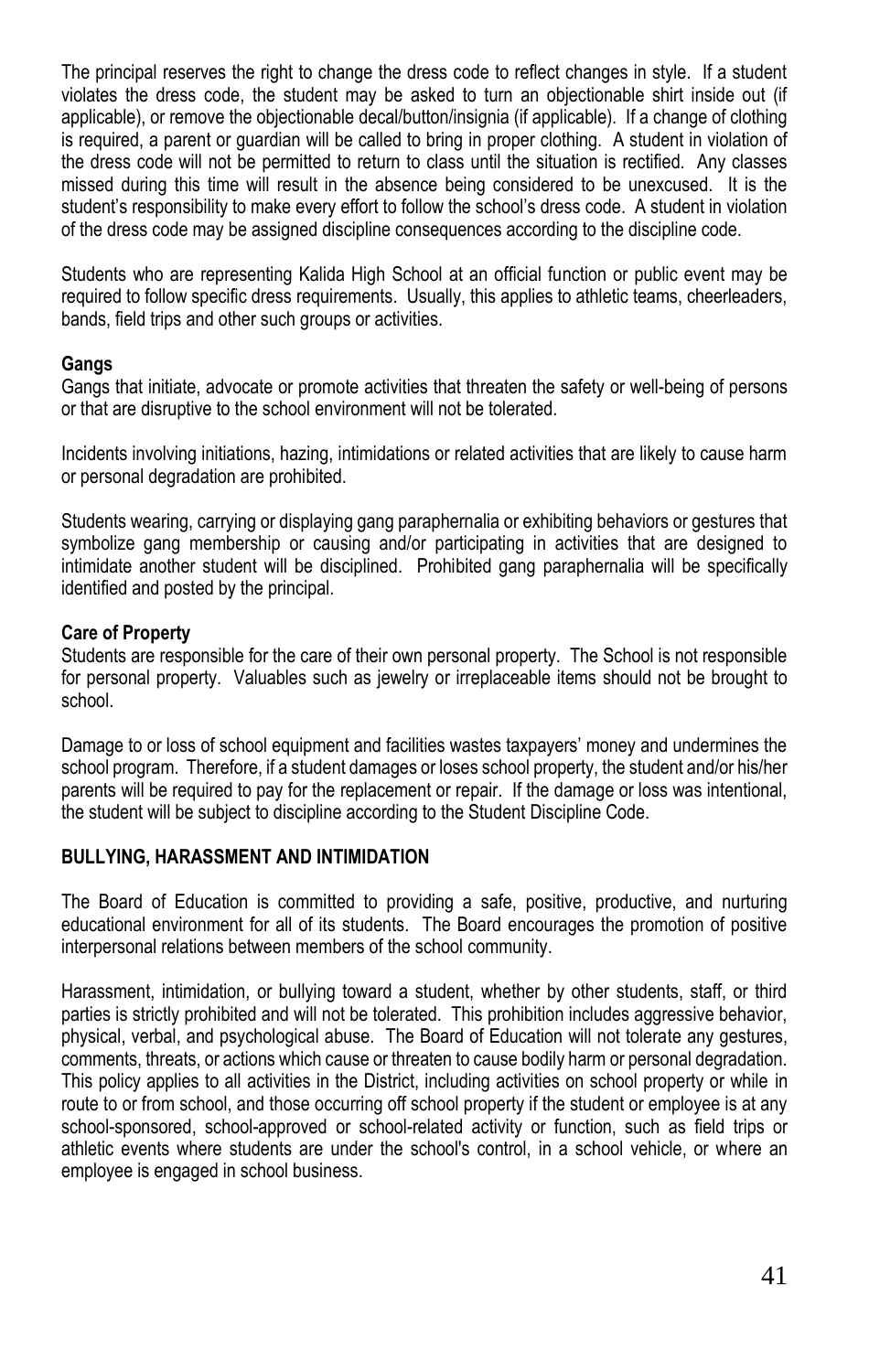This policy has been developed in consultation with parents, District employees, volunteers, students, and community members as prescribed in R.C. 3313.666 and the State Board of Education's Model Policy.

Harassment, intimidation, or bullying means any intentional written, verbal, graphic, or physical act that a student or group of students exhibits toward another particular student(s) more than once and the behavior both causes mental or physical harm to the other student(s) and is sufficiently severe, persistent, or pervasive that it creates an intimidating, threatening, or abusive educational environment for the other student(s). Aggressive behavior is defined as inappropriate conduct that is repeated enough, or serious enough, to negatively impact a student's educational, physical, or emotional wellbeing. This type of behavior is a form of intimidation and harassment, although it need not be based on any of the legally protected characteristics, such as sex, race, color, national origin, marital status, or disability. It would include, but not be limited to, such behaviors as stalking, bullying/cyber bullying, intimidating, menacing, coercion, name-calling, taunting, making threats, and hazing.

Harassment, intimidation, or bullying also means electronically transmitted acts (i.e., internet, e-mail, cellular telephone, personal digital assistance (PDA), or wireless hand-held device) that a student(s) or a group of students exhibits toward another particular student(s) more than once and the behavior both causes mental and physical harm to the other student and is sufficiently severe, persistent, or pervasive that it creates an intimidating, threatening, or abusive educational environment for the other student(s).

Any student or student's parent/guardian who believes s/he has been or is the victim of aggressive behavior should immediately report the situation to the building principal or assistant principal, or the Superintendent. The student may also report concerns to teachers and other school staff who will be responsible for notifying the appropriate administrator or Board official. Complaints against the building principal should be filed with the Superintendent. Complaints against the Superintendent should be filed with the Board President.

Every student is encouraged, and every staff member is required, to report any situation that they believe to be aggressive behavior directed toward a student. Reports may be made to those identified above.

All complaints about aggressive behavior that may violate this policy shall be promptly investigated. The building principal or appropriate administrator shall prepare a written report of the investigation upon completion. Such report shall include findings of fact, a determination of whether acts of harassment, intimidation, and/or bullying were verified, and, when prohibited acts are verified, a recommendation for intervention, including disciplinary action shall be included in the report. Where appropriate, written witness statements shall be attached to the report.

If the investigation finds an instance of harassment, intimidation, and/or bullying has occurred, it will result in prompt and appropriate remedial and/or disciplinary action. This may include up to expulsion for students, up to discharge for employees, exclusion for parents, guests, volunteers, and contractors, and removal from any official position and/or a request to resign for Board members. Individuals may also be referred to law enforcement officials.

Retaliation against any person who reports, is thought to have reported, files a complaint, or otherwise participates in an investigation or inquiry concerning allegations of aggressive behavior is prohibited and will not be tolerated. Such retaliation shall be considered a serious violation of Board policy and independent of whether a complaint is substantiated. Suspected retaliation should be reported in the same manner as aggressive behavior. Making intentionally false reports about aggressive behavior for the purpose of getting someone in trouble is similarly prohibited and will not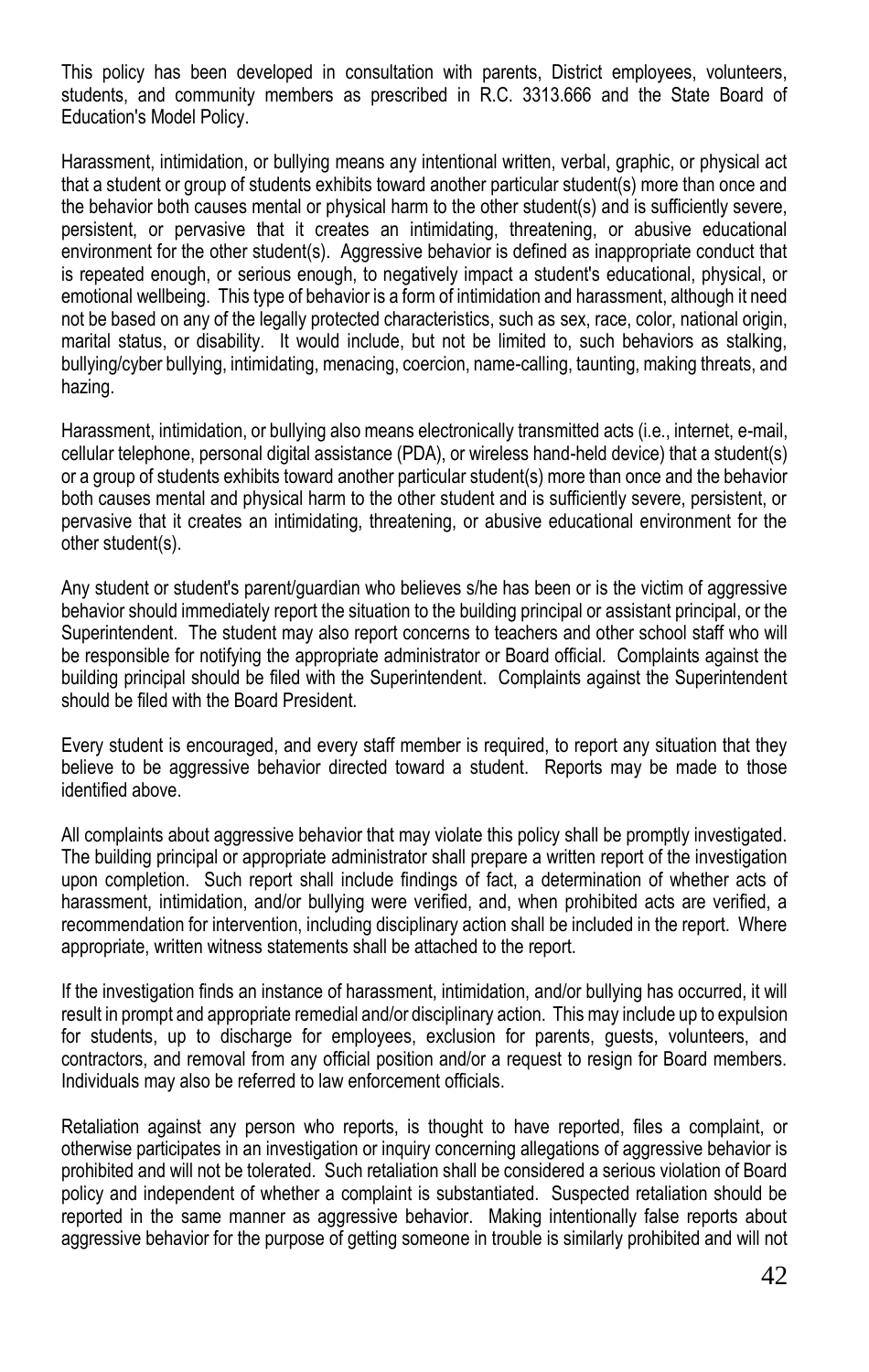be tolerated. Retaliation and intentionally false reports may result in disciplinary action as indicated above.

If a student or other individual believes there has been aggressive behavior, regardless of whether it fits a particular definition, s/he should report it and allow the administration to determine the appropriate course of action.

This policy shall not be interpreted to infringe upon the First Amendment rights of students (i.e., to prohibit a reasoned and civil exchange of opinions, or debate, that is conducted at appropriate times and places during the school day and is protected by State or Federal law).

The complainant shall be notified of the findings of the investigation, and as appropriate, that remedial action has been taken. If after investigation, acts of bullying against a specific student are verified, the building principal or appropriate administrator shall notify the parent/guardian of the victim of such finding. In providing such notification care shall be taken to respect the statutory privacy rights of the perpetrator of such harassment, intimidation, and/or bullying.

If after investigation, act of harassment, intimidate, and/or bullying by a specific student are verified, the building principal or appropriate administrator shall notify in writing the parent/guardian of the perpetrator of that finding. If disciplinary consequences are imposed against such student, a description of such discipline shall be included in the notification.

#### **Complaints**

Students and/or their parents/guardians may file reports regarding suspected harassment, intimidation, or bullying. Such reports shall be reasonably specific including person(s) involved, number of times and places of the alleged conduct, the target of suspected harassment, intimidation, and/or bullying, and the names of any potential student or staff witnesses. Such reports may be filed with any school staff member or administrator, and they shall be promptly forwarded to the building principal for review, investigation, and action.

#### **Privacy/Confidentiality**

The School District will respect the privacy of the complainant, the individual(s) against who the complaint is filed, and the witnesses as much as possible, consistent with the Board's legal obligations to investigate, to take appropriate action, and to conform to any discovery or disclosure obligations. All records generated under this policy and its related administrative guidelines shall be maintained as confidential to the extent permitted by law.

#### **Reporting Requirement**

At least semi-annually, the Superintendent shall provide to the President of the Board a written summary of all reported incidents and post the summary on the District web site (if one exists). The list shall be limited to the number of verified acts of harassment, intimidation, and/or bullying, whether in the classroom, on school property, to and from school, or at school-sponsored events.

Allegations of criminal misconduct and suspected child abuse will be reported to the appropriate law enforcement agency and/or to Child Protective Services in accordance with statute. District personnel shall cooperate with investigations by such agencies.

#### **Immunity**

A School District employee, student, or volunteer shall be individually immune from liability in a civil action for damages arising from reporting an incident in accordance with this policy and R.C. 3313.666 if that person reports an incident of harassment, intimidation, and/or bullying promptly, in good faith, and in compliance with the procedures specified in this policy. Such immunity from liability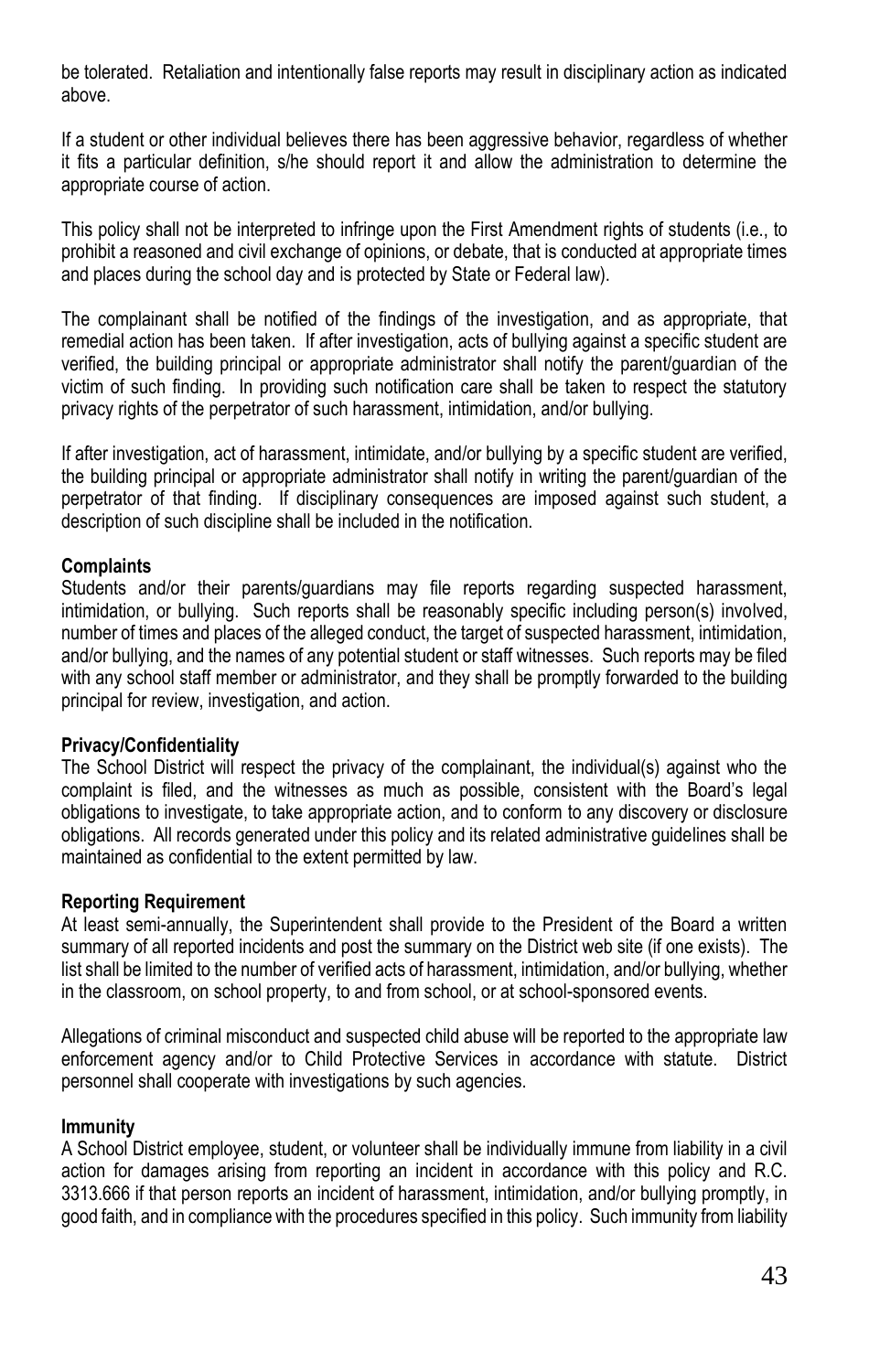shall not apply to an employee, student, or volunteer determined to have made an intentionally false report about harassment, intimidation, and/or bullying.

#### **Notification**

Notice of this policy will be **annually** circulated to and posted in conspicuous locations in all school buildings and departments within the District and discussed with students, as well as incorporated into the teacher, student, and parent/guardian handbooks. State and Federal rights posters on discrimination and harassment shall also be posted at each building. All new hires will be required to review and sign off on this policy and the related complaint procedure.

#### **Education and Training**

In support of this policy, the Board promotes preventative educational measures to create greater awareness of aggressive behavior, including bullying. The Superintendent or designee shall provide appropriate training to all members of the School District community related to the implementation of this policy and its' accompanying administrative guidelines. All training regarding the Board's policy and administrative guidelines and aggressive behavior and bullying in general will be age and content appropriate.

To the extent that State or Federal funds are appropriated for these purposes, the District shall provide training, workshops, and/or courses on this policy for school employees and volunteers who have direct contact with students. Time spent by school staff in these training programs shall apply toward mandated continuing education requirements.

The Superintendent is directed to develop administrative guidelines to implement this policy. Guidelines shall include reporting and investigative procedures, as needed. The complaint procedure established by the Superintendent shall be followed.

R.C. 3313.666, 3313.667State Board of Education Model Policy (2007) Revised 11/14/07

#### **ZERO-TOLERANCE POLICY ON VIOLENT OR DISRUPTIVE BEHAVIOR AND EXCESSIVE TRUANCY**

The primary objective for public schools is to educate students in a safe environment. This objective is undermined by violent, disruptive, or inappropriate behavior, and excessive truancy. In compliance with Section 3313.534 of the Ohio Revised Code and in order to facilitate the learning process, the Board adopts this Zero Tolerance Policy, which expressly prohibits all violent, disruptive, or other inappropriate behavior by District students, and excessive truancy. In addition, the Board has established strategies which range from prevention to intervention to help eliminate violent, disruptive, or inappropriate behavior, and excessive truancy.

Under this policy, students must refrain from any and all violent, disruptive, or inappropriate behavior, and excessive truancy. Students must comply with all school rules and regulations, which include the District's student conduct policy and policy on student truancy. Likewise, students must follow the directives of all teachers, administrators, and other school personnel. This policy applies to students at the same times and places that the District's student conduct policy applies to students.

Students who fail to adhere to this policy will face appropriate disciplinary action, which may range from a warning to a suspension to an expulsion to permanent exclusion depending on the particular circumstances including the severity of the offense, the student's prior record, the threat posed to the well-being and property of others, and any other circumstances that may be aggravating or extenuating in the specific case. The Board actively will cooperate in the prosecution of students who commit acts violating any laws of the State of Ohio or any of its political subdivisions. The Board, in cooperation with the District's attendance officer, will also affirmatively pursue students who are excessively truant. Students are expected to report any suspected violation of this policy to the school principal.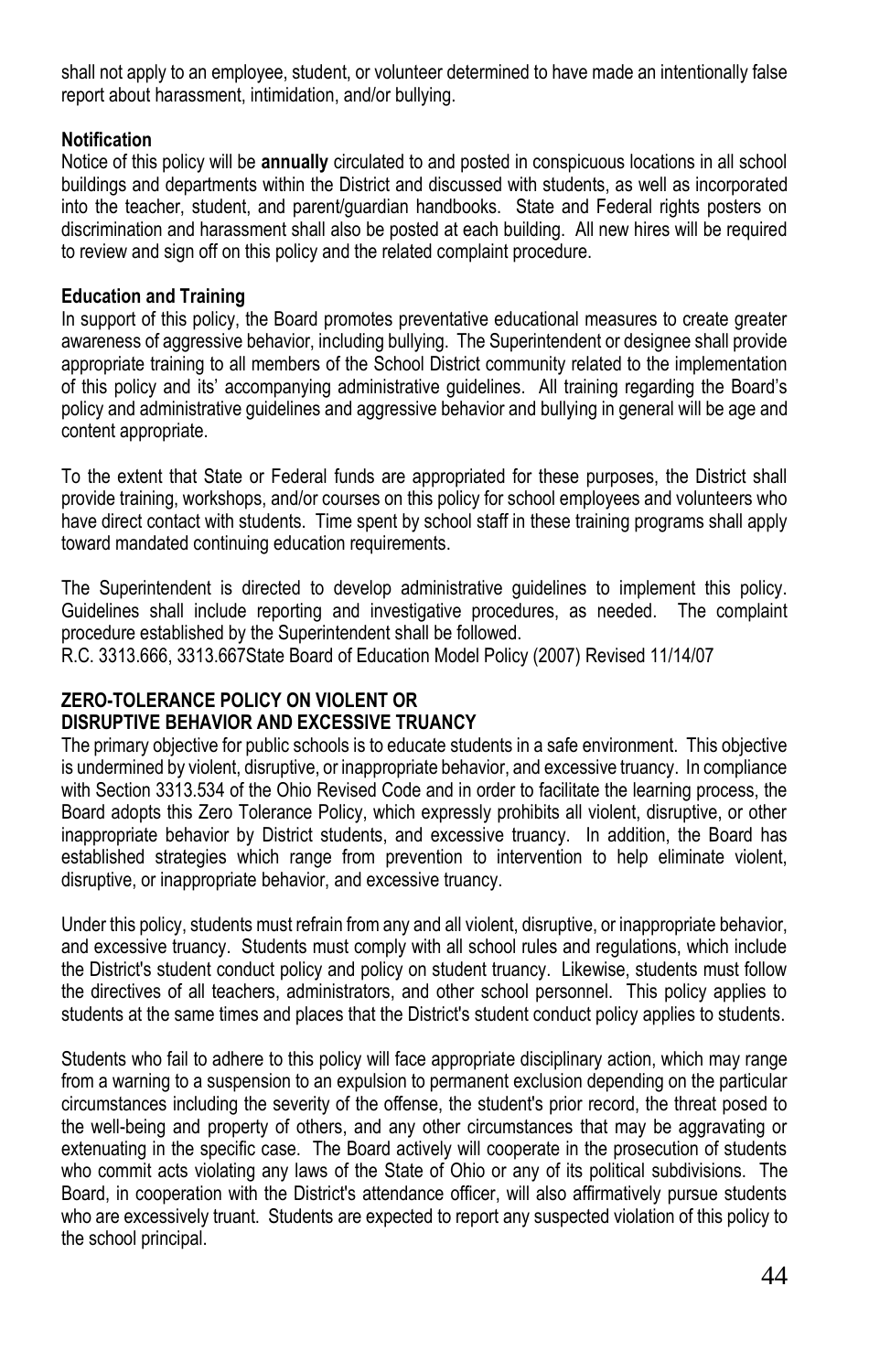The District's student conduct policy lists some, but not all, of the types of conduct for which students may face disciplinary action under the policy.

#### **STUDENT DISCIPLINE CODE**

Each of the behaviors and/or types of misconduct described below are prohibited and may subject the student to disciplinary action including, but not limited to, student conference, parent/guardian notification, parent/guardian conference, detention, in-school discipline, suspension and/or expulsion from school. Furthermore, any criminal acts committed at or related to the School will be reported to law enforcement officials as well as disciplined at school. Certain criminal acts may result in permanent exclusion from school.

#### **1. Abuse of Computer Hardware, Software, or Internet**

A student shall not abuse the school district's computer hardware of software or otherwise violate the Internet Use Policy agreement.

#### **2. Aiding or abetting violation of school rules**

Assisting other students in the violation of any school rule. Students are expected to resist peer pressure and exercise sound decision-making regarding their behavior.

#### **3. Arson**

Intentional or purposeful destruction or damage to school or district buildings or property by means of fire. Anything, such as fire, that endangers school property and its occupants will not be tolerated. Arson is a felony.

#### **4. Attendance – persistent absence or tardiness**

Attendance laws require students to be in school all day or to have a legitimate excuse for their absence. Penalties for unexcused absences can range from detention to a referral to court and/or revocation of the student's driver's license.

#### **5. Bomb Threats, and other false alarms and reports**

Making a bomb threat (i.e., intentionally giving a false alarm of a bomb) against a school building or any premises at which a school activity is being held at the time the threat is made may result in expulsion for a period of up to one (1) school year. Additionally, intentionally giving a false alarm of a fire, or tampering or interfering with any fire alarm is prohibited. It should be remembered that false emergency alarms or reports endanger the safety forces that are responding to the alarm/report, the citizens of the community, and the persons in the building. What may seem like a prank, is a dangerous stunt that is against the law and will subject the student to disciplinary action.

#### **6. Burglary**

Entering a building or a specific area of a building without consent and with intent to commit a crime, or entering a building without consent and committing a crime.

#### **7. Careless or Reckless Driving**

Driving on, or exiting, school property in such a manner as to violate the law and/or endanger persons or property.

#### **8. Damaging property (Vandalism)**

Defacing, cutting, or otherwise damaging property that belongs to the school, district, other students, employees or others) and disregard for school property.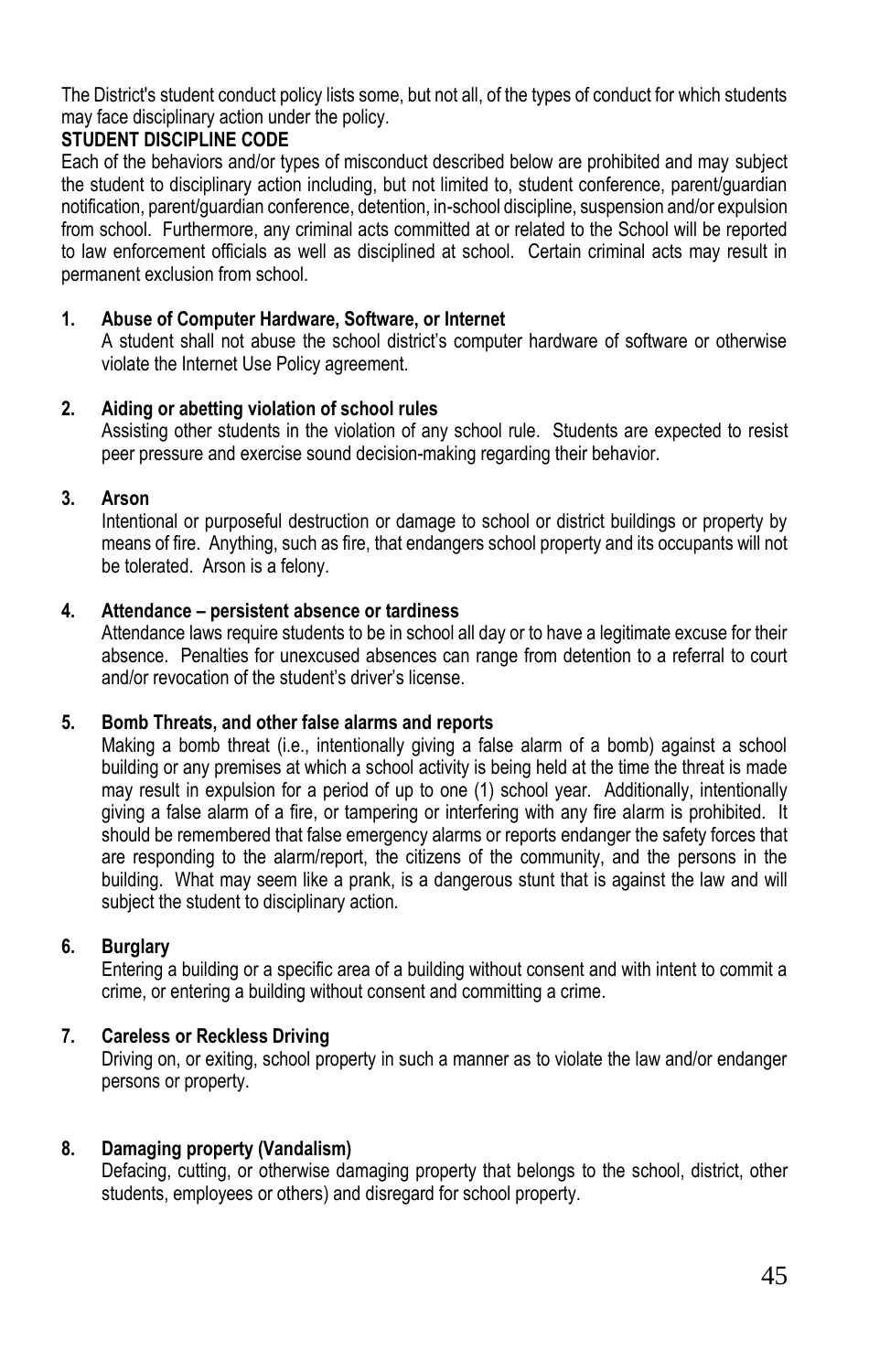#### **9. Dishonesty – falsification of school work, identification, forgery**

Falsifying signatures or data, or refusing to give proper identification or giving false information to a staff member. This prohibition includes, but is not limited to, forgery of hall/bus passes and excuses, as well as use of false I.D.'s.

Plagiarism and cheating are also forms of falsification and will subject the student to academic penalties as well as disciplinary action.

#### **10. Displays of affection/sexual activities**

Affection between students is personal and not meant for public display. This includes touching, petting, or any other contact that may be considered sexual in nature. Sexual activity of any nature is prohibited and will result in disciplinary action.

#### **11. Disruption of School**

A student shall not by use of violence, force, noise, coercion, threat, intimidation, fear, passive resistance or any other conduct, cause the disruption or obstruction of any lawful mission, process, or function of the school. Neither shall the student engage in such conduct for the purpose of causing a disruption or obstruction of any lawful mission, process, or function of the school if a substantial and material disruption or obstruction is reasonably certain to result from his/her urging.

#### **12. Extortion**

Extortion is the use of threat, intimidation, force, or deception to take, or receive something from someone else. Extortion is against the law.

#### **13. Fighting**

Engaging in adversarial physical contact (differentiated from poking, pushing, shoving or scuffling) in which one or the other party (ies) or both contributed to the situation by verbally instigating a fight and/or physical action. Promoting or instigating a fight (i.e., contributing to a fight verbally or through behavior).

#### **14. Gambling**

Gambling (i.e., playing a game of chance for stakes) includes casual betting, betting pools, organized-sports betting, and any other form of wagering. Students who bet on any school activity in which they are involved may also be banned from that school activity.

#### **15. Harassment and/or Aggressive Behavior (including Bullying/Cyberbullying)**

The Board encourages the promotion of positive interpersonal relations between members of the school community. Harassment and/or aggressive behavior (including bullying/cyberbullying) toward a student, whether by other students, staff, or third parties is strictly prohibited and will not be tolerated. This prohibition includes physical, verbal, and psychological abuse, and any speech or action that creates a hostile, intimidating, or offensive learning environment. The Board will not tolerate any gestures, comments, threats, or actions which cause or threaten to cause bodily harm or personal degradation. Individuals engaging in such conduct will be subject to disciplinary action.

Conduct constituting sexual harassment may take different forms, including but not limited to, the following:

- A. Verbal harassment or abuse;
- B. Pressure for sexual activity;
- C. Repeated remarks with sexual or demeaning implications
- D. Unwelcome touching;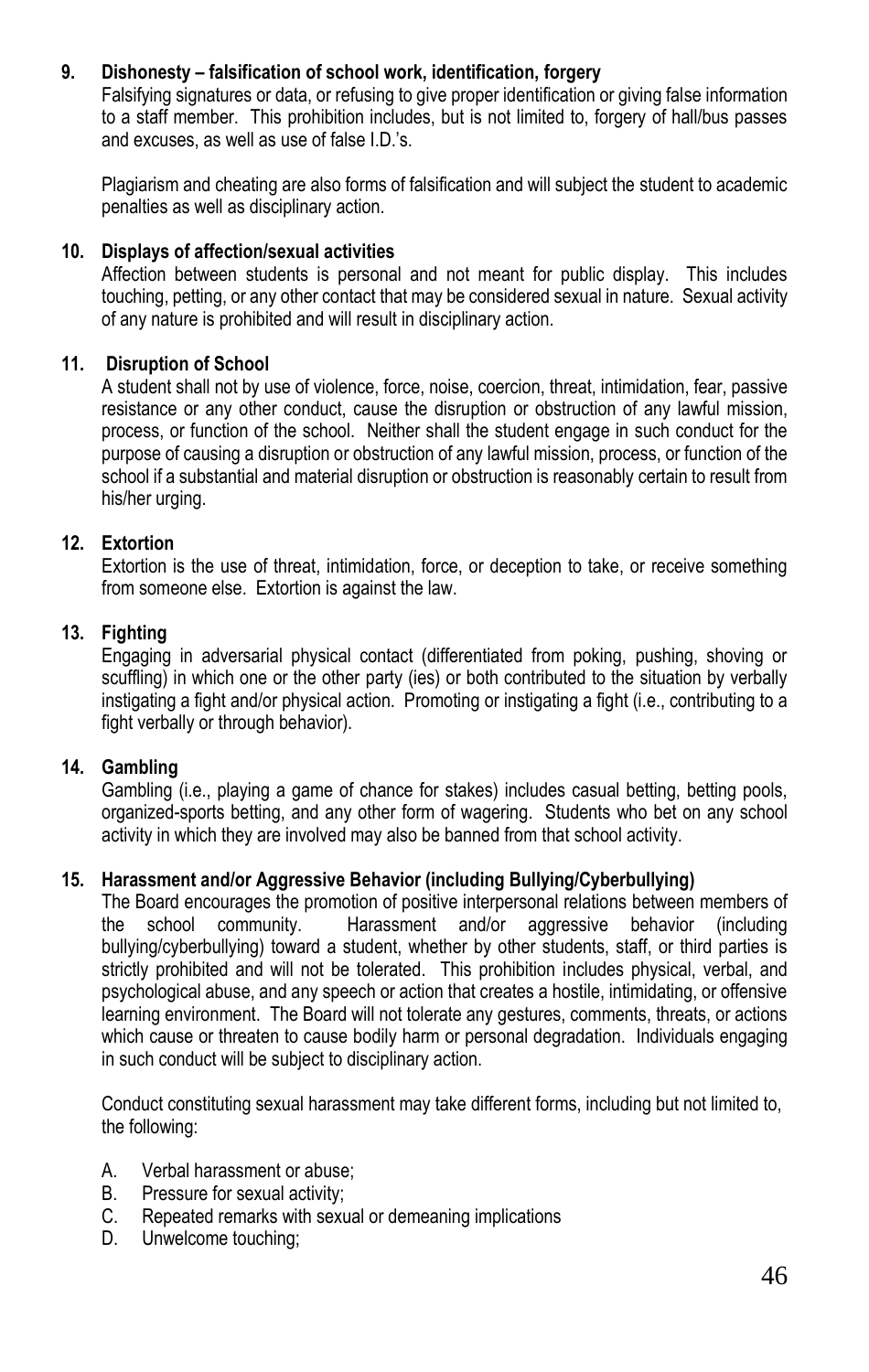- E. Sexual jokes, posters, cartoons, etc.;
- F. Suggesting or demanding sexual involvement, accompanied by implied or explicit threats concerning one's grades or safety;
- G. A pattern of conduct, which can be subtle in nature, that has sexual overtones and is intended to create or has the effect of creating discomfort and/or humiliation to another;
- H. Remarks speculating about a person's sexual activities or sexual history, or remarks about one's own sexual activities or sexual history.

Conduct constituting harassment on the basis of race, color, national origin, religion, sexual orientation, or disability may take different forms, including, but not limited to, the following:

#### A. **Verbal**:

The making of offensive written or oral innuendoes, comments, jokes, insults, threats, or disparaging remarks concerning a person's race, color, national origin, sexual orientation, religious beliefs, or disability.

#### B. **Nonverbal**:

Placing offensive objects, pictures, or graphic commentaries in the school environment or making insulting or threatening gestures based upon a person's race, color, national origin, sexual orientation religious beliefs, or disability.

#### C. **Physical**:

Any intimidating or disparaging action such as hitting, pushing, shoving, hissing, or spitting, on or by a fellow staff member, students, or other person associated with the District, or third parties, based upon the person's race, color, national origin, sexual orientation, religious beliefs, or disability.

Aggressive behavior is defined as inappropriate conduct that is repeated enough, or serious enough, to negatively impact a student's educational, physical, or emotional wellbeing. This type of behavior is a form of intimidation and harassment, although it need not be based on any of the legally protected characteristics, such as sex, race, color, marital status, or disability. It would include, but not be limited to, such behaviors as stalking, bullying/cyberbullying, intimidating, menacing, coercion, name-calling, taunting, making threats, and hazing.

Any student who believes that s/he is the victim of any of the above actions or has observed such actions by another student, staff member, or other person associated with the District, or by third parties should contact the District's Anti-Harassment Complaint Coordinator(s)

The Complaint Coordinators are available during regular school hours to discuss a student's concerns related to harassment and/or bullying/cyberbullying, to assist a student who seeks support or advice when informing another individual about "unwelcome" conduct, or to intercede informally on behalf of the student.

The student may report his/her concerns to the Anti-Harassment Complaint Coordinators either by a written report, telephone, or personal visit. In reporting his/her concerns, the student should provide the name of the person(s) whom s/he believes to be responsible for the harassment and or bullying/cyberbullying and the nature of the harassing and/or bullying/cyberbullying incident(s). The Anti-Harassment Complaint Coordinators will promptly compile a written summary of each such report that will be forwarded to the Principal.

Each report will be investigated in a timely manner and as confidentially as possible. The District will respect the privacy of the complainant, the individual(s) against whom the complaint is filed, and the witnesses as much as possible, consistent with the Board's legal obligations to investigate, to take appropriate action, and to conform to any discovery or disclosure obligations. While a charge is under investigation, no information will be released to anyone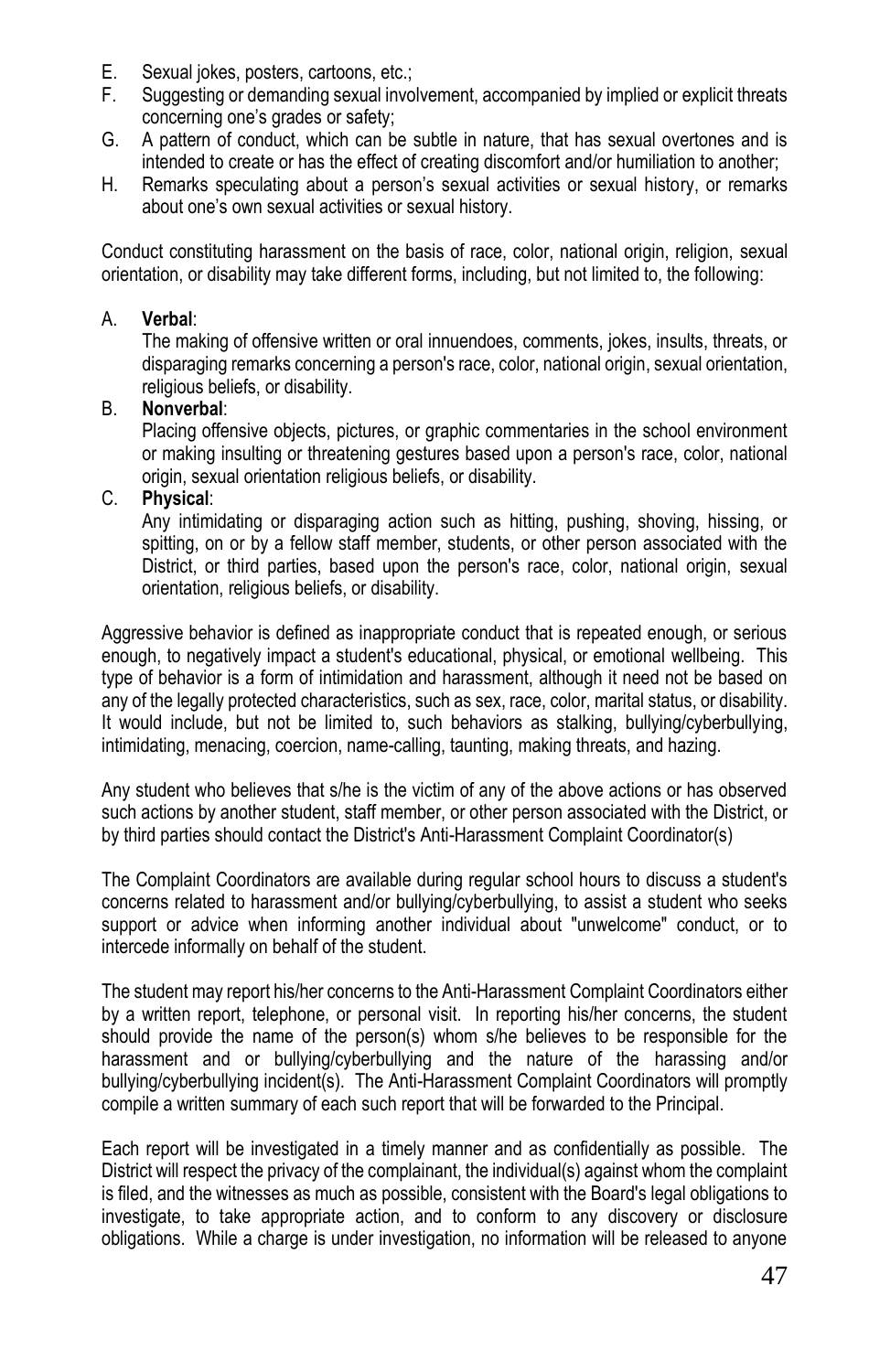who is not involved with the investigation, except as may be required by law or in the context of a legal or administrative proceeding. All records generated under the terms of this policy and its related administrative guidelines shall be maintained as confidential to the extent permitted by law. All individuals involved in an investigation as either a witness, victim or alleged harasser and/or bully/cyberbully will be instructed not to discuss the subject outside of the investigation.

If an investigation reveals that a harassment and/or bullying/cyberbullying complaint is valid, appropriate remedial and or disciplinary action will be taken promptly to prevent the continuance of the harassment and/or bullying/cyberbullying or its recurrence.

Given the nature of harassing and/or bullying/cyberbullying behavior, the School recognizes that false accusations can have serious effects on innocent individuals. Therefore, all students are expected to act responsibly, honestly, and with the utmost candor whenever they present harassment and/or bullying/cyberbullying allegations or charges.

Some forms of sexual harassment of a student may reasonably be considered child abuse that must be reported to the proper authorities.

These guidelines shall not be interpreted to infringe upon the First Amendment rights of students (i.e., to prohibit a reasoned and civil exchange of opinions, or debate, that is conducted at appropriate times and places during the school day and is protected by State or Federal law).

Retaliation against any person who reports, is thought to have reported, files a complaint, or otherwise participates in an investigation or inquiry concerning allegations of harassment and/or aggressive behavior is prohibited and will not be tolerated. Such retaliation shall be considered a serious violation and independent of whether a complaint is substantiated. Suspected retaliation should be reported in the same manner as harassment and aggressive behavior. Making intentionally false reports about harassment or aggressive behavior for the purpose of getting someone in trouble is similarly prohibited and will not be tolerated. Retaliation and intentionally false reports may result in disciplinary action as indicated above.

Anyone having further questions concerning prohibited behaviors and/or the complaint process should request a copy of Board policies and administrative guidelines 5517 and 5517.01.

#### **16. Hazing**

Performing any act or coercing another, including the victim, to perform any act of initiation into any class, team, or organization that causes or creates a substantial risk of causing mental or physical harm. Permission, consent, or assumption or risk by an individual subjected to hazing shall not lessen the prohibitions contained in this rule.

Hazing by any individual, school group, club, or team is not permitted. This includes any form of initiation that causes or creates a risk of causing mental or physical harm, no matter how willing the participant may be. Hazing activities are prohibited at any time in school facilities, on school property, and/or off school property but connected to activities or incidents that have occurred on school property.

All incidents of hazing must be reported immediately to any of the following individuals: the building principal or other administrator; teacher; coach; student club advisor/supervisor, and/or Superintendent. Students who engage in hazing may also be liable for civil and criminal penalties.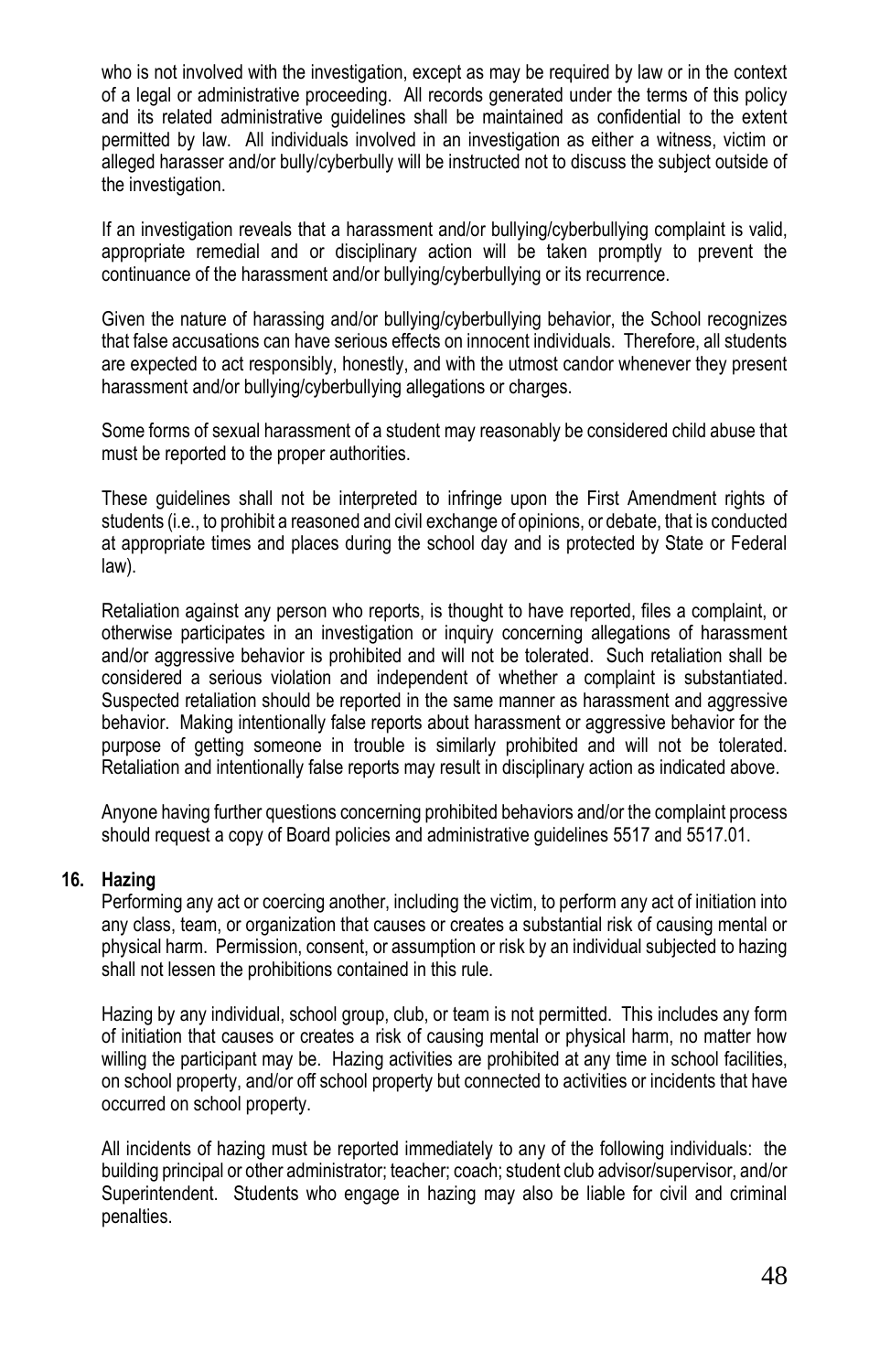#### **17. Improper Dress**

Clothing may not include words or visuals that are lewd, obscene, disruptive, abusive, or discriminatory, or that advertise drugs, alcohol or tobacco. Dress or grooming that is disruptive of the classroom or school atmosphere is not allowed. Shoes must be worn at all times for health and safety reasons.

#### **18. Insubordination**

Students are expected to comply with the reasonable directions of staff. Willful refusal or failure to follow or comply with an appropriate direction given by a staff member, or acting in defiance of staff members.

#### **19. Interference, disruption or obstruction of the educational process**

Any actions or manner of dress that materially and substantially disrupts or interferes with school activities or the educational process, or which threaten to do so are unacceptable. Such disruptions include, but are not limited to, delay or prevention of lessons, assemblies, field trips, athletic and performing arts events.

#### **20. Knowledge of dangerous weapons or threats of violence**

Because the Board believes that students, staff members, and visitors are entitled to function in a safe school environment, students are required to report knowledge of dangerous weapons or threats of violence to the Principal. Failure to report such knowledge may subject the student to discipline.

#### **21. Lighting or Possession of Incendiary Devices**

Unauthorized possession or igniting of matches, lighters and other devices that produce flames.

**22. Misconduct against a school official or employee**, **or the property of such a person, regardless of where it occurs.**

The Board prohibits misconduct committed by a student against a school official or employee, including*,* but not limited to*,* harassment (of any type), vandalism, assault (verbal and/or physical), and destruction of property.

#### **23. Misconduct off school grounds**

Students may be subject to discipline for their misconduct even when it occurs off school property when the misconduct is connected to activities or incidents that occurred on property owned or controlled by the District. Misconduct is defined as any violation of the Student Discipline Code.

#### **24. Physically assaulting a staff member/student/person associated with the District.**

Acting with intent to cause fear in another person of immediate bodily harm or death, or intentionally bullying, inflicting or attempting to inflict bodily harm upon another person. Physical assault of a staff member, student, or other person associated with the District, regardless of whether it causes injury, will not be tolerated. Any intentional, harmful or potentially harmful physical contact or bullying initiated by a student against a staff member will be considered to be assault. Assault may result in criminal charges and may subject the student to expulsion.

#### **25. Possession and/or use of explosives and/or fireworks**

Possessing or using any compound or mixture, the primary or common purpose of which is to function by explosion, with substantially instantaneous release of gas and heat (including, but not limited to explosives and chemical-reaction objects such as smoke bombs and poppers). Additionally, possessing or offering for sale any substance, combination of substances or article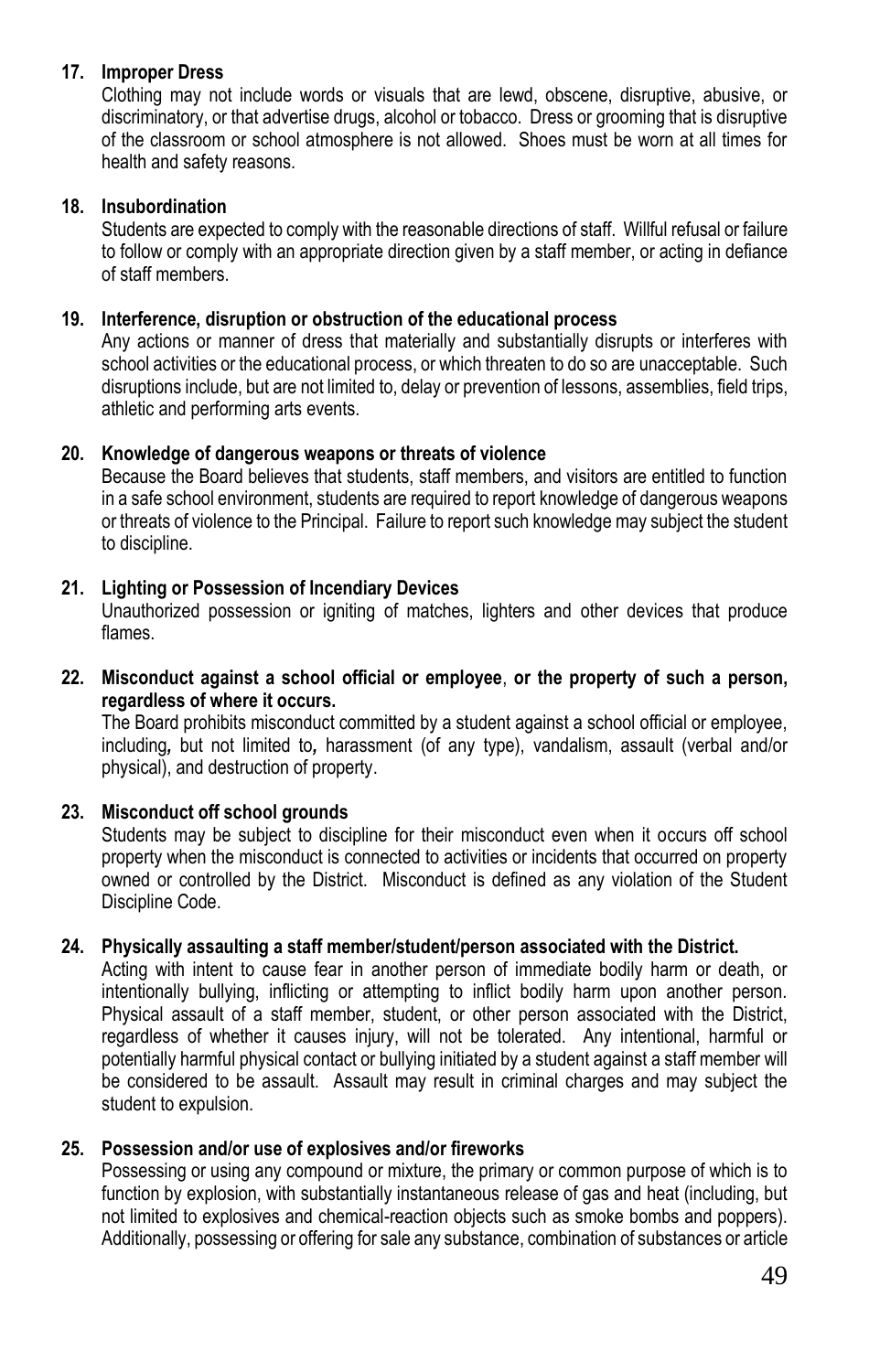prepared to produce a visible and/or audible effect by combustion, explosion, deflagration or detonation.

#### **26. Possession of electronic equipment**

The School will supply any electronic equipment or devices necessary for participation in the educational program. Students shall not use or possess any electronic equipment on school property or at any school sponsored activity without the permission of the classroom teacher, activity supervisor, or principal. High School Students will be allowed to access their cellphones during the lunch period. Examples of prohibited devices include but are not limited to headphones, electronic games/toys, , wireless communication devices, and the like. Unauthorized electronic equipment will be confiscated from the student by school personnel and disciplinary action will be taken.

#### **27. Possession/use of tobacco (including electronic cigarettes)**

Possession, consumption, distribution, purchase or attempt to purchase, and/or use of tobacco products in school, on school grounds, on school buses, and at any interscholastic competition, extra-curricular event, or other school-sponsored event is prohibited. Tobacco products include, but are not limited to cigarettes, cigars, pipe tobacco, chewing tobacco, snuff, electronic cigarettes (vapes or vaping equipment) or any other matter or substance that contains tobacco or nicotine.

#### **28. Possession of Pornography**

Possessing sexually explicit material.

#### **29. Possession/use of drugs and/or alcohol**

Possessing, using, transmitting or concealing, or being under the influence of any alcoholic beverage, controlled substance including, but not limited to, narcotics, mood altering drugs, counterfeit controlled substances, look-alikes, over the counter stimulants or depressants, anabolic steroids, or drug-related paraphernalia.

If a building principal has a reasonable individualized suspicion of drug or alcohol use, s/he may request the student in question to submit to any appropriate testing, including but not limited to, a Breathalyzer test or urinalysis. In such circumstances, the student will be taken to a private administrative or instructional area on school property for such testing with at least one other member of the teaching or administrative staff present as a witness to the test. If a student refuses to take the test, s/he will be advised that such denial leaves the observed evidence of alcohol or drug use unrefuted thus leading to possible disciplinary action. The student will then be given a second opportunity to take the test.

#### **30. Profanity and/or Obscene Language**

A student shall not use profanity or obscene language, either written or verbal, in communication with any other person. This rule includes the use of obscene gestures, signs, pictures and/or publications.

#### **31. Refusing to accept discipline**

Students failing to comply with disciplinary penalties may face enhanced penalties for such action.

#### **32. Terroristic Threat**

Threatening, directly or indirectly, to commit a crime of violence with the purpose to terrorize another or with reckless disregard of the risk of causing terror in another.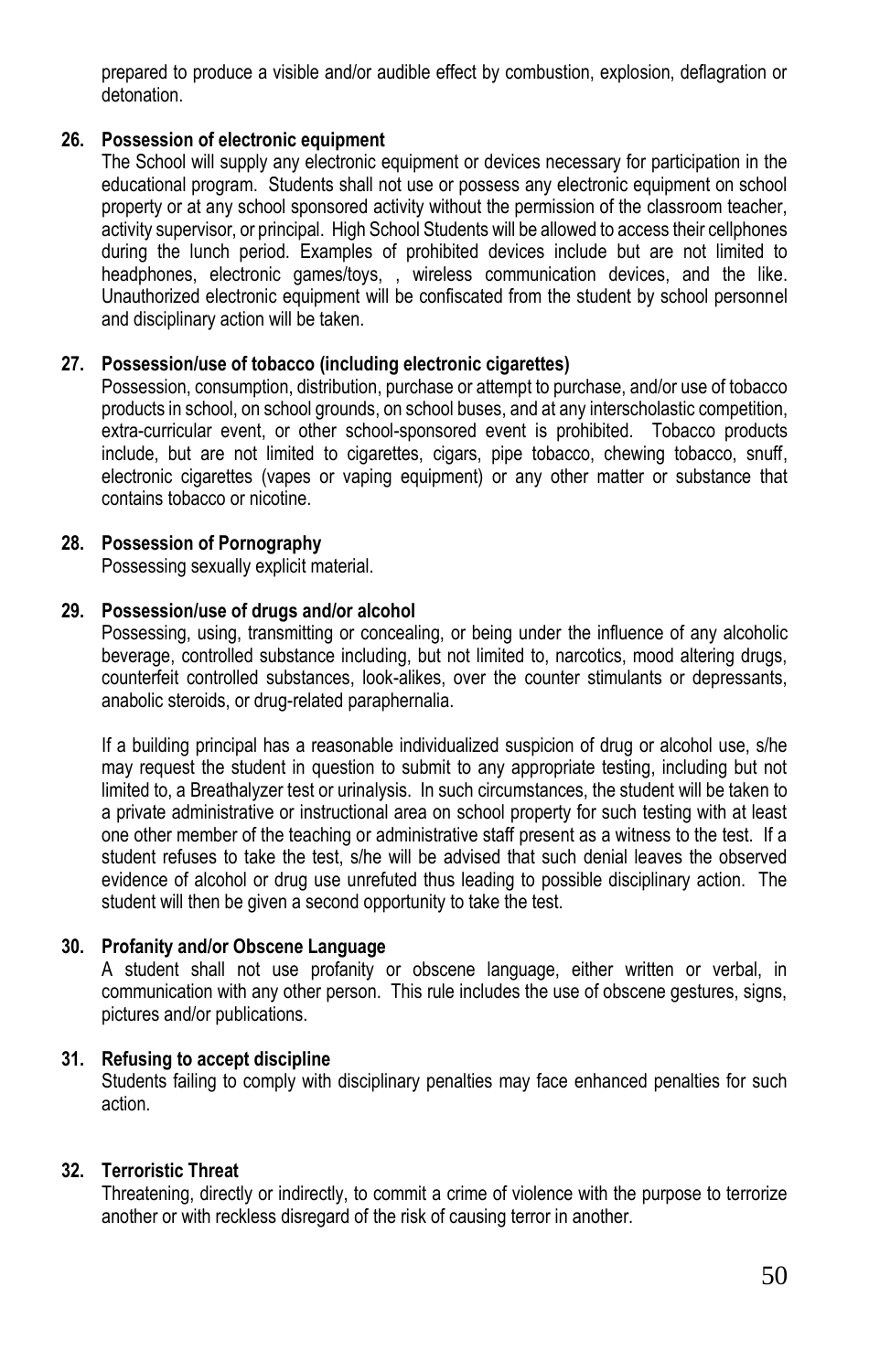#### **33. Theft, or knowingly receiving or possessing stolen property**

Unauthorized taking of property of another person or receiving or possessing such property. Students caught stealing will be disciplined and may be reported to law enforcement officials. Students should not bring anything of value to school without prior authorization from their classroom teacher or principal. The School is not responsible for personal property.

#### **34. Threatening (verbally, in writing or otherwise expressed) a staff member/student/person associated with the District.**

Any oral or written statement or otherwise expressed action that a staff member, student, or other person associated with the District reasonably feels to be a threat will be considered a verbal assault. Profanity directed toward a staff member in a threatening tone may also be considered a verbal assault. Confrontation with a student or staff member that bullies, intimidates, or causes fear of bodily harm or death is also prohibited.

#### **35. Trespassing**

Although schools are public facilities, the law allows the Board to restrict access to school property. Being present in any Board-owned facility or portion of a Board-owned facility when it is closed to the public or when the student does not have the authorization to be there, or unauthorized presence in a Board-owned vehicle; or unauthorized access or activity in a Boardowned computer, into district, school or staff computer files, into a school or district file server, or into the Network. When a student has been removed, suspended, expelled, or permanently excluded from school, the student is prohibited from being present on school property without authorization of the principal.

#### **36. Unauthorized use of school or private property**

Students must obtain permission to use any school property or any private property located on school premises. Any unauthorized use of school property, or private property located on school premises, shall be subject to disciplinary action.

#### **37. Unauthorized use of vehicles**

Occupying or using vehicles during school hours without parental permission and/or school authorization.

#### **38. Unauthorized use of Wireless Communication Devices**

Possession of a cellular telephone or other wireless communication device (WCD) by a student is prohibited during the school day. Prohibited uses of the WCD includes making and/or receiving calls, sending text messages, taking pictures and/or making recordings.

#### **39. Use of an object as a weapon**

Any object that is used to threaten, harm, or harass another may be considered a weapon. This includes but is not limited to padlocks, pens, pencils, laser pointers, and jewelry.

#### **40. Use and/or possession of a firearm**

Bringing a firearm (as defined in the Federal Gun-Free Schools Act of 1994) onto school property or to any school-sponsored activity, competition, program, or event, regardless of where it occurs, will result in a mandatory one (1) year expulsion under Ohio law. This expulsion may be reduced on a case-by-case basis by the Superintendent using the guideline(s) set forth in Board Policy 5772.

Firearm is defined as any weapon (including a starter gun) that will or is designed to or may readily be converted to expel a projectile by the action of an explosive; the frame or receiver of any such weapon; any firearm muffler or firearm silencer; or any destructive device (as defined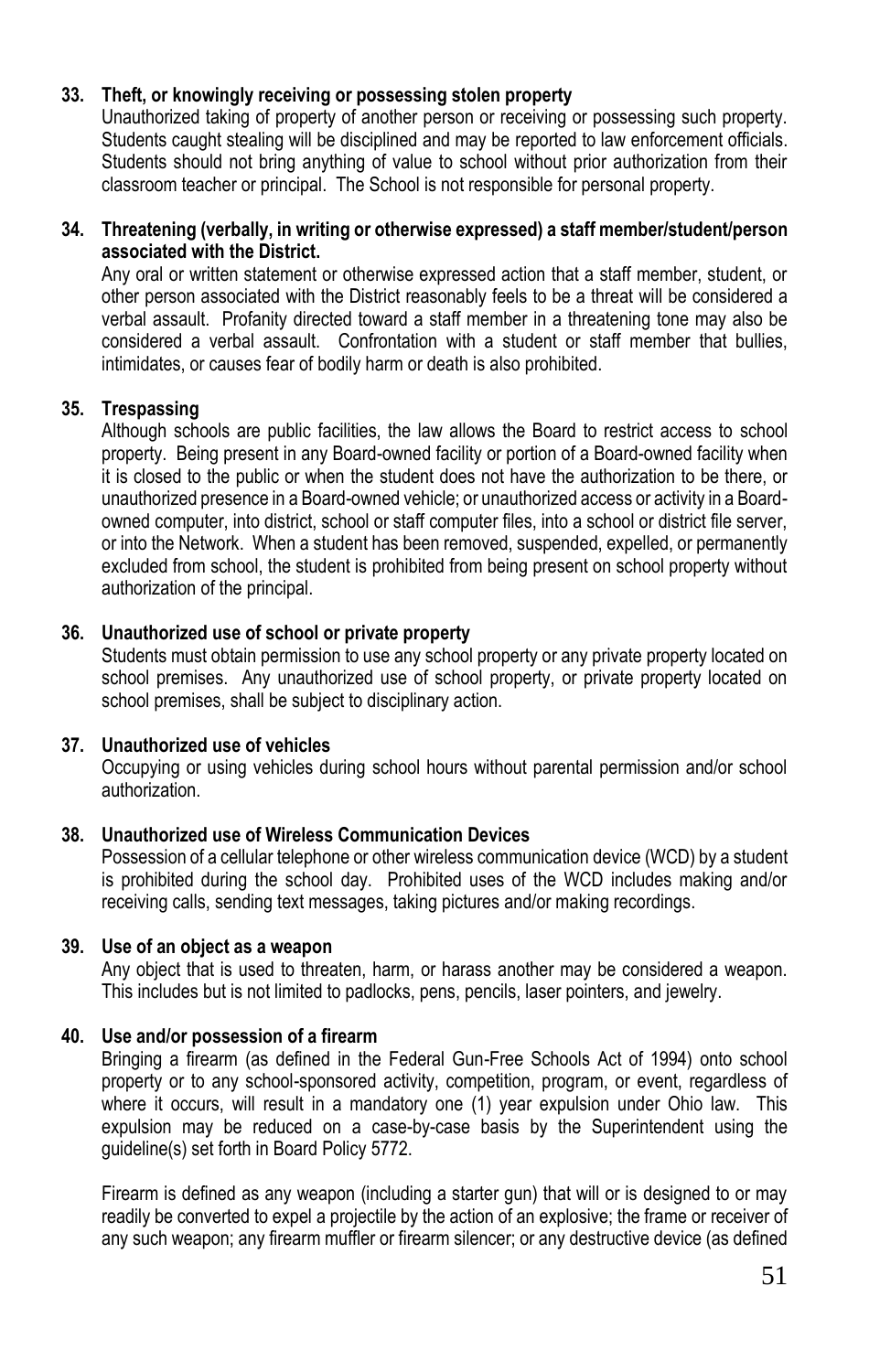in the Federal Gun-Free Schools Act of 1994). Firearms include any unloaded firearm and any firearm that is inoperable but that can be readily operated.

Students are prohibited from knowingly possessing an object on school premises, in a school or a school building, at a school activity or on a school bus that is indistinguishable from a firearm, whether or not the object is capable of being fired, and indicating they are in possession of such an object and that it is a firearm or knowingly displaying or brandishing the object and indicating it is a firearm.

#### **41. Use and/or possession of a weapon**

A weapon is any device that may be used for offensive or defensive purpose, including but not limited to conventional objects such as guns, pellet guns, knives, or club type implements. It may also include any toy that is presented as a real weapon or reacted to as a real weapon. Possession and/or use of a weapon may subject a student to expulsion and possible permanent exclusion.

A knife is defined as any cutting instrument consisting of a sharp blade fastened to a handle, a razor blade or any similar device that is used for, or is readily capable of causing death or serious bodily injury.

#### **42. Violation of bus rules (see Section V – Transportation)**

Students on a bus are under the authority of, and directly responsible to, the bus driver. The driver has the authority to enforce the established regulations for bus conduct. Disorderly conduct or refusal to submit to the authority of the bus driver is sufficient reason for refusing transportation services or suspending transportation services to any student.

#### **43. Violation of individual school/classroom rules**

Each learning environment has different rules for students. These rules are for the safe and orderly operation of that environment. Students will be oriented to specific rules within each learning environment, all of which will be consistent with this Code.

#### **44. Violent Conduct**

Students may be expelled for up to one school year for committing an act at school, on other school property, at an interscholastic competition, extracurricular event, or any other school program, or directing an act at a Board official or employee, regardless of where or when that act may occur, or their property that would be a criminal offense if committed by an adult and results in serious physical harm to person(s) or property.

#### **DISCIPLINE**

If a student does not abide by the rules of our school, he or she will face the consequences of these actions. In addition, students who damage property, either accidentally or purposefully will be held responsible for paying for the damage.

It is important to remember that the School's rules apply going to and from school, at school, on school property, at school-sponsored events, on school transportation, and on property not owned or controlled by the Board but that is connected to activities or incidents that have occurred on property owned or controlled by the Board. Furthermore, students may be disciplined for conduct that, regardless of where or when it occurs, is directed at a Board official or employee, or the property of such official or employee. In some cases, a student can be suspended from school transportation for infractions of school bus rules.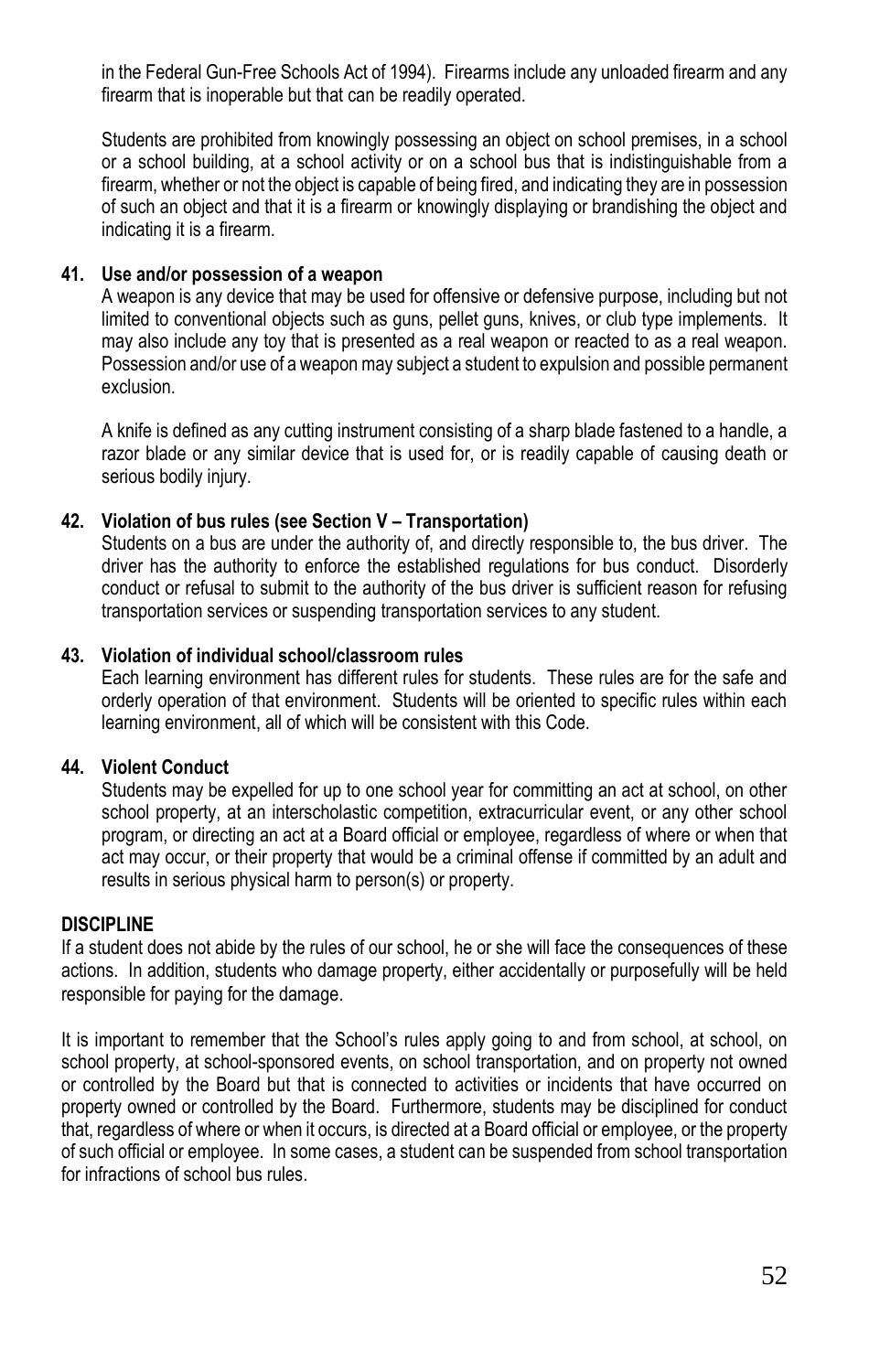The School is committed to providing prompt, reasonable discipline consistent with the severity of the incident. The consequences for misbehavior are designed to be fair, firm and consistent for all students in the School.

Because it is not possible to list every misbehavior that may occur, misbehaviors not listed above will be responded to as necessary by staff.

Two (2) types of discipline are possible, informal and formal.

#### **INFORMAL DISCIPLINE**

Informal discipline takes place within the School. It includes:

- writing assignments;
- change of seating or location;
- pre-school, lunch-time, or after-school detention;
- in-school discipline;
- Saturday school.

#### **Detentions**

A student may be detained after school or asked to come to school early by a teacher, after giving the student and his/her parents one day's notice. The student or his/her parents are responsible for transportation. Detentions will be a study time with no sleeping or talking. A student who skips a detention will have the punishment doubled. A student who skips a doubled detention will be assigned a Saturday School. The Principal or any teacher can assign a detention. Parents will be notified after each detention. A detention form will be sent home with the student and one will be mailed home. The sixth detention will result in the student being assigned a Saturday School.

#### **Community Services**

The student will be required to stay after school from 3:10-3:40 and perform community service for the district or for other agencies that may need help. The principal or his designee can assign community service.

#### **Time Out**

Emergency removal from class will place the student temporarily in the office or conference room. The student will be unexcused from the class (es) missed while in Time Out.

#### **In-School Suspension**

This suspension results in the relocation of student within the school building for a period of time. The Principal or Superintendent will assign the student to a monitored In-School Suspension area in the school or at the Alternative Opportunity Center where he/she will spend the school day studying and working exclusively on school work. Parents will be notified of their child's assignment to the Alternative Opportunity Center.

#### **Saturday School**

The Principal may assign a student to an extra school day on Saturday from 8:00 a.m. to 11:00 a.m. for disciplinary and/or academic problems. Students must bring materials to study and be prompt. Parents will be notified of their child's assignment to Saturday School.

Assigned students will attend a continuous three hour period. Each student shall arrive with sufficient educational materials to be busy during this three hour study period.

Failure to timely serve Detention, In-School Discipline, or Saturday School assignment(s) may lead to suspension from school. Any such suspension shall be in accordance with District guidelines on suspension and expulsion.

The following rules apply to Detention**,** In-School Discipline, or Saturday School:

Students are required to have class assignments with them.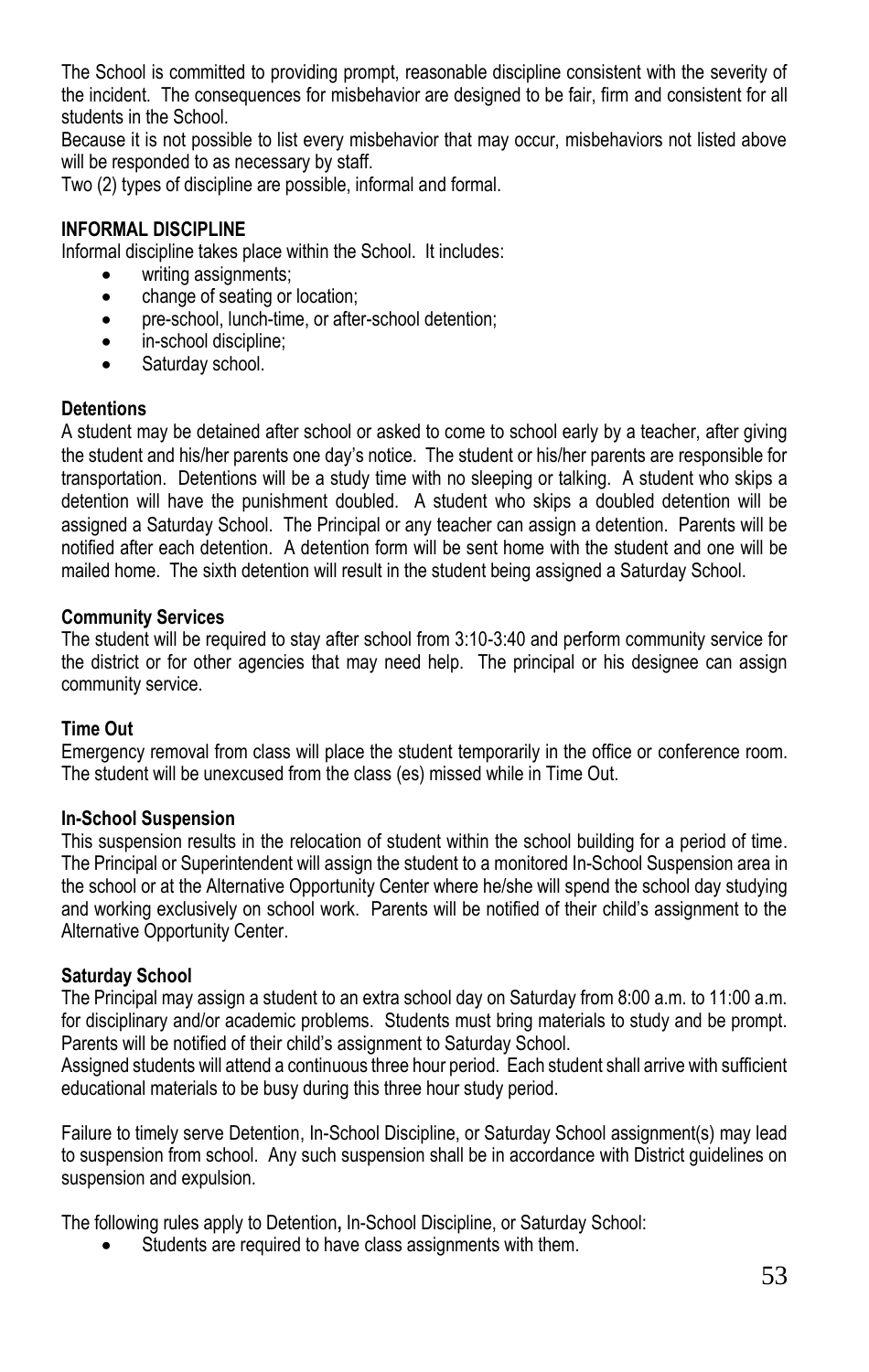- Students are not to communicate with each other unless given permission to do so.
- Students are to remain in their designated seats at all times unless permission is granted to do otherwise.
- Students shall not be allowed to put their heads down or sleep.
- No electronic communication devices, radios, CD/MP3 players, cards, magazines, or other entertainment/recreational articles or devices shall be allowed in the room.
- No food or beverages shall be consumed.

Transportation to and from Saturday school is the student/parent's responsibility.

#### **FORMAL DISCIPLINE**

Formal discipline involves removal of the student from school. It includes emergency removal for up to three (3) school days, suspension for up to ten (10) school days, expulsion for up to eighty (80) school days or the number of days remaining in a semester, whichever is greater, and permanent exclusion. Suspensions and expulsions may carry over into the next school year. Any student who is expelled from school for more than twenty (20) days or for any period of time if the expulsion will extend into the following semester or school year will be provided with information about services or programs offered by public and private agencies that work toward improving those aspects of the student's attitude and behavior that contributed to the incident that gave rise to the student's expulsion. The Superintendent at his/her discretion may require/allow a student to perform community service in conjunction with or in place of an expulsion. The Superintendent may impose a community service requirement beyond the end of the school year in lieu of applying the expulsion to the following school year. Removal for less than one (1) school day without the possibility of suspension or expulsion may not be appealed. Suspension, expulsion, and permanent exclusion may be appealed.

Students being considered for suspension are entitled to an informal meeting with the building administrator prior to removal*.* Also, students being considered for expulsion are entitled to an informal meeting with the Superintendent or designee prior to removal. During the informal meeting, the student will be notified of the charges and given the opportunity to respond.

Students involved in co-curricular and extra-curricular activities such as band and athletics can lose their eligibility for violation of the School rules.

If a student commits a crime while under the School's jurisdiction, s/he may be subject to school disciplinary action as well as action through local law enforcement.

#### **DUE PROCESS RIGHTS**

Before a student is suspended, expelled, or permanently excluded from school, there are specific procedures that must be followed.

As long as the in-school discipline is served entirely in the school setting, it will not require any notice or meeting, or be subject to appeal.

#### **Suspension from School**

When a student is being considered for a suspension, the administrator in charge will notify the student of the basis for the proposed suspension. The student will be given an opportunity to explain his/her view of the underlying facts. After that informal hearing, the Principal will determine whether or not to suspend the student. If the decision is made to suspend the student, s/he and his/her parents will be given written notification of the suspension within one (1) day setting forth the reason for the suspension, the length of the suspension, and the process for appeal. The suspension may be appealed, within five days after receipt of the suspension notice, to the Superintendent. The request for an appeal must be in writing.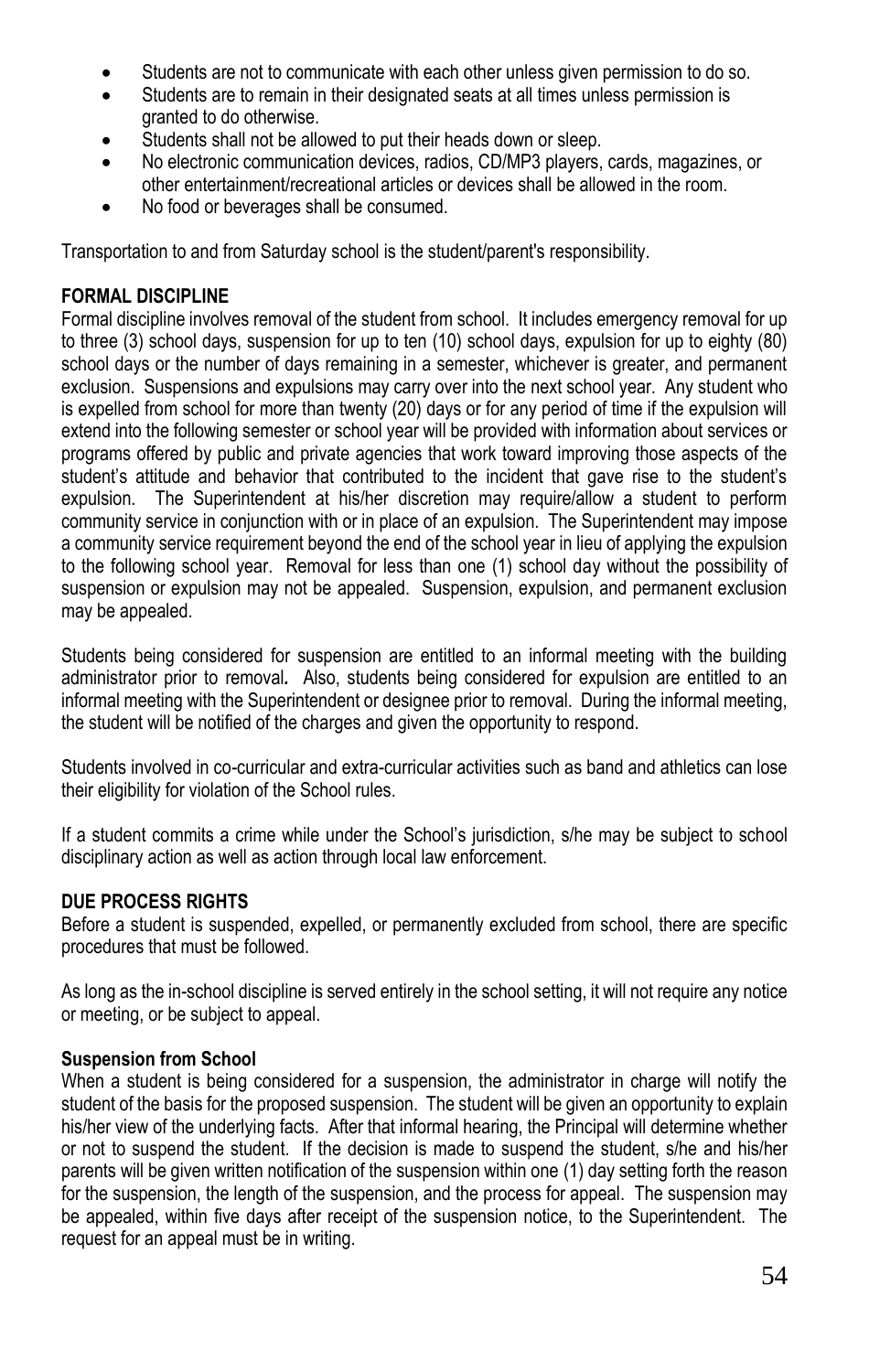During the appeal process, the student shall not be allowed to remain in school.

If the appeal is heard by the Board's designee, the appeal shall be conducted in a private hearing. If the appeal is heard by the Board of Education, the appeal shall be conducted in executive session unless the student or his/her representative requests otherwise. A verbatim transcript will be made and witnesses will be sworn in prior to giving testimony. If the appeal decision is to uphold the suspension, the next step in the appeal process is to the Court of Common Pleas.

#### **Emergency Removal**

If a student's presence poses a continuing danger to persons or property, or an ongoing threat of disrupting the academic process taking place either in a classroom or elsewhere on the school premises, the Superintendent, principal or assistant principal may remove the student from any curricular or extracurricular activity or from the school premises. A teacher may remove the student from any curricular or extracurricular activity under the teacher's supervision, but not from the premises.

If a teacher makes an emergency removal, the teacher will notify a building administrator of the circumstances surrounding the removal in writing within one (1) school day. No prior notice or hearing is required for any removal under this procedure. In all cases of normal disciplinary procedures where a student is removed from curricular or extracurricular activity for less than one school day, and is not subject to further suspension for expulsion, the following due process requirements do not apply.

If the emergency removal exceeds one (1) school day, then a hearing will be held within three (3) school days after the removal is ordered. Written notice of the hearing and the reasons for removal and any intended disciplinary action will be provided to the student, as soon as practical prior to the hearing. If the student is subject to an out of school suspension, the student will have the opportunity to appear at an informal hearing before the principal, assistant principal, Superintendent or a designee, and may challenge the reasons for the removal or otherwise explain his/her actions.

Within one (1) school day of the decision to suspend, written notification will be given to the parent(s)/guardian(s) or custodian(s) of the student. This notice will include the reasons for the suspension, the right of the student or his/her parent(s)/guardian(s) or custodian(s) to appeal to the Board or its designee, and the student's right to be represented in all appeal proceedings. If it is likely that the student may be subject to expulsion, the hearing will take place within three (3) school days and will be held in accordance with the procedures outlined in the Student Expulsion Policy. The person who ordered or requested the removal will be present at the hearing. In an emergency removal, a student may be kept from class until the matter of the alleged misconduct is resolved either by reinstatement, suspension or expulsion.

#### **Expulsion from School**

When a student is being considered for expulsion, the student and parent will be provided with a formal notice of the proposed expulsion. This written notice will include the reasons for the intended expulsion, notification of the opportunity to appear in person before the Superintendent or the Superintendent's designee to challenge the reasons for the expulsion and/or explain the student's action, and notification of the time and place to appear. Students being considered for expulsion may be removed immediately. A hearing will be scheduled no earlier than three (3), nor no later than five (5) school days after the notice is given. Parents may request an extension of time for the hearing. The student may be represented by his/her parents, legal counsel, and/or by a person of his/her choice at the hearing.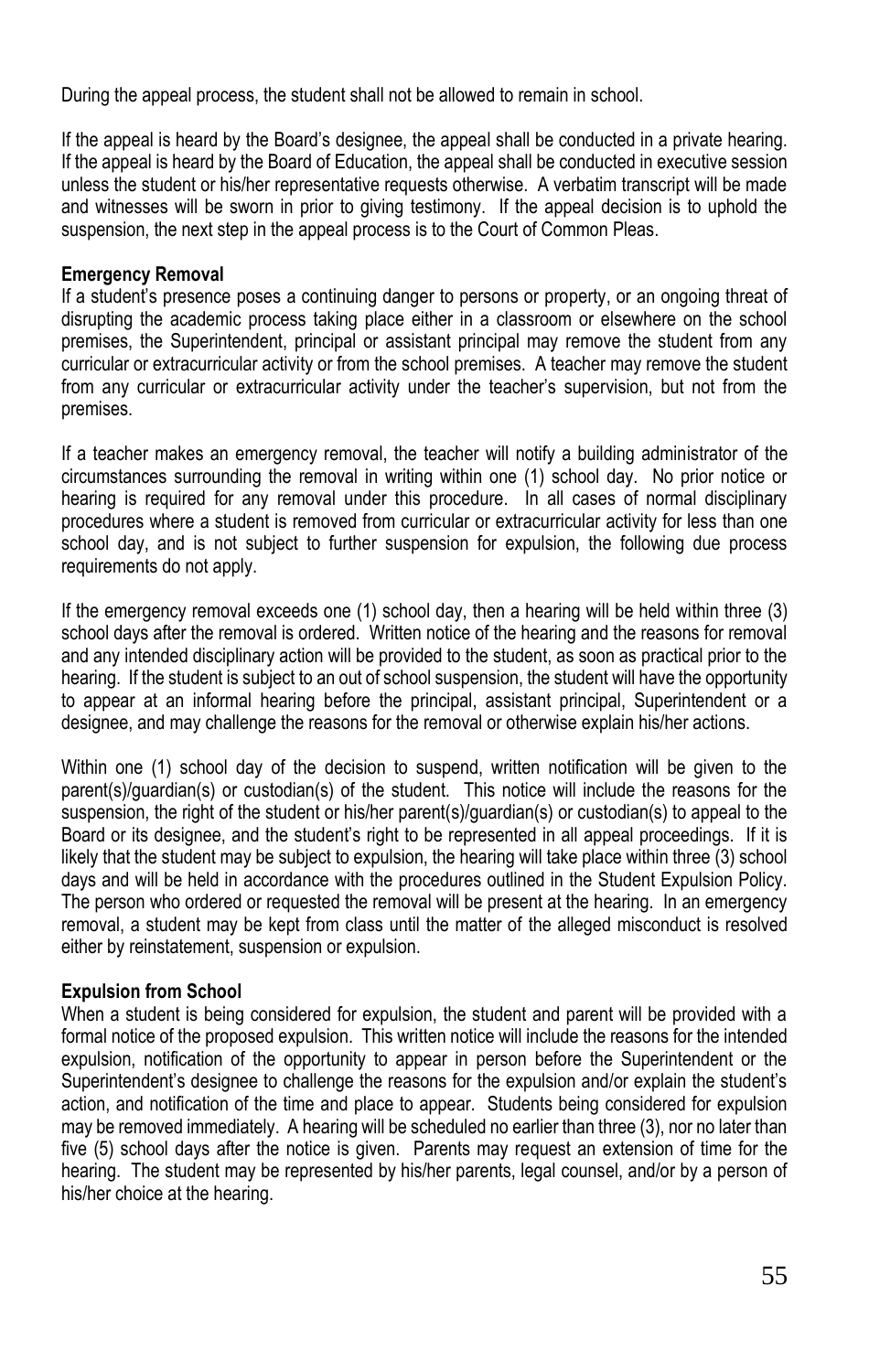In accordance with Board Policy 5610, the Superintendent shall initiate expulsion proceedings against a student who has committed an act that warrants expulsion under Board policy even if the student withdraws from school prior to the hearing or decision to impose the expulsion. The expulsion will be imposed for the same duration that it would have been had the student remained enrolled.

If a student is expelled, the student and the student's parents will be provided with written notice within one (1) school day of the imposed expulsion. The notice will include the reasons for the expulsion, the right of the student, or the student's parent(s)/guardian(s) or custodian(s) to appeal the expulsion to the Board or its designee, the right to be represented in all appeal proceedings, the right to be granted a hearing before the Board or its designee, and the right to request that the hearing be held in executive session.

Within fourteen days after the Superintendent notifies the parents of the expulsion, the expulsion may be appealed, in writing, to the Board of Education or its designee. A hearing on the requested appeal will be formal with an opportunity for sworn testimony. If the expulsion is upheld on appeal, a student's parents may pursue further appeal to the Court of Common Pleas

Students serving expulsions will not be awarded grades or credit during the period of expulsion. Expulsion for certain violations including use or possession of alcohol or drugs, may result in revocation of student's driver's license. When a student is expelled, the Superintendent will notify any college in which the expelled student is enrolled under the Postsecondary Enrollment Option at the time the expulsion is imposed.

#### **Permanent Exclusion**

State law provides for the permanent exclusion of a student, 16 years of age or older who engages in certain criminal activity. Permanently excluded students may never be permitted to return to school anywhere in the State of Ohio. A permanent exclusion may be considered if the student is convicted or adjudicated delinquent for committing one or more of the following crimes while on the property of any Ohio school:

- A. conveying deadly weapons onto school property or to a school function;
- B. possessing deadly weapons onto school property or at a school function;<br>C. carrying a concealed weapon onto school property or at a school function
- C. carrying a concealed weapon onto school property or at a school function;<br>D. trafficking in drugs onto school property or at a school function;
- trafficking in drugs onto school property or at a school function;
- E. murder, aggravated murder on school property or at a school function;<br>F. voluntary or involuntary manslaughter on school grounds or at a school
- voluntary or involuntary manslaughter on school grounds or at a school function;
- G. assault or aggravated assault on school property or at a school function;
- H. rape, gross sexual imposition or felonious sexual penetration on school grounds, or at a school function, when the victim is a school employee;
- I. complicity in any of the above offenses, regardless of the location.

This process is formal and may follow an expulsion with the proper notification to the parents.

#### **Discipline of Students with Disabilities**

Students with disabilities are entitled to the rights and procedures afforded by the Individuals with Disabilities Education Improvement Act (I.D.E.I.A.), and, where applicable, the Americans with Disabilities Act (A.D.A.), and/or Section 504 of the Rehabilitation Act of 1973.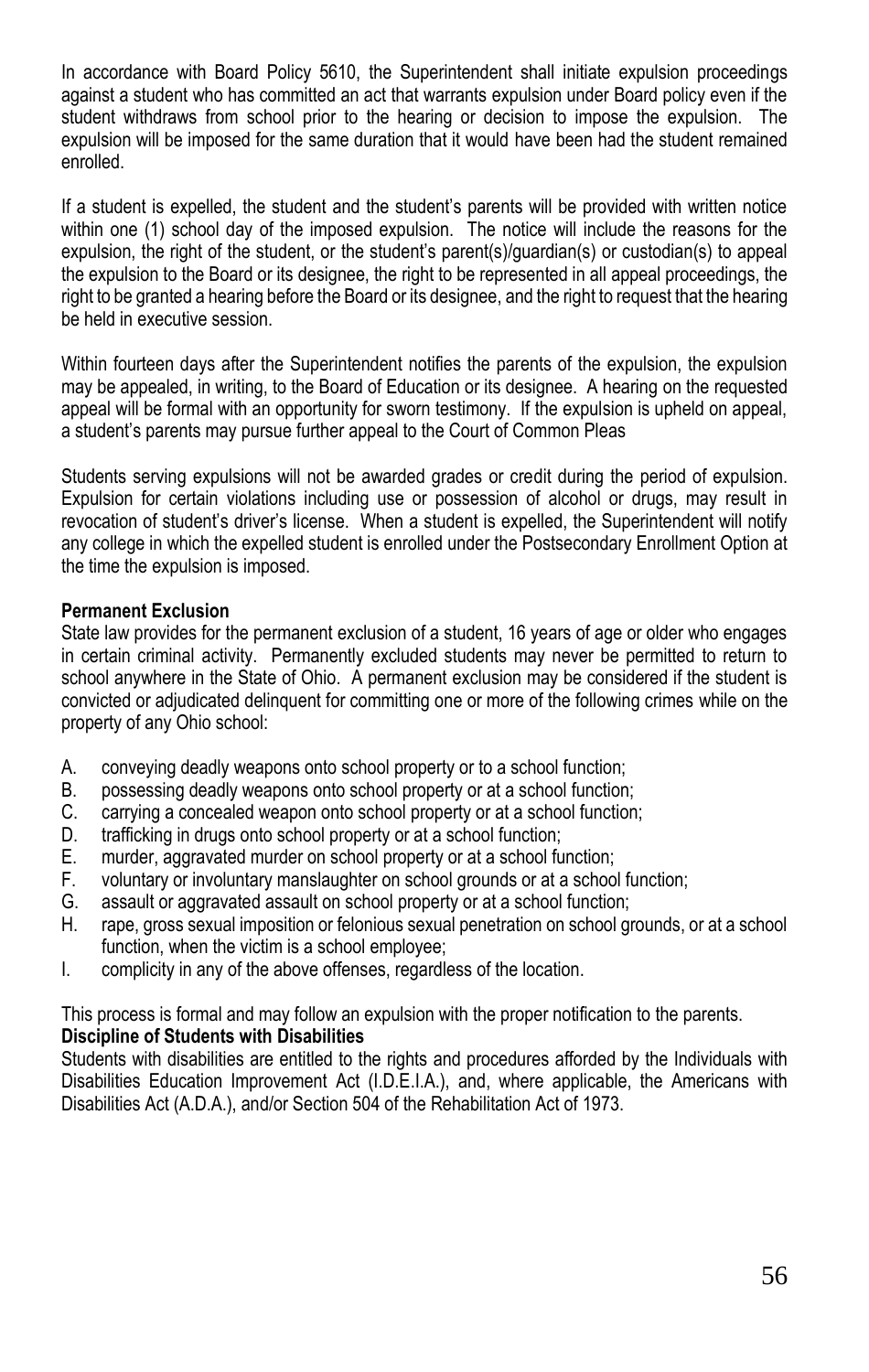#### **Suspension of Bus Riding/Transportation Privileges**

When a student is being considered for suspension of bus riding/transportation privileges, the administrator in charge will notify the student of the reason. The student will be given an opportunity to address the basis for the proposed suspension at an informal hearing. After that informal hearing, the Principal [or assistant principal or other administrator] will decide whether or not to suspend his/her bus riding/transportation privileges for all or part of the school year.

If a student's bus riding/transportation privileges are suspended, s/he and his/her parents will be notified, in writing within one day, of the reason for and the length of the suspension.

#### **SEARCH AND SEIZURE**

Administrators may search a student or his/her property (including vehicles, purses, knapsacks, gym bags, etc.) with or without the student's consent, whenever they reasonably suspect that a search will lead to the discovery of evidence of a violation of law or school rules. The extent of the search will be governed by the seriousness of the alleged infraction and the student's age. General housekeeping inspection of school property may be conducted with reasonable notice. Student lockers are the property of the District and students have no reasonable expectation of privacy in their contents or in the contents of any other District property including desks or other containers. School authorities may conduct random searches of the lockers and their contents at any time without announcement. Unannounced and random canine searches may also be conducted.

Additionally, students have NO reasonable expectation of privacy in their actions in public areas including but not limited to, common areas, hallways, cafeterias, classrooms and gymnasiums. The District may use video cameras in such areas and on all school vehicles transporting students to and from regular and extracurricular activities.

Anything that is found in the course of a search may be used as evidence of a violation of school rules or the law, and may be taken, held or turned over to the police. The School reserves the right not to return items that have been confiscated.

#### **INTERROGATION OF STUDENTS**

The School is committed to protecting students from harm that may be connected with the school environment and also recognizes its responsibility to cooperate with law enforcement and public child welfare agencies. While the School believes these agencies should conduct their investigations off school property if possible, investigations can take place at school in emergency situations or if the violation being investigated occurred on school property.

Before students are questioned as witnesses or suspects in an alleged criminal violation, the building administrator will attempt to contact a parent prior to questioning and shall remain in the room during questioning.

If a student is questioned as the subject of alleged child abuse or neglect, the building administrator will attempt to contact a parent prior to questioning, and s/he (or a designated guidance counselor) will remain in the room during questioning. If the agency investigating the alleged child abuse or neglect suspects the parent is the perpetrator, neither parent will be contacted prior to questioning, but the building administrator (or a designated guidance counselor) will remain in the room during questioning.

If law enforcement or children's services agency removes a student from school, the building administrator will notify a parent.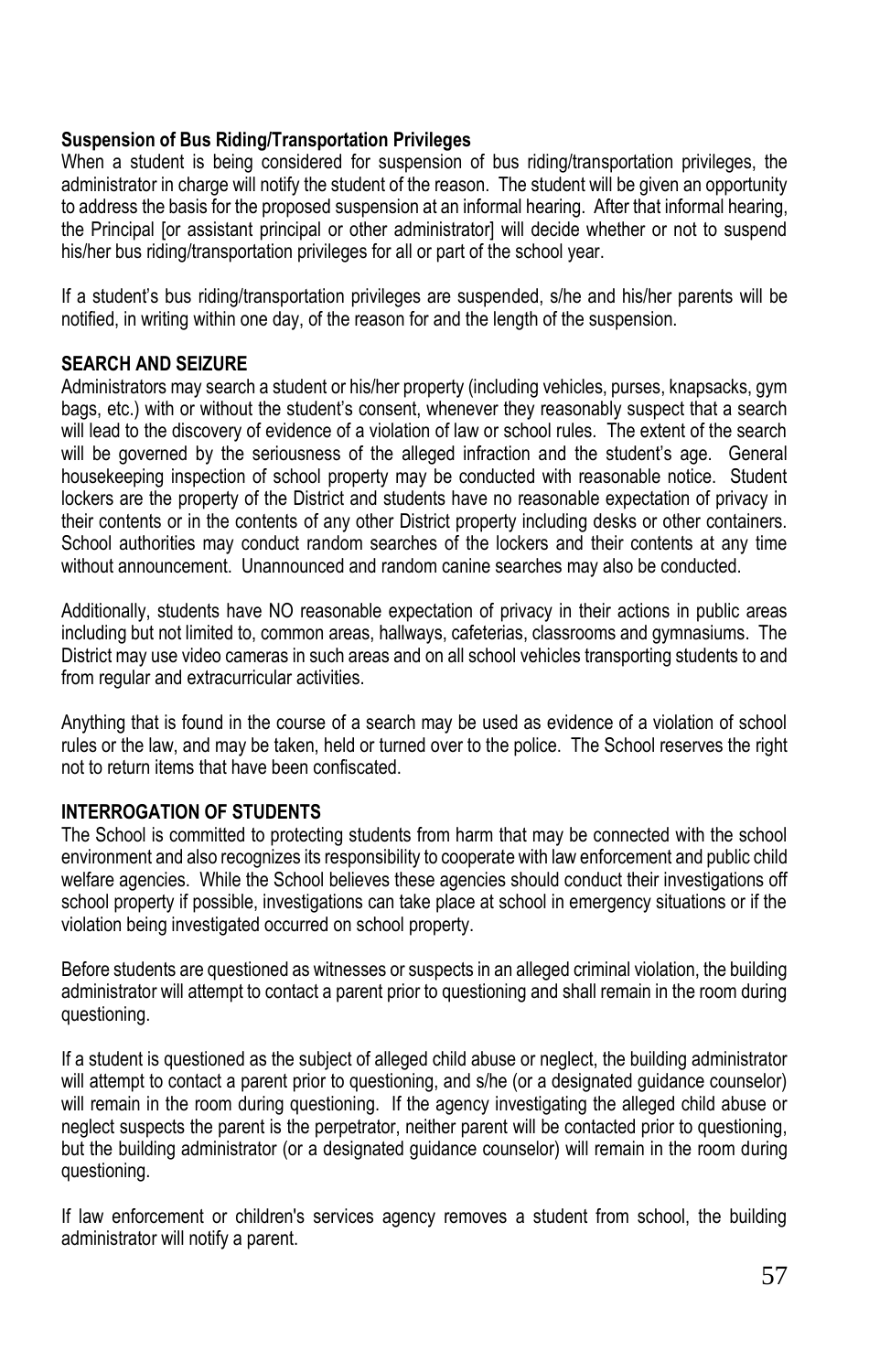#### **STUDENT RIGHTS OF EXPRESSION**

The School recognizes the right of students to express themselves. With the right of expression comes the responsibility to do so appropriately. Students may distribute or display, at appropriate times, non-sponsored, noncommercial written material and petitions; buttons, badges, or other insignia; clothing, insignia, and banners; and audio and video materials. All items must meet school guidelines.

- A. Material cannot be displayed if it:
	- 1. is obscene to minors, libelous, or pervasively indecent or vulgar;
	- 2. advertises any product or service not permitted to minors by law;
	- 3. intends to be insulting or harassing;
	- 4. intends to incite fighting; or
	- 5. presents a clear and present likelihood that, either because of its content or manner of distribution or display, it will cause or is likely to cause a material and substantial disruption of school or school activities, a violation of school regulations, or the commission of an unlawful act.
- B. Material may not be displayed or distributed during class periods, or between classes.

Permission may be granted for display or distribution during lunch periods, and/or before or after school in designated locations, as long as exits are not blocked and there is proper access and egress to the building.

Students who are unsure whether materials they wish to display meet school guidelines may present them to the principal twenty-four (24) hours prior to display.

#### **SECTION V – TRANSPORTATION**

#### **Bus Transportation to School**

The School provides transportation for all students who live farther than walking distance from school. The transportation schedule and routes are available by contacting the superintendent at 419-532-3534.

Students may only ride assigned buses and must board and depart from the bus at assigned bus stops. Students will not be permitted to ride unassigned buses for any reason other than an emergency, except as approved by the Principal.

The principal may approve a change in a student's regular assigned bus stop to address a special need. Parents should send a note to the principal stating the reason for the request and the duration of the requested change.

#### **Bus Conduct**

Students who are riding to and from school on District-provided transportation must follow all basic safety rules. This applies to school-owned buses as well as any contracted transportation.

The driver may assign seating or direct students in any reasonable manner to maintain transportation safety.

Students must comply with the following basic safety rules:

Prior to loading (on the road and at school)

Each student shall:

be on time at the designated loading zone (2 minutes prior to scheduled stop);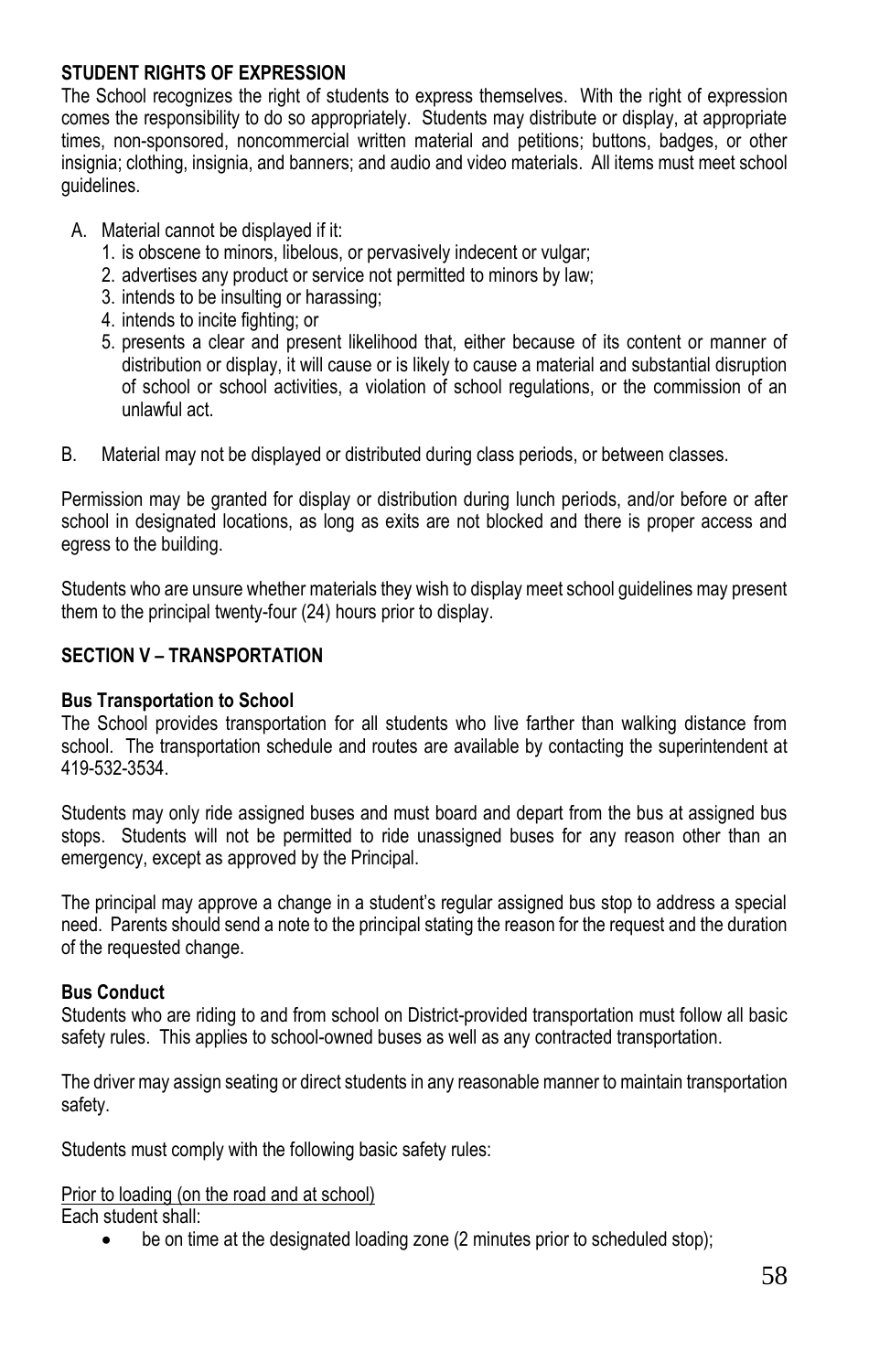- stay off the road at all times while walking to and waiting for school transportation;
- line up single file off the roadway to enter;
- wait until the school transportation is completely stopped before moving forward to enter;
- refrain from crossing a highway until the driver signals it is safe to cross;
- properly board and depart the vehicle;
- go immediately to your assigned seat and be seated.

It is the parents' responsibility to inform the bus driver when their child will not be aboard school transportation. Drivers will not wait for students who are not at their designated stops on time.

#### During the trip

Each student shall:

- remain seated while the school transportation is in motion;
- keep head, hands, arms, and legs inside the school transportation at all times;
- not push, shove or engage in scuffling;
- not litter in the school vehicle or throw anything in, into, or from the vehicle;
- keep books, packages, coats, and all other objects out of the aisle;
- be courteous to the driver and to other riders;
- not eat or play games, cards, etc.;
- not use nuisance devices (e.g., laser pointers) on the bus in a way that disrupts the safe transportation of students and/or endangers students or employees;
- not tamper with the school vehicle or any of its equipment (including, but not limited to emergency and/or safety equipment).

#### Exiting the school vehicle

Each student shall:

- remain seated until the vehicle has stopped;
- cross the road, when necessary, at least 10 feet in front of the vehicle, but only after the driver signals that it is safe;
- be alert to a possible danger signal from the driver.

The driver will not discharge students at places other than their regular stop at home or at school unless s/he has proper authorization from school officials.

#### **Recording on School Buses**

The Board of Education has installed video cameras on school buses to monitor student behavior.

If a student misbehaves on a bus and his/her actions are recorded on a videotape, the tape will be submitted to the Principal and may be used as evidence of misbehavior.

#### **Penalties for Infractions**

A student who misbehaves on the bus shall be disciplined in accordance with the Student Discipline Code and may lose the privilege of riding on the bus.

#### **Transportation of Students by Private Vehicle**

When transportation by District vehicle is either not available or feasible, there may be a need to provide transportation to students by private vehicle. However, no students will be permitted to ride in a private vehicle unless written consent is provided by each student's parent using Form 8660 F2 – Parental Consent for Transportation by Private Vehicle. Upon request, parents of participating students will be given the name of the driver, the owner of the vehicle, and the description of the vehicle.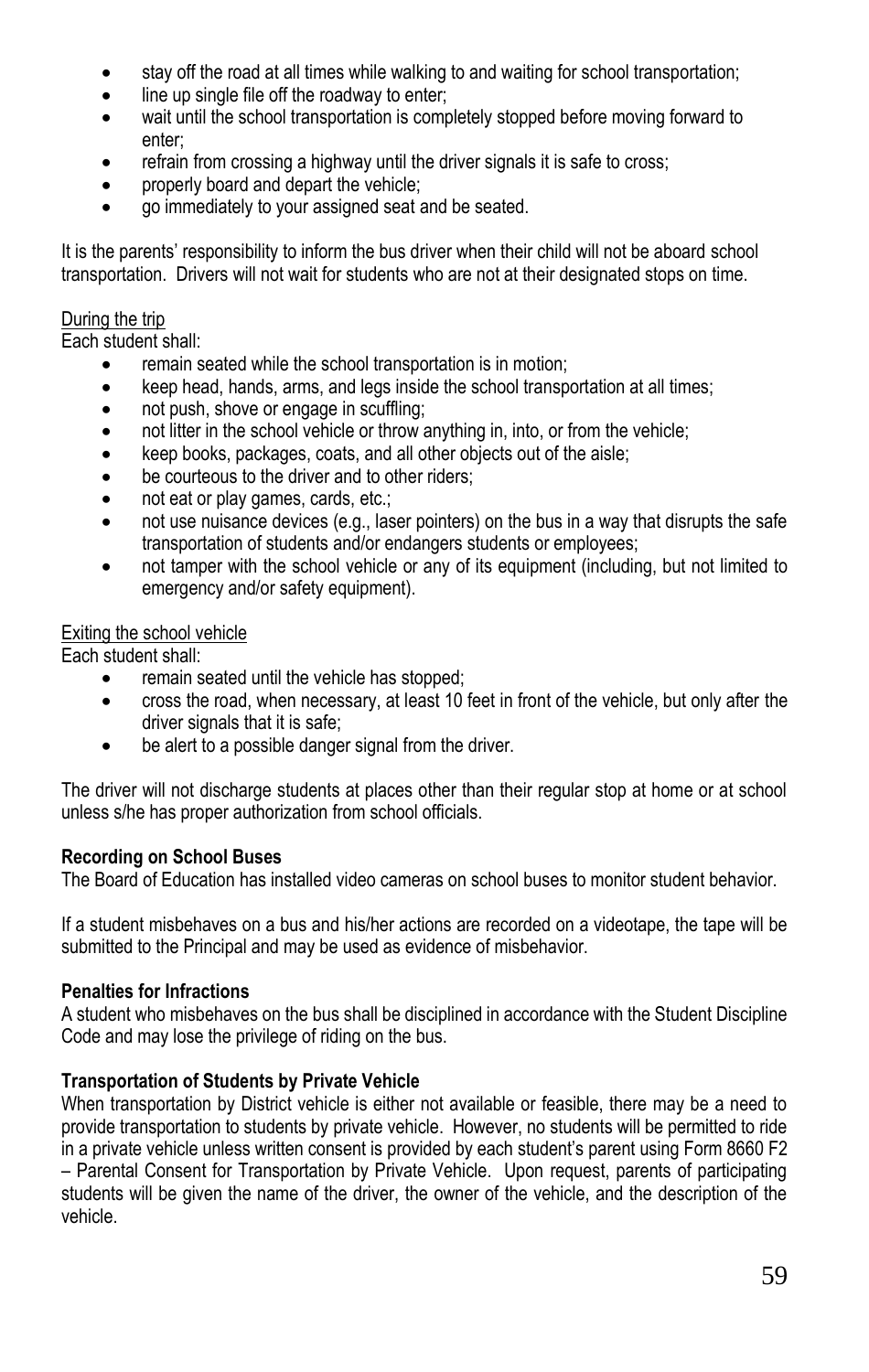#### **Self-Transportation to School (Automobiles)**

Parking on school grounds is a privilege that can be revoked at any time. Students who are provided the opportunity to ride school transportation are encouraged to do so. Students and their parents assume full responsibility and liability for any transportation to and from school not officially provided by the School.

When the School provides transportation, students shall not drive to school-sponsored activities.

High school students who drive to school must park their cars in designated parking spots in the school parking lot. Students must vacate their cars immediately upon arrival at school and shall not return to them until dismissal. Permission to park upon school property may be withdrawn at any time. Only students who have their driver's licenses at the beginning of the year may park in the concrete parking lot. As students earn their driving privileges throughout the year, they must park in the asphalt parking lot across the street. There is no parking in the bus parking lot during the school day.

All vehicles entering school property are subject to search.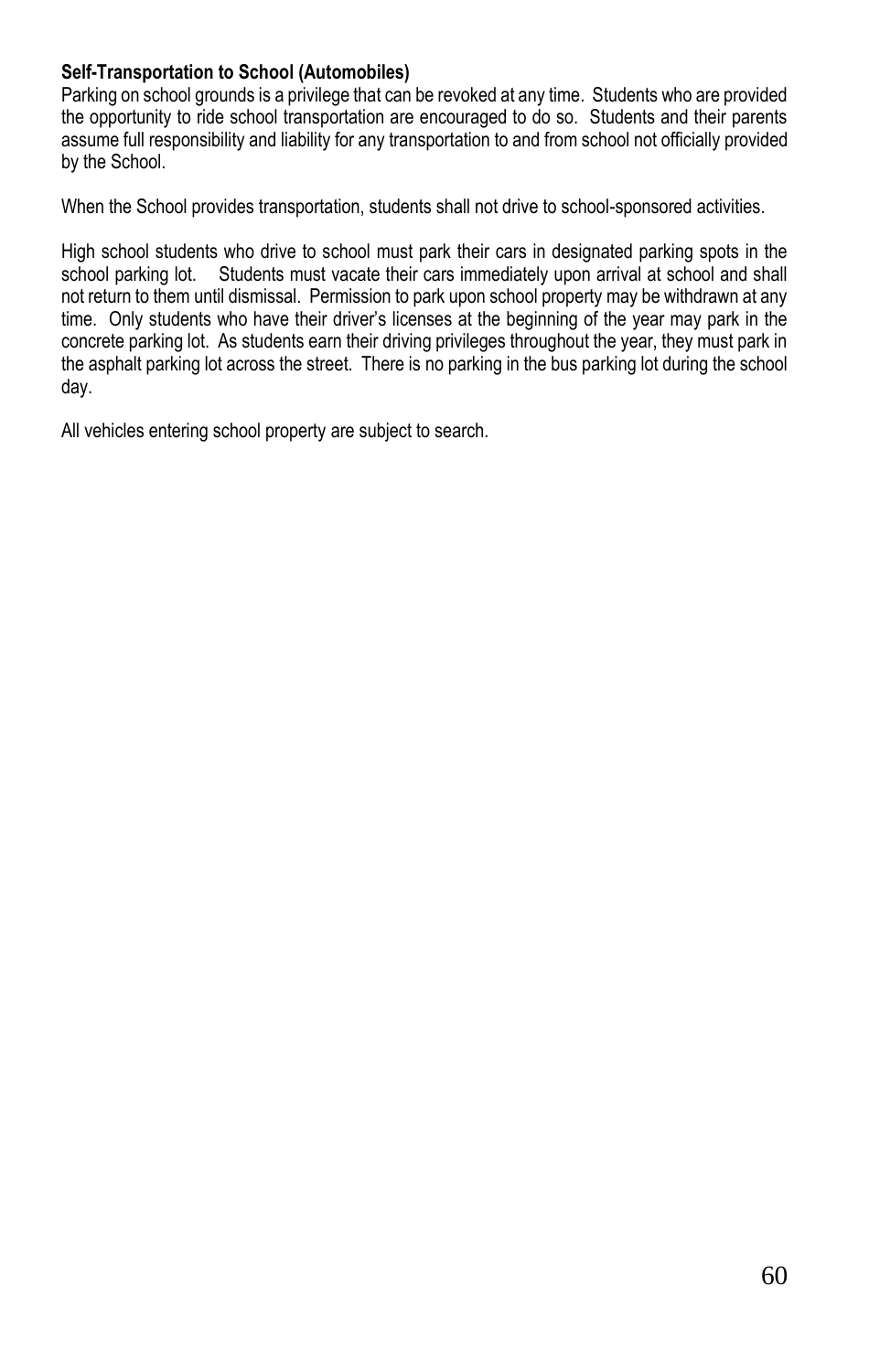#### **HALL PASS**

| Date | Depart | Destination | Return | Teacher |
|------|--------|-------------|--------|---------|
|      |        |             |        |         |
|      |        |             |        |         |
|      |        |             |        |         |
|      |        |             |        |         |
|      |        |             |        |         |
|      |        |             |        |         |
|      |        |             |        |         |
|      |        |             |        |         |
|      |        |             |        |         |
|      |        |             |        |         |
|      |        |             |        |         |
|      |        |             |        |         |
|      |        |             |        |         |
|      |        |             |        |         |
|      |        |             |        |         |
|      |        |             |        |         |
|      |        |             |        |         |
|      |        |             |        |         |
|      |        |             |        |         |
|      |        |             |        |         |
|      |        |             |        |         |
|      |        |             |        |         |
|      |        |             |        |         |
|      |        |             |        |         |
|      |        |             |        |         |
|      |        |             |        |         |
|      |        |             |        |         |
|      |        |             |        |         |
|      |        |             |        |         |
|      |        |             |        |         |
|      |        |             |        |         |
|      |        |             |        |         |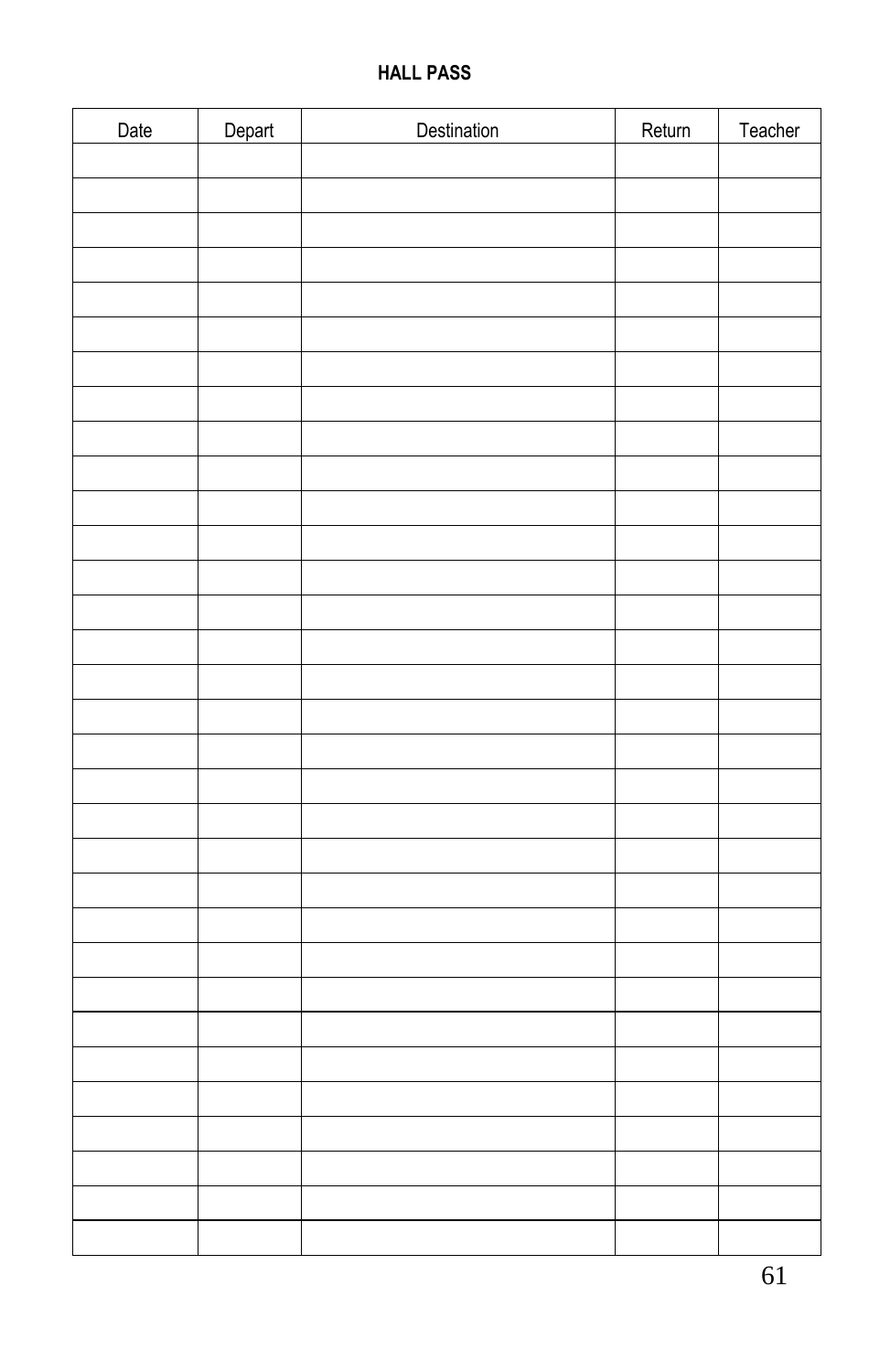#### **HALL PASS**

| Date | Depart | Destination | Return | Teacher |
|------|--------|-------------|--------|---------|
|      |        |             |        |         |
|      |        |             |        |         |
|      |        |             |        |         |
|      |        |             |        |         |
|      |        |             |        |         |
|      |        |             |        |         |
|      |        |             |        |         |
|      |        |             |        |         |
|      |        |             |        |         |
|      |        |             |        |         |
|      |        |             |        |         |
|      |        |             |        |         |
|      |        |             |        |         |
|      |        |             |        |         |
|      |        |             |        |         |
|      |        |             |        |         |
|      |        |             |        |         |
|      |        |             |        |         |
|      |        |             |        |         |
|      |        |             |        |         |
|      |        |             |        |         |
|      |        |             |        |         |
|      |        |             |        |         |
|      |        |             |        |         |
|      |        |             |        |         |
|      |        |             |        |         |
|      |        |             |        |         |
|      |        |             |        |         |
|      |        |             |        |         |
|      |        |             |        |         |
|      |        |             |        |         |
|      |        |             |        |         |